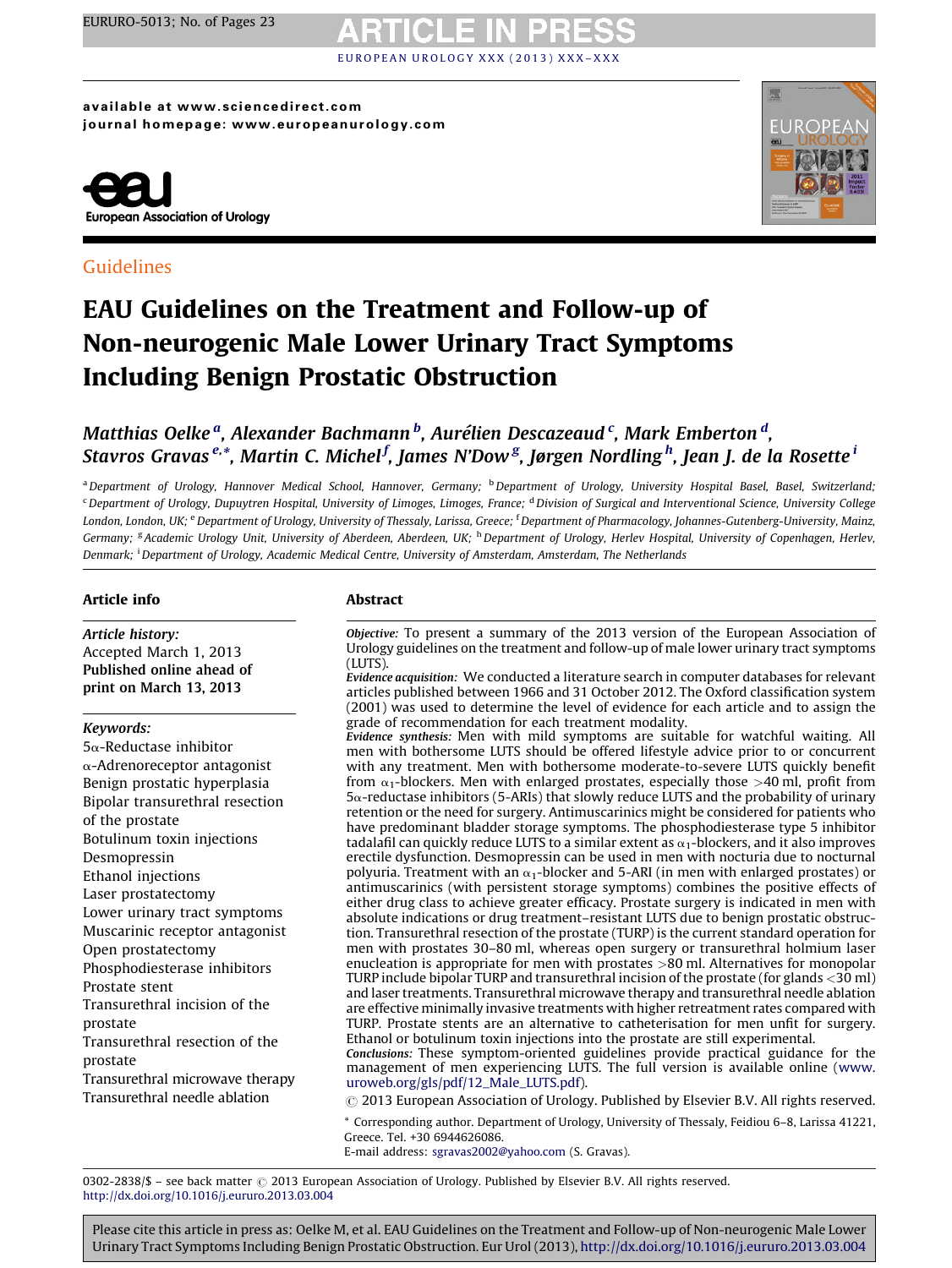#### 1. Introduction

Lower urinary tract symptoms (LUTS) in elderly men were traditionally attributed to the enlarging prostate. The mechanisms invoked were one or all of the following: histologic benign prostatic hyperplasia (BPH), benign prostatic enlargement (BPE), or benign prostatic obstruction (BPO). However, during the last decade the causal link between the prostate and the pathogenesis of LUTS has come into question [\[1\]](#page-17-0). Although the enlarged prostate can contribute to the onset of LUTS in a proportion of men >40 yr of age, other factors are of equal importance. Figure 1 illustrates the many causes of LUTS. In any single person complaining of LUTS, it is common for more than one of these factors to be present. This multifactorial view of the aetiology of LUTS has led most experts to regard the whole urinary tract as a single functional unit. This broader, more complex approach to the pathogenesis of LUTS meant that this guidelines panel modified the title (to reflect the change in perspective) from the former ''EAU [European Association of Urology] Guidelines on LUTS Suggestive of BPO (BPH)'' [\[2\]](#page-17-0) to the more contemporary and precise ''EAU Guidelines on Non-neurogenic Male LUTS Including BPO.''

Because patients seek help for LUTS and not an underlying attribute of the prostate such as BPH or BPE, these updated guidelines have been written from the perspective of men who complain about a variety of bladder storage, voiding,

and/or postmicturition symptoms. The recommendations made within the guidelines are based on the best available evidence. These recommendations apply to men  $\geq$ 40 yr of age who seek professional help for various forms of nonneurogenic benign forms of LUTS, for example, LUTS/BPO, detrusor overactivity/overactive bladder (OAB), or nocturnal polyuria. EAU guidelines on LUTS due to neurologic diseases [\[3\],](#page-18-0) urinary incontinence [\[4\],](#page-18-0) urogenital infections [\[5\]](#page-18-0), ureteral stones [\[6\],](#page-18-0) or malignant diseases of the lower urinary tract [\[7\]](#page-18-0) have been published elsewhere.

#### 2. Evidence acquisition

The recommendations of these guidelines are based on a literature search using articles in the English language published in the PubMed/Medline, Web of Science, and Cochrane databases between 1966 and 31 October 2012, including the search terms lower urinary tract symptoms, benign prostatic hyperplasia, detrusor overactivity, overactive bladder, nocturia, and nocturnal polyuria in combination with the various treatment modalities and the search limits humans, adult men, review, randomised clinical trials, clinical trials, and meta-analysis [\(Table](#page-2-0) 1). Each extracted article was separately analysed, classified, and labelled with a level of evidence (LE) according to a classification system modified from the Oxford Centre for Evidence-based Medicine in 2001 ([Table](#page-2-0) 2a) [\[8\]](#page-18-0). Subsections for the



Fig. 1 – Multifactorial aetiology of lower urinary tract symptoms (LUTS). The European Association of Urology (EAU) guidelines on non-neurogenic male LUTS mainly covers LUTS secondary to benign prostatic enlargement (BPE) or benign prostatic obstruction (BPO), detrusor overactivity or overactive bladder (OAB), and nocturia due to nocturnal polyuria. Other causes of male LUTS are covered by separate EAU guidelines [\[3–7\]](#page-18-0).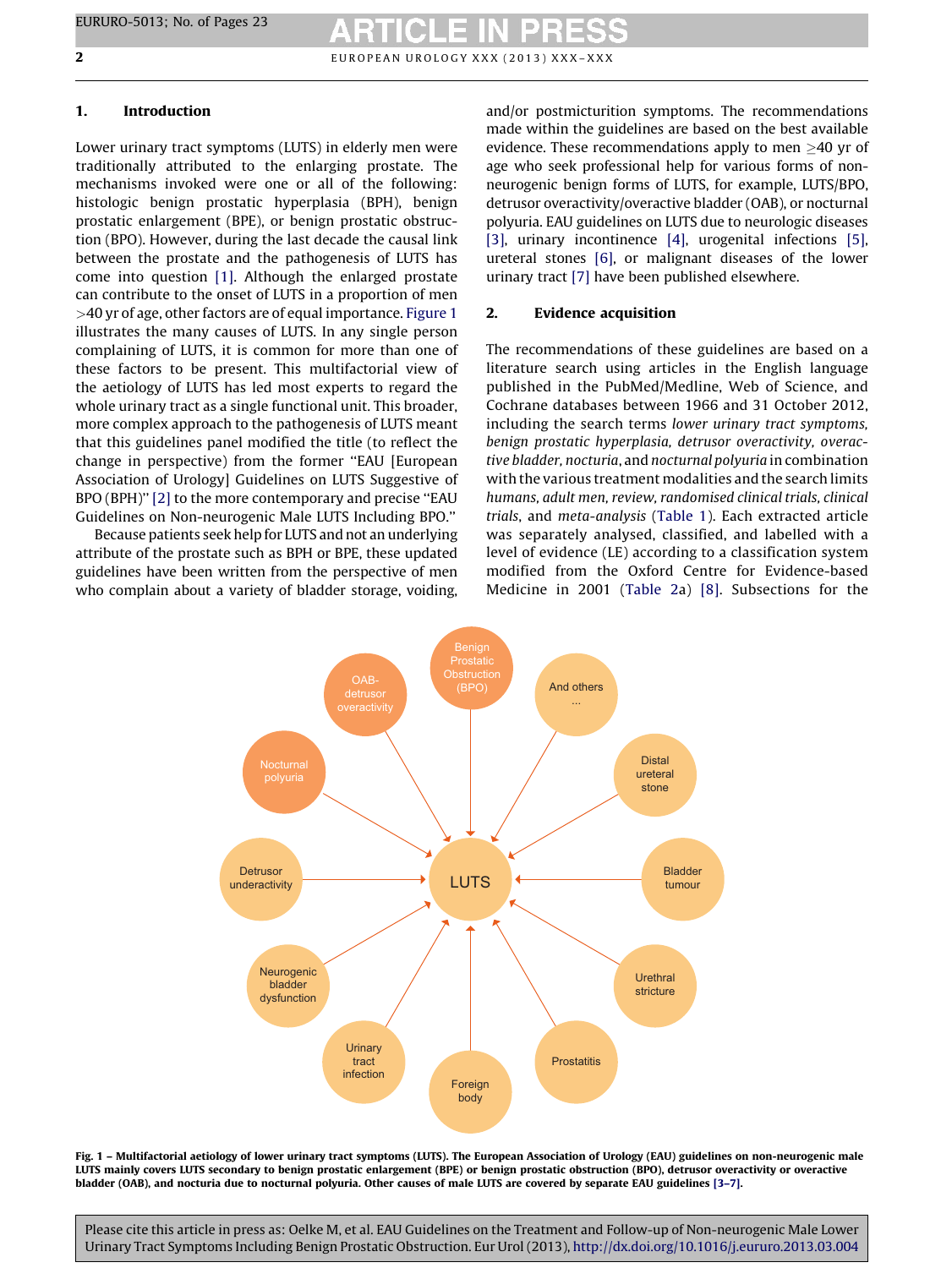#### <span id="page-2-0"></span>Table 1 – Literature search methodology

| Databases: PubMed/Medline (http://www.ncbi.nlm.nih.gov/pubmed/)<br>Cochrane (http://www.cochrane.org/)<br>Language: English<br>Literature search: February 1, 2012, to October 2012 | Web of Science (http://apps.webofknowledge.com)                                                                                                      |                                                                                                                                                                                                                                                                                                                                                                                                                                                                                                                                                            |
|-------------------------------------------------------------------------------------------------------------------------------------------------------------------------------------|------------------------------------------------------------------------------------------------------------------------------------------------------|------------------------------------------------------------------------------------------------------------------------------------------------------------------------------------------------------------------------------------------------------------------------------------------------------------------------------------------------------------------------------------------------------------------------------------------------------------------------------------------------------------------------------------------------------------|
| <b>Search limits</b>                                                                                                                                                                | For group search terms<br>(AND)                                                                                                                      | In combination with investigated drugs, operations, or synonyms<br>(AND)                                                                                                                                                                                                                                                                                                                                                                                                                                                                                   |
| humans AND<br>adult men AND<br>review OR<br>randomised clinical trials OR<br>clinical trials OR<br>meta-analysis                                                                    | Lower urinary tract symptoms<br>Benign prostatic hyperplasia<br>Detrusor overactivity<br>Overactive bladder<br><b>Nocturia</b><br>Nocturnal polyuria | Alpha-adrenoceptor antagonist<br>Adrenergic alpha-1 receptor antagonists<br>Alpha-blocker<br>Alfuzosin<br>Doxazosin<br>Tamsulosin<br>Terazosin<br>$5\alpha$ -reductase inhibitor<br><b>Dutasteride</b><br>Finasteride<br>PDE5<br>Tadalafil<br>Sildenafil<br>Vardenafil<br>Prostatectomy<br>Open<br>Monopolar transurethral<br><b>Bipolar transurethral</b><br>Laser<br><b>Ablation</b><br>Resection<br>Vaporisation<br>Enucleation<br>Microwave thermotherapy<br>Transurethral needle ablation<br><b>Ethanol</b> injections<br><b>Botulinum injections</b> |

Table 2 – (a) Level of evidence and (b) grade of recommendation, modified from the Oxford Centre for Evidence-based Medicine [\[8\]](#page-18-0)

| a.                |                                                                                                                                                  |
|-------------------|--------------------------------------------------------------------------------------------------------------------------------------------------|
| Level of evidence | Type of evidence                                                                                                                                 |
| 1a                | Evidence obtained from meta-analysis of randomised trials                                                                                        |
| 1 <sub>b</sub>    | Evidence obtained from at least one randomised trial                                                                                             |
| 2a                | Evidence obtained from one well-designed controlled study without randomisation                                                                  |
| 2 <sub>b</sub>    | Evidence obtained from at least one other type of well-designed quasi-experimental study                                                         |
| 3                 | Evidence obtained from well-designed nonexperimental studies, such as comparative or correlation studies and case reports                        |
|                   | Evidence obtained from expert committee reports or options or clinical experience of respected authorities                                       |
| b.                |                                                                                                                                                  |
| Grade             | Recommendation                                                                                                                                   |
| $\overline{A}$    | Based on clinical studies of good quality and consistency addressing the specific recommendations and including at least one<br>randomised trial |
| B                 | Based on well-conducted clinical studies but without randomised clinical trials                                                                  |
|                   | Made despite the absence of directly applicable clinical studies of good quality                                                                 |

various types of conservative treatments, drugs, and operations are presented in a homogeneous structure listing (1) mechanism of action, (2) available drugs with a table of key pharmacokinetic profiles (for this article summarised in [Table](#page-3-0) 3), (3) efficacy with a table of trials with the highest LE, (4) tolerability and safety, (5) practical considerations, and (6) recommendations drawn from the relevant articles using a grade of recommendation (GR)

according to a classification system modified from the Oxford Centre for Evidence-based Medicine (Table 2b) [\[8\].](#page-18-0) The full analysis of the literature with all tables, recommendations, and conclusions is available online on the EAU home page ([www.uroweb.org/gls/pdf/12\\_Male\\_LUTS.](http://www.uroweb.org/gls/pdf/12_Male_LUTS.pdf) [pdf\)](http://www.uroweb.org/gls/pdf/12_Male_LUTS.pdf); this article summarises these analyses and lists all LEs and GRs of analysed treatment modalities in one table [\(Table](#page-4-0) 4).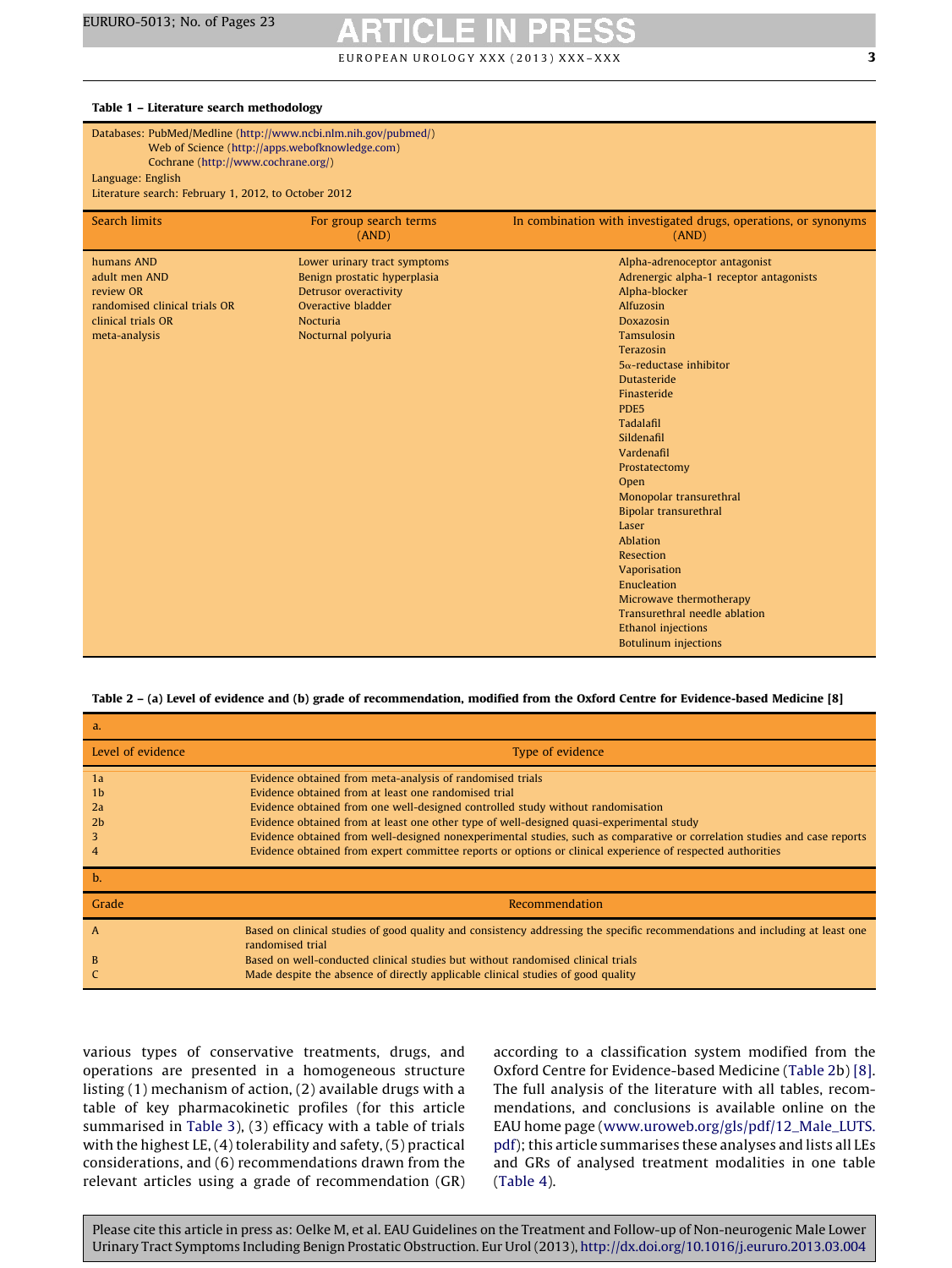<span id="page-3-0"></span>Table 3 – Key pharmacokinetic properties and standard doses of drug therapy licensed in Europe for treating lower urinary tract symptoms

| Drug, class                                                                                                                                                     | $t_{\rm max}$ , h | $t\frac{1}{2}$ , h | Recommended daily dose                                 |  |  |
|-----------------------------------------------------------------------------------------------------------------------------------------------------------------|-------------------|--------------------|--------------------------------------------------------|--|--|
| $\alpha_1$ -adrenoceptor antagonists (for treating signs or symptoms of BPH)                                                                                    |                   |                    |                                                        |  |  |
| Alfuzosin IR                                                                                                                                                    | 1.5               | $4 - 6$            | $3 \times 2.5$ mg                                      |  |  |
| <b>Alfuzosin SR</b>                                                                                                                                             | 3                 | 8                  | $2 \times 5$ mg                                        |  |  |
| Alfuzosin XL                                                                                                                                                    | 9                 | 11                 | $1 \times 10$ mg                                       |  |  |
| Doxazosin IR                                                                                                                                                    | $2 - 3$           | 20                 | $1 \times 2 - 8$ mg                                    |  |  |
| <b>Doxazosin GITS</b>                                                                                                                                           | $8 - 12$          | 20                 | $1 \times 4 - 8$ mg                                    |  |  |
| Silodosin                                                                                                                                                       | 2.5               | $11 - 18$          | $1 \times 4 - 8$ mg                                    |  |  |
| <b>Tamsulosin MR</b>                                                                                                                                            | 6                 | $10 - 13$          | $1 \times 0.4$ mg                                      |  |  |
| <b>Tamsulosin OCAS</b>                                                                                                                                          | $4 - 6$           | $14 - 15$          | $1 \times 0.4$ mg                                      |  |  |
| <b>Terazosin</b>                                                                                                                                                | $1 - 2$           | $8 - 14$           | $1 \times 5 - 10$ mg                                   |  |  |
| $5\alpha$ -reductase inhibitors (for treating benign prostatic enlargement due to BPH)                                                                          |                   |                    |                                                        |  |  |
| Dutasteride                                                                                                                                                     | $1 - 3$           | $3-5$ wk           | $1 \times 0.5$ mg                                      |  |  |
| Finasteride                                                                                                                                                     | $\overline{2}$    | $6 - 8$            | $1 \times 5$ mg                                        |  |  |
| Antimuscarinic drugs (for treating OAB/storage symptoms)                                                                                                        |                   |                    |                                                        |  |  |
| Darifenacin                                                                                                                                                     | 7                 | 12                 | $1 \times 7.5 - 15$ mg                                 |  |  |
| Fesoterodine                                                                                                                                                    | 5                 | $\overline{7}$     | $1 \times 4 - 8$ mg                                    |  |  |
| Oxybutynin IR                                                                                                                                                   | $0.5 - 1$         | $2 - 4$            | $3 - 4 \times 2.5 - 5$ mg                              |  |  |
| Oxybutynin ER                                                                                                                                                   | 5                 | 16                 | $2-3 \times 5$ mg                                      |  |  |
| Propiverine                                                                                                                                                     | 2.5               | 13                 | $2-3 \times 15$ mg                                     |  |  |
| Propiverine ER                                                                                                                                                  | 10                | 20                 | $1 \times 30$ mg                                       |  |  |
| Solifenacin                                                                                                                                                     | $3 - 8$           | $45 - 68$          | $1 \times 5 - 10$ mg                                   |  |  |
| <b>Tolterodine IR</b>                                                                                                                                           | $1 - 3$           | $2 - 10$           | $2 \times 1 - 2$ mg                                    |  |  |
| <b>Tolterodine ER</b>                                                                                                                                           | 4                 | $6 - 10$           | $1 \times 4$ mg                                        |  |  |
| <b>Trospium IR</b>                                                                                                                                              | 5                 | 18                 | $2 \times 20$ mg                                       |  |  |
| <b>Trospium ER</b>                                                                                                                                              | 5                 | 36                 | $1 \times 60$ mg                                       |  |  |
| Vasopressin analogue (for treating nocturnal polyuria)                                                                                                          |                   |                    |                                                        |  |  |
| Desmopressin tablet                                                                                                                                             | $1 - 2$           | 3                  | $1 \times 0.1$ –0.4 mg orally before sleeping          |  |  |
| Desmopressin oral lyophilisate (Melt)                                                                                                                           | $0.5 - 2$         | 2.8                | $1 \times 60 - 240 \mu g$ sublingually before sleeping |  |  |
| Phosphodiesterase type 5 inhibitors (for treating signs or symptoms of BPH with or without erectile dysfunction)                                                |                   |                    |                                                        |  |  |
| Tadalafil                                                                                                                                                       | $2(0.5-12)$       | 17.5               | $1 \times 5$ mg                                        |  |  |
| $RPH =$ benign prostatic hyperplasia: $FR =$ extended release: CITS = gastrointestinal therapeutic system: $IR =$ immediate release: HITS = lower urinary tract |                   |                    |                                                        |  |  |

BPH = benign prostatic hyperplasia; ER = extended release; GITS = gastrointestinal therapeutic system; IR = immediate release; LUTS = lower urinary tract symptoms; MR = modified release; OAB = overactive bladder; OCAS = oral controlled absorption system; SR = sustained release;  $t_{max}$  = time to maximum plasma concentration;  $t\frac{1}{2}$  = elimination half-life.

Equivalent to tablet doses of  $0.1-0.4$  mg.

The guidelines panel consisted of urologists, a pharmacologist, and an epidemiologist and statistician who have been working on the topic for the last 6 yr. The guidelines are primarily written for urologists but can also be used by general practitioners, patients, or other stakeholders. The guidelines panel intends to update the content and recommendations according to the given structure and classification systems every 2 yr.

#### 3. Evidence synthesis

#### 3.1. Conservative treatment

Many men with LUTS are not bothered enough by their symptoms to need drug treatment or surgical intervention. Most of these men can be managed conservatively by a process known as watchful waiting (WW). All men with LUTS should be formally assessed prior to any allocation of treatment. The aim of this assessment is to establish the severity of LUTS and to discriminate the vast majority of men with so-called uncomplicated LUTS that pose no threat to life expectancy from the more unusual presentation of complicated LUTS that might do. Men with mild-to-moderate uncomplicated LUTS, who are not too bothered by their symptoms, are suitable for WW. It is customary for this type of management to include the following components:

education, reassurance, lifestyle advice, and periodic monitoring [\[9–12\]](#page-18-0) that include:

- Reduction of fluid intake at specific times aimed at reducing urinary frequency when most inconvenient (eg, at night or going out in public).
- Avoidance or moderation of caffeine or alcohol that may have a diuretic and irritant effect, thereby increasing fluid output and enhancing frequency, urgency, and nocturia.
- Use of relaxed and double-voiding techniques.
- Urethral milking to prevent postmicturition dribble.
- Distraction techniques such as penile squeeze, breathing exercises, perineal pressure, and mental tricks to take the mind off the bladder and toilet, to help control storage symptoms.
- Bladder retraining that encourages men to hold on when they have sensory urgency to increase their bladder capacity and the time between voids.
- Reviewing the medication and optimising the time of administration or substituting drugs for others that have fewer urinary effects. These recommendations apply especially to diuretics.
- Providing necessary assistance when there is impairment of dexterity, mobility, or mental state.
- Treatment of constipation.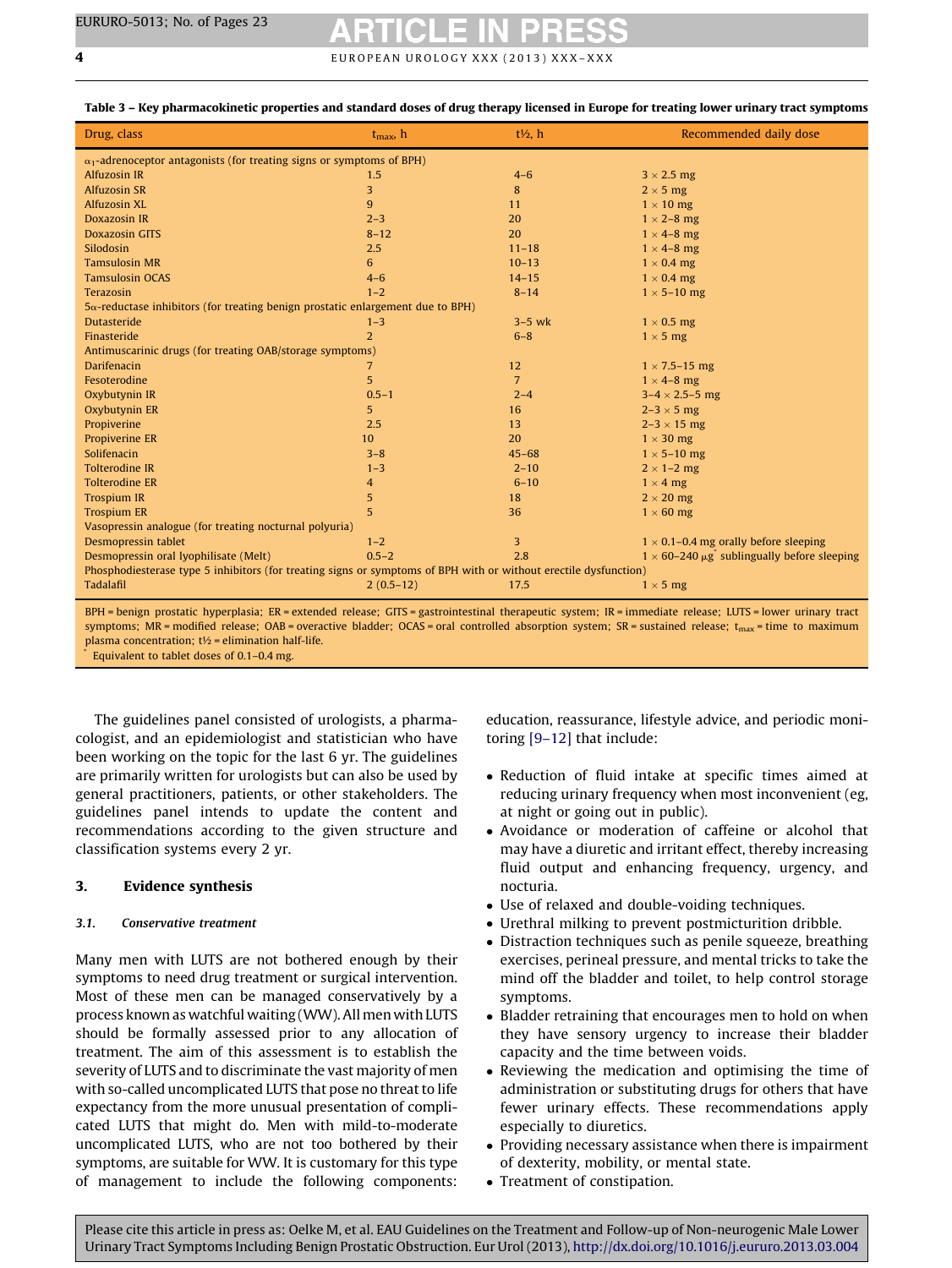E U RO PEAN UROLOGY XXX (2013) XXX-XXX SALE AND THE CONSTRUCTED A NORTH THE CONSTRUCTION OF THE CONSTRUCTION OF THE CONSTRUCTION OF THE CONSTRUCTION OF THE CONSTRUCTION OF THE CONSTRUCTION OF THE CONSTRUCTION OF THE CONSTR

#### <span id="page-4-0"></span>Table 4 – Level of evidence and grade of recommendation for the various treatments of male lower urinary tract symptoms and follow-up

|           |                                                                                                                                                                                                                                      | LE                  | <b>GR</b>         |
|-----------|--------------------------------------------------------------------------------------------------------------------------------------------------------------------------------------------------------------------------------------|---------------------|-------------------|
|           | Conservative treatment: watchful waiting                                                                                                                                                                                             |                     |                   |
|           | Men with mild symptoms are appropriate for watchful waiting.                                                                                                                                                                         | 1 <sub>b</sub>      | A                 |
|           | Men with LUTS should always be offered lifestyle advice prior to or concurrent with treatment.                                                                                                                                       | 1 <sub>b</sub>      | $\mathsf{A}$      |
|           | Drug treatment                                                                                                                                                                                                                       |                     |                   |
| 1.        | $\alpha_1$ -Blockers can be offered to men with moderate-to-severe LUTS.                                                                                                                                                             | 1a                  | A                 |
| 2.        | $5\alpha$ -Reductase inhibitors can be offered to men who have moderate-to-severe LUTS and an enlarged prostate (>40 ml).                                                                                                            | 1b                  | $\mathsf{A}$      |
|           | $5\alpha$ -Reductase inhibitors can prevent disease progression with regard to acute urinary retention and need for surgery.                                                                                                         |                     |                   |
| 3.        | Muscarinic receptor antagonists may be used in men with moderate-to-severe LUTS who have predominantly bladder                                                                                                                       | 1 <sub>b</sub>      | $\, {\bf B}$      |
|           | storage symptoms.                                                                                                                                                                                                                    |                     |                   |
|           | Carefulness is advised in men with BOO.                                                                                                                                                                                              | 4                   | C                 |
| 4.        | Phosphodiesterase type 5 inhibitors reduce moderate-to-severe (storage and voiding) LUTS in men with or without                                                                                                                      | 1 <sub>b</sub>      | A                 |
|           | erectile dysfunction.                                                                                                                                                                                                                |                     |                   |
|           | Only tadalafil (5 mg once daily) has been licensed for the treatment of male LUTS in Europe.                                                                                                                                         | 1 <sub>b</sub>      | A                 |
| 5.<br>6.  | Vasopressin analogue can be used for the treatment of nocturia due to nocturnal polyuria.<br>Combination treatment with an $\alpha_1$ -blocker together with a 5 $\alpha$ -reductase inhibitor can be offered to men with bothersome | 1 <sub>b</sub>      | A                 |
|           | moderate-to-severe LUTS, enlarged prostates, and reduced $Q_{\text{max}}$ (men likely to develop disease progression).                                                                                                               |                     |                   |
| 7.        | Combination treatment with an $\alpha_1$ -blocker together with a muscarinic receptor antagonist may be used in patients with                                                                                                        | 1 <sub>b</sub>      | B                 |
|           | bothersome moderate-to-severe LUTS if relief of storage symptoms has been insufficient with the monotherapy of either drug.                                                                                                          |                     |                   |
|           | Combination treatment should carefully be prescribed in men who may have BOO.                                                                                                                                                        | 2 <sub>b</sub>      | B                 |
|           | Surgical treatment                                                                                                                                                                                                                   |                     |                   |
| 1.        | M-TURP is the current surgical standard procedure for men with prostate sizes of 30–80 ml and bothersome moderate-to-severe                                                                                                          | 1a                  | $\mathsf{A}$      |
|           | LUTS secondary of BPO. M-TURP provides subjective and objective improvement rates superior to medical or minimally                                                                                                                   |                     |                   |
|           | invasive treatments.                                                                                                                                                                                                                 |                     |                   |
|           | The morbidity of M-TURP is higher than for drugs or other minimally invasive procedures.                                                                                                                                             | 1a                  | A                 |
|           | B-TURP achieves short- and midterm results comparable with M-TURP.                                                                                                                                                                   | 1a                  | $\mathsf{A}$      |
|           | B-TURP has a more favorable perioperative safety profile compared with M-TURP.                                                                                                                                                       | 1a                  | A                 |
|           | TUIP is the surgical therapy of choice for men with prostate sizes <30 ml, without a middle lobe, and bothersome                                                                                                                     | 1a                  | A                 |
|           | moderate-to-severe LUTS secondary to BPO.                                                                                                                                                                                            |                     |                   |
| 2.        | Open prostatectomy or holmium laser enucleation is the first choice of surgical treatment in men with prostate sizes                                                                                                                 | 1 <sub>b</sub>      | A                 |
|           | $>$ 80 ml and bothersome moderate-to-severe LUTS secondary to BPO needing surgical treatment.                                                                                                                                        |                     |                   |
|           | Open prostatectomy is the most invasive surgical method with significant morbidity.                                                                                                                                                  | 1 <sub>b</sub>      | A                 |
| 3.        | TUMT and TUNA achieve symptom improvement comparable with TURP, but they are associated with decreased morbidity                                                                                                                     | 1a                  | A                 |
|           | and lower flow improvements.                                                                                                                                                                                                         |                     |                   |
|           | Durability is in favour of TURP with lower retreatment rates compared with TUMT or TUNA.                                                                                                                                             | 1a                  | A                 |
| 4.        | HoLEP and 532-nm laser vaporisation of the prostate are alternatives to TURP in men with moderate-to-sever LUTS due to                                                                                                               | 1a                  | A                 |
|           | BPO leading to immediate, objective, and subjective improvements comparable with TURP.                                                                                                                                               |                     |                   |
|           | The intermediate-term functional results of 532-nm laser vaporisation of the prostate are comparable with TURP.                                                                                                                      | 1 <sub>b</sub>      | A                 |
|           | The long-term functional results of HoLEP are comparable with TURP/open prostatectomy.                                                                                                                                               | 1 <sub>b</sub>      | A                 |
|           | Diode laser operations lead to short-term objective and subjective improvement.<br>ThuVaRP is an alternative to TURP for small- and medium-size prostates.                                                                           | 3<br>1 <sub>b</sub> | $\mathsf{C}$<br>A |
|           | ThuVEP leads to short-term objective and subjective improvement.                                                                                                                                                                     | 3                   | $\mathsf C$       |
|           | With regard to intraoperative safety and hemostatic properties, diode and thulium lasers appear to be safe.                                                                                                                          | 3                   | $\mathsf C$       |
|           | With regard to intraoperative safety, 532-nm laser vaporization is superior to TURP.                                                                                                                                                 | 1 <sub>b</sub>      | A                 |
|           | 532-nm laser vaporization should be considered in patients receiving anticoagulant medication or with a high cardiovascular                                                                                                          | 3                   | $\, {\bf B}$      |
|           | risk.                                                                                                                                                                                                                                |                     |                   |
| 5.        | Prostatic stents are an alternative to catheterisation for men unfit for surgery.                                                                                                                                                    | 3                   | C                 |
| 6.        | Intraprostatic ethanol injections for men with moderate-to-severe LUTS secondary to BPO are still experimental and should                                                                                                            | 3                   | $\mathsf{C}$      |
|           | be performed only in clinical trials.                                                                                                                                                                                                |                     |                   |
| 7.        | Intraprostatic BTX injections for men with bothersome moderate-to-severe LUTS secondary to BPO or men in urinary retention                                                                                                           | 3                   | C                 |
|           | are still experimental and should be performed only in clinical trials.                                                                                                                                                              |                     |                   |
| Follow-up |                                                                                                                                                                                                                                      |                     |                   |
|           | Follow-up for all conservative, medical, or operative treatment modalities is based on empirical data or theoretical considerations                                                                                                  | $3 - 4$             | $\mathsf{C}$      |
|           | but not on evidence-based studies.                                                                                                                                                                                                   |                     |                   |
|           | BOO = bladder outlet obstruction; BPO = benign prostatic obstruction; B-TURP = bipolar transurethral resection of the prostate; BTX = botulinum toxin;                                                                               |                     |                   |
|           | $GR =$ grade of recommendation; HoLEP = holmium laser enucleation; LE = level of evidence; LUTS = lower urinary tract symptoms; M-TURP = monopolar                                                                                   |                     |                   |

#### 3.2. Drug treatment

#### 3.2.1.  $\alpha_1$ -Adrenoceptor antagonists ( $\alpha_1$ -blockers)

3.2.1.1. Mechanisms of action. Contraction of the human prostate is mediated predominantly, if not exclusively, by  $\alpha_{1A}$ -adrenoceptors [\[13\]](#page-18-0).  $\alpha_1$ -Adrenoceptors in blood vessels, other nonprostatic smooth muscle cells, and the central nervous system are considered mediators of adverse events during  $\alpha_1$ -blocker treatment, and all

three receptor subtypes ( $\alpha_{1A}$ ,  $\alpha_{1B}$ , and  $\alpha_{1D}$ ) seem to be involved. This concept has favoured the use of  $\alpha_{1A}$ -selective blockers.

3.2.1.2. Available drugs. Five types of  $\alpha_1$ -blockers are currently in mainstream use: alfuzosin, doxazosin, silodosin, tamsulosin, and terazosin ([Table](#page-3-0) 3). Indoramin and naftopidil are also available in a few countries but not discussed in these guidelines.

Please cite this article in press as: Oelke M, et al. EAU Guidelines on the Treatment and Follow-up of Non-neurogenic Male Lower Urinary Tract Symptoms Including Benign Prostatic Obstruction. Eur Urol (2013), <http://dx.doi.org/10.1016/j.eururo.2013.03.004>

transurethral resection of the prostate; Q<sub>max</sub> = maximum flow rate; ThuVEP = thulium:yttrium-aluminium-garnet vapoenucleation; TUIP = transurethral incision of the prostate; TUMT = transurethral microwave therapy; TUNA = transurethral needle ablation; TURP = transurethral resection of the prostate.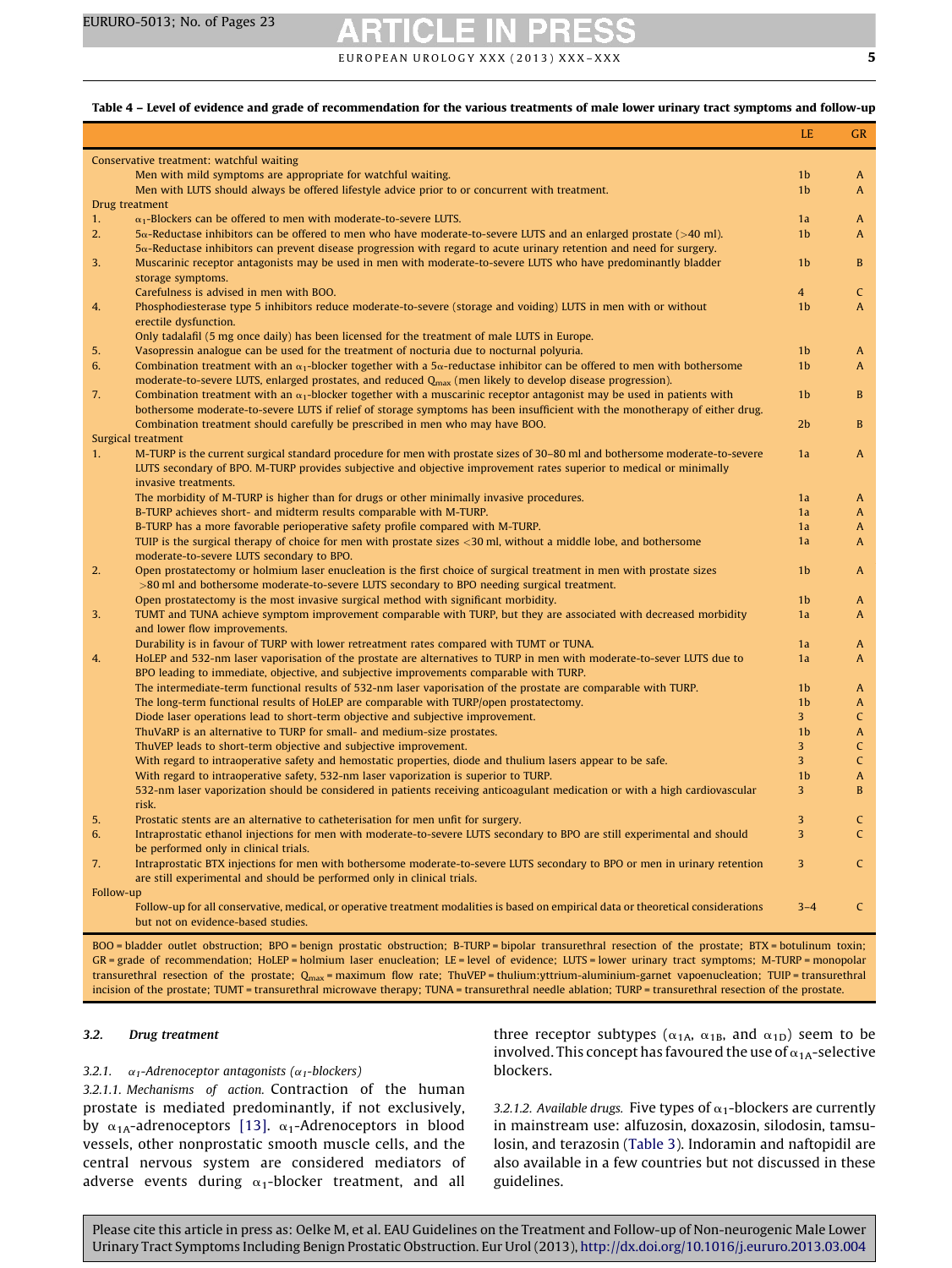3.2.1.3. Efficacy. Indirect comparisons between  $\alpha_1$ -blockers and limited direct comparisons demonstrate that all  $\alpha_1$ -blockers have a similar efficacy in appropriate doses [\[14\].](#page-18-0) Although these improvements take a few weeks to develop fully, significant efficacy over placebo was demonstrated within hours to days.  $\alpha_1$ -Blockers have a similar efficacy, expressed as a percentage improvement in International Prostate Symptom Score (IPSS) in patients with mild, moderate, or severe LUTS [\[15\]](#page-18-0). Controlled studies have shown that  $\alpha_1$ -blockers typically reduce IPSS, after a placebo run-in period, by approximately 30–40% and increase the maximum flow rate  $(Q<sub>max</sub>)$  by approximately 20–25%. In open-label studies (without a run-in period), an IPSS improvement of up to 50% and  $Q<sub>max</sub>$  increase of up to 40% were documented.  $\alpha_1$ -Blockers are able to reduce both storage and voiding LUTS. Prostate size does not affect  $\alpha_1$ -blocker efficacy in studies with follow-up periods of <1 yr, but patients with smaller prostates  $( $40 \text{ ml}$ )$  seem to have better efficacy compared with those with larger glands in longer-term studies [16-19].  $\alpha_1$ -Blocker efficacy is similar across age groups [\[15\]](#page-18-0).  $\alpha_1$ -Blockers neither reduce prostate size nor prevent acute urinary retention in longterm studies [\[16–18,20\]](#page-18-0); therefore, some patients must be treated surgically. Nevertheless, IPSS reduction and  $Q<sub>max</sub>$ improvement during  $\alpha_1$ -blocker treatment appears to be maintained over at least 4 yr. [\(Table](#page-6-0) 5)

3.2.1.4. Tolerability and safety. Distribution into lower urinary tract tissues, subtype selectivity, and the pharmacokinetic profiles of certain formulations may contribute to the tolerability profile of specific drugs. The most frequent adverse events of  $\alpha_1$ -blockers are asthenia, dizziness, and (orthostatic) hypotension. In particular, patients with cardiovascular comorbidity and/or vasoactive comedication may be susceptible to  $\alpha_1$ -blocker–induced vasodilatation [\[21\]](#page-18-0). In contrast, the frequency of hypotension with the  $\alpha_{1A}$ -selective blocker silodosin is comparable with placebo. The intraoperative floppy iris syndrome was only discovered in 2005 in the context of cataract surgery [\[22\]](#page-18-0), and tamsulosin has the greatest risk. A systematic review concluded that  $\alpha_1$ -blockers do not adversely affect libido. They have a small beneficial effect on erectile function but sometimes cause abnormal ejaculation (ie, decrease or absence of seminal fluid during orgasm) [\[23\].](#page-18-0) Silodosin has the highest incidence of abnormal ejaculation; however, efficacy seems to be increased in patients experiencing abnormal ejaculation [\[24\]](#page-18-0).

3.2.1.5. Practical considerations.  $\alpha_1$ -Blockers are often considered the first-line drug treatment of male LUTS because of their rapid onset of action, good efficacy, as well as the low rate and severity of adverse events. Ophthalmologists should be informed about  $\alpha_1$ -blocker use prior to cataract surgery.

#### 3.2.2. 5 $\alpha$ -reductase inhibitors

3.2.2.1. Mechanism of action.  $5\alpha$ -reductase inhibitors (5-ARIs) block the conversion of testosterone to dihydrotestosterone in prostatic stroma cells by blocking the enzyme  $5\alpha$ -reductase and inducing apoptosis of prostate epithelial cells leading to a 18–28% prostate size reduction and about a 50% reduction in circulating prostate-specific antigen (PSA) levels after 6–12 mo of treatment [\[25,26\]](#page-18-0).

3.2.2.2. Available drugs. Dutasteride and finasteride are available for clinical use ([Table](#page-3-0) 3). Finasteride inhibits only  $5\alpha$ -reductase type 2, whereas dutasteride inhibits  $5\alpha$ -reductase types 1 and 2 with similar potency (dual 5-ARI). However, the clinical benefit of dual inhibition remains unclear.

3.2.2.3. Efficacy. Clinical effects relative to placebo are seen after minimum treatment duration of  $\geq$ 6–12 mo. After 2–4 yr of treatment, 5-ARIs reduce LUTS (IPSS) by 15–30%, decrease prostate volume by 18–28%, and increase  $Q_{\text{max}}$ by 1.5–2.0 ml/s in patients with LUTS due to BPE. Indirect comparison between individual studies and one direct comparative trial indicate that dutasteride and finasteride are equally effective in the treatment of LUTS [\[26,27\]](#page-18-0). Symptom reduction depends on initial prostate size and may not be more efficacious than placebo in patients with prostates <40 ml [\[28\]](#page-18-0). Comparative studies with  $\alpha_1$ -blockers and a recent meta-analysis have demonstrated that 5-ARIs reduce LUTS more slowly and that finasteride is less effective than either doxazosin or terazosin but equally effective compared with tamsulosin [\[20,29–31\].](#page-18-0) A long-term trial with dutasteride in symptomatic men with prostate volumes >30 ml and increased risk for disease progression showed that dutasteride reduced LUTS in these patients at least as much or even more effectively than the  $\alpha_1$ -blocker tamsulosin [\[17,18,32\].](#page-18-0) The greater the baseline prostate volume (or serum PSA concentration), the faster and more pronounced the symptomatic benefit of dutasteride. 5-ARIs, but not  $\alpha_1$ -blockers, reduce the long-term (>1 yr) risk of acute urinary retention or need for surgery [\[20,33,34\]](#page-18-0). In the Proscar Long-Term Efficacy and Safety Study after 4 yr, finasteride treatment reduced the relative risk of acute urinary retention (AUR) by 57% and surgery by 55% compared with placebo [\[34\]](#page-18-0). In the Medical Therapy of Prostatic Symptoms (MTOPS) study, a significant reductionin the risk of AUR and surgery in the finasteride arm compared with placebo was reported (68% and 64%, respectively) [\[20\]](#page-18-0). A pooled analysis of randomised trials with 2-yr follow-up data reported that treatment with finasteride significantly decreased the occurrence of AUR by 57% and surgical intervention by 34% relative to placebo in patients with moderately symptomatic BPH [\[35\].](#page-18-0)

Dutasteride has also demonstrated efficacy in reducing the risks for AUR and BPH-related surgery. Pooled phase 3 studies have shown a reduced relative risk of AUR (57%) and a surgical intervention (48%) compared with placebo at 2 yr [\[36\].](#page-18-0) In addition, this reduction was maintained to 4 yr during the open-label phase of the study [\[37\]](#page-18-0).

3.2.2.4. Tolerability and safety. The most relevant adverse effects are related to sexual function and include reduced libido, erectile dysfunction, and, less frequently, ejaculation disorders [\[18,20\].](#page-18-0) The incidence of sexual dysfunction and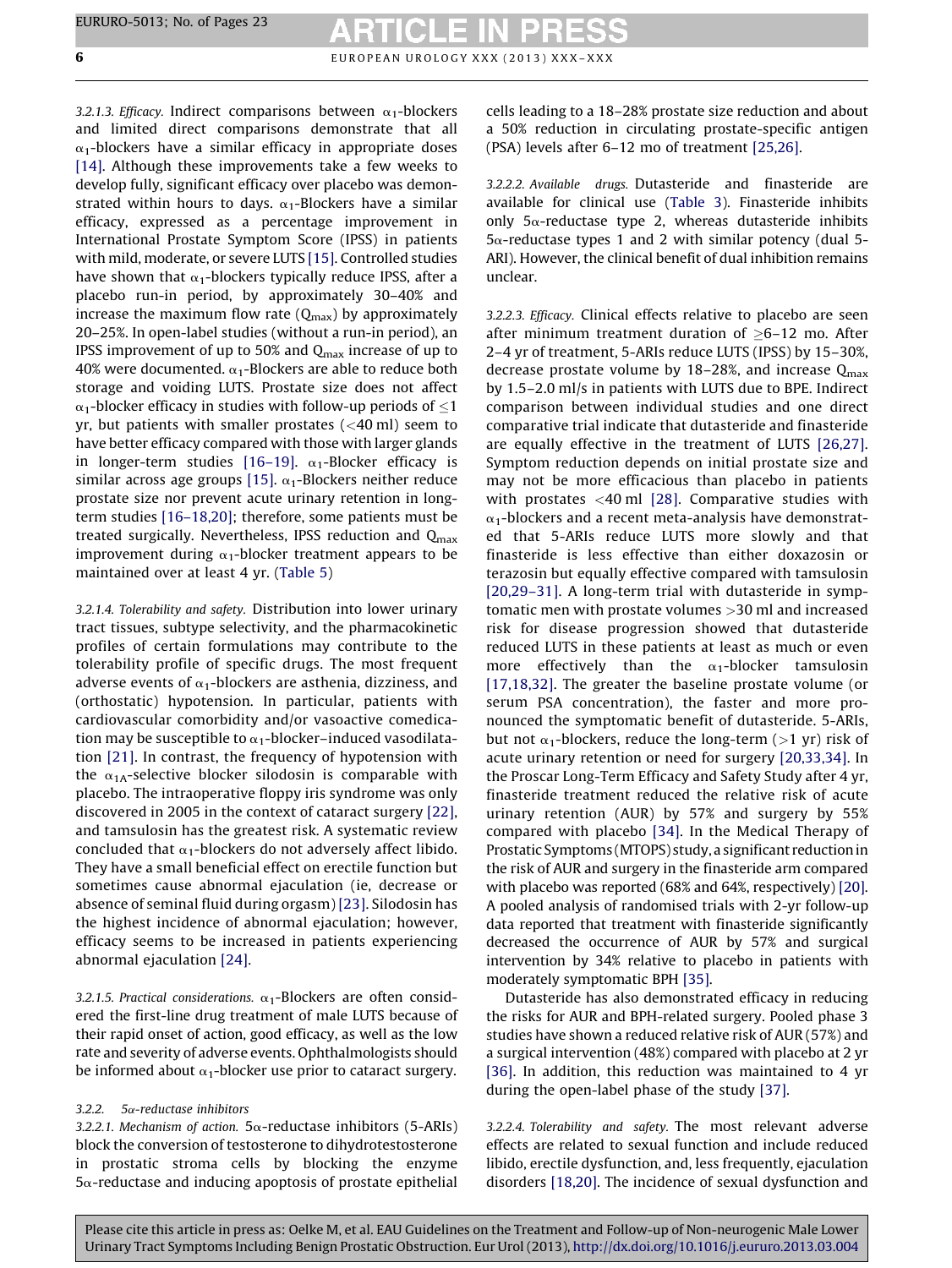| EURURO-501     |  |
|----------------|--|
|                |  |
| 13; No.        |  |
| $\overline{a}$ |  |
| Pages          |  |
| n<br>23        |  |

| Treatment                                 | Speed of onset | <b>LUTS</b><br>(IPSS)                    | Uroflowmetry<br>(Q <sub>max</sub> )     | Prostate size                                        | <b>PVR</b>                        | <b>Disease</b><br>progression |
|-------------------------------------------|----------------|------------------------------------------|-----------------------------------------|------------------------------------------------------|-----------------------------------|-------------------------------|
| Conservative and drug treatments          |                |                                          |                                         |                                                      |                                   |                               |
| Watchful waiting, behavioural treatment   | <b>Months</b>  | $+$                                      |                                         |                                                      |                                   | $\overline{?}$                |
|                                           |                | $(-1.3 \text{ to } -5.7 \text{ points})$ |                                         |                                                      |                                   |                               |
| $\alpha_1$ -Adrenoceptor antagonists      | <b>Days</b>    | $^{++}$                                  | $^{++}$                                 |                                                      | $-$ /+                            | $^{+++}$                      |
|                                           |                | $(-31\% \text{ to } -48.2\%)$            | $(+1.4 \text{ to } +3.2 \text{ ml/s})$  |                                                      | $(-17 \text{ to } -39\%)$         | (symptoms)                    |
| $5\alpha$ -Reductase inhibitors           | <b>Months</b>  |                                          | $^{++}$                                 | $+$ to $++$                                          |                                   | $^{+++}$                      |
|                                           |                | $(-13.3\% \text{ to } -38.6\%)$          | $(+1.4 \text{ to } +2.2 \text{ ml/s})$  | $(-15 \text{ to } -28\%)$                            |                                   | (retention)                   |
| Muscarinic receptor antagonists           | Weeks          | $++$                                     |                                         |                                                      | $\ddot{}$                         |                               |
|                                           |                | (storage symptoms)<br>$(-35.3% to -54%)$ |                                         |                                                      | $(0 to +49ml)$                    |                               |
| PDE5 inhibitors (tadalafil)               | <b>Days</b>    | $++$                                     | $-1$ +                                  |                                                      | $-$ /+                            | $\overline{?}$                |
|                                           |                | $(-17\% \text{ to } -37\%)$              |                                         |                                                      | $(+9 \text{ to } -19 \text{ ml})$ |                               |
| $\alpha_1$ -Adrenoceptor antagonists plus | <b>Days</b>    | $^{++}$                                  | $^{++}$                                 | $+$ to $++$                                          | $-$ /+                            | $^{+++}$                      |
| $5\alpha$ -reductase inhibitors           |                | $(-38% to -49.7%)$                       | $(+2.3 \text{ to } 3.8 \text{ ml/s})$   | $(-11.9 \text{ to } -27.3%)$                         |                                   | (symptoms                     |
|                                           |                |                                          |                                         |                                                      |                                   | + retention)                  |
| $\alpha_1$ -Adrenoceptor antagonists plus | <b>Days</b>    | $^{++}$                                  | $^{++}$                                 |                                                      |                                   | $\overline{?}$                |
| muscarinic receptor antagonists           |                | $(-31.8\% \text{ to } -66.4\%)$          |                                         |                                                      |                                   |                               |
| <b>Surgical treatments</b>                |                |                                          | After catheter removal                  |                                                      |                                   |                               |
| <b>TURP-TUIP</b>                          | Hours          | $++++$                                   | $++++$                                  | $^{+++}$                                             | $++++$                            | $++++$                        |
|                                           |                | $(-63% to -88%)$                         | $(+6.9 \text{ to } 22.9 \text{ ml/s})$  |                                                      |                                   |                               |
| Open prostatectomy                        | Hours          | $++++$                                   | $++++$                                  | $++++$                                               | $++++$                            | $++++$                        |
|                                           |                | $(-62\% \text{ to } -86\%)$              | $(+7.0 \text{ to } +21.4 \text{ ml/s})$ | $(-88%)$                                             | $(-86 \text{ to } -98%)$          |                               |
| <b>TUMT</b>                               | Weeks          | $^{+++}$                                 | $^{+++}$                                | $^{++}$                                              | $^{++}$                           | $^{+++}$                      |
|                                           |                | $(-40\% \text{ to } -87\%)$              | $(+2.4 \text{ to } 8.4 \text{ ml/s})$   | $(-8.1 \text{ to } -33.0\%)$                         | $(-34 \text{ to } -84.1\%)$       |                               |
| <b>TUNA</b>                               | Weeks          | $^{+++}$                                 | $^{+++}$                                | $^{++}$                                              | $\ddot{+}$                        | $^{++}$                       |
|                                           |                | $(-45\% \text{ to } -56\%)$              | $(+4.7 \text{ to } 6.5 \text{ ml/s})$   |                                                      | $(-20 \text{ ml or } -22\%)$      |                               |
| HoLEP/HoLRP                               | Hours          | $++++$                                   | $++++$                                  | $++++$                                               | $++++$                            | $++++$                        |
|                                           |                | $(-66% to -92%)$                         | $(+10.9 \text{ to } 23.0 \text{ ml/s})$ | $(-34 \text{ to } -54\%)$                            | $(-68 \text{ to } -98%)$          |                               |
| KTP/GreenLight                            | <b>Days</b>    | $^{+++}$                                 | $^{+++}$                                | $^{+++}$                                             | $^{+++}$                          | $^{+++}$                      |
|                                           |                | $(-31\% \text{ to } -75\%)$              | $(+4.7 \text{ to } 14.9 \text{ ml/s})$  | $(-44 \text{ to } -63%)$                             | $(-57 \text{ to } -91\%)$         |                               |
| Diode laser                               | <b>Hours</b>   | $^{+++}$                                 | $+++$                                   | $+++$                                                | $^{+++}$                          | $^{+++}$                      |
|                                           |                | $(-55\% \text{ to } -84.3\%)$            | $(+5.1 \text{ to } 13.7 \text{ ml/s})$  | $(-30.3 \text{ to } -58.1\%)$<br>PSA based reduction | $(-58.1 \text{ to } -87.7\%)$     |                               |
| Thulium laser ThuVaP, ThuVaRP, and ThuVEP | Hours          | $^{+++}$                                 | $^{+++}$                                | $^{+++}$                                             | $^{+++}$                          | $^{+++}$                      |
|                                           |                | $(-63\% \text{ to } 85.4\%)$             | $(12.8 \text{ to } 18.7 \text{ ml/s})$  | $(-35.7 \text{ to } -88%)$                           | $(-72.4 \text{ to } -94.4\%)$     |                               |
|                                           |                |                                          |                                         | PSA-based reduction                                  |                                   |                               |
| Prostate stents                           | Hours          | $^{++}$                                  | $++$                                    |                                                      | $^{+++}$                          | $\overline{?}$                |
|                                           |                | $(-10 \text{ to } -19 \text{ points})$   | $(+3 \text{ to } 13.1 \text{ ml/s})$    |                                                      |                                   |                               |

Table 5 – Speed of onset and influence on basic parameters of conservative, medical, or surgical treatment modalities for the management of male lower urinary tract symptoms<sup>\*</sup>

BTX = botulinum toxin; HoLEP = holmium laser enucleation of the prostate; HoLRP = holmium laser resection of the prostate; IPSS = International Prostate Symptom Score; KTP = K<sup>+</sup>-titanyl-phosphate, GreenLight laser vaporisation; LUTS = lower urinary tract symptoms; PDE5 inhibitor = phosphodiesterase type 5 inhibitor; PSA = prostate-specific antigen; PVR = postvoid residual; Q<sub>max</sub> = maximum flow rate; ThuVaP = thulium:yttrium aluminium garnet (Tm:YAG) vaporisation of the prostate; ThuVaRP = Tm:YAG vaporesection; ThuVEP = Tm:YAG vapoenucleation; TUMT = transurethral microwave therapy; TUNA = transurethral needle ablation; TUIP <sup>=</sup> transurethral incision of the prostate; TURP <sup>=</sup> transurethral resection of the prostate.

 $-$  = no influence;  $+$  = mild influence;  $++$  = moderate influence;  $+++$  = strong influence;  $+++$  = very strong influence;  $?$  = unknown.

Please

<span id="page-6-0"></span>Urinary

Tract

Symptoms

Including

Benign

Prostatic

Obstruction.

Eur Urol

(2013),

cite this

article in press as: Oelke M, et al. EAU

Guidelines

on the

Treatment

and

Follow-up

of

Non-neurogenic

<http://dx.doi.org/10.1016/j.eururo.2013.03.004>

Male

Lower

Note that the drug treatment studies have typically used data after <sup>a</sup> run-in phase as baseline, whereas those of interventional treatments did not.

 $\overline{\phantom{0}}$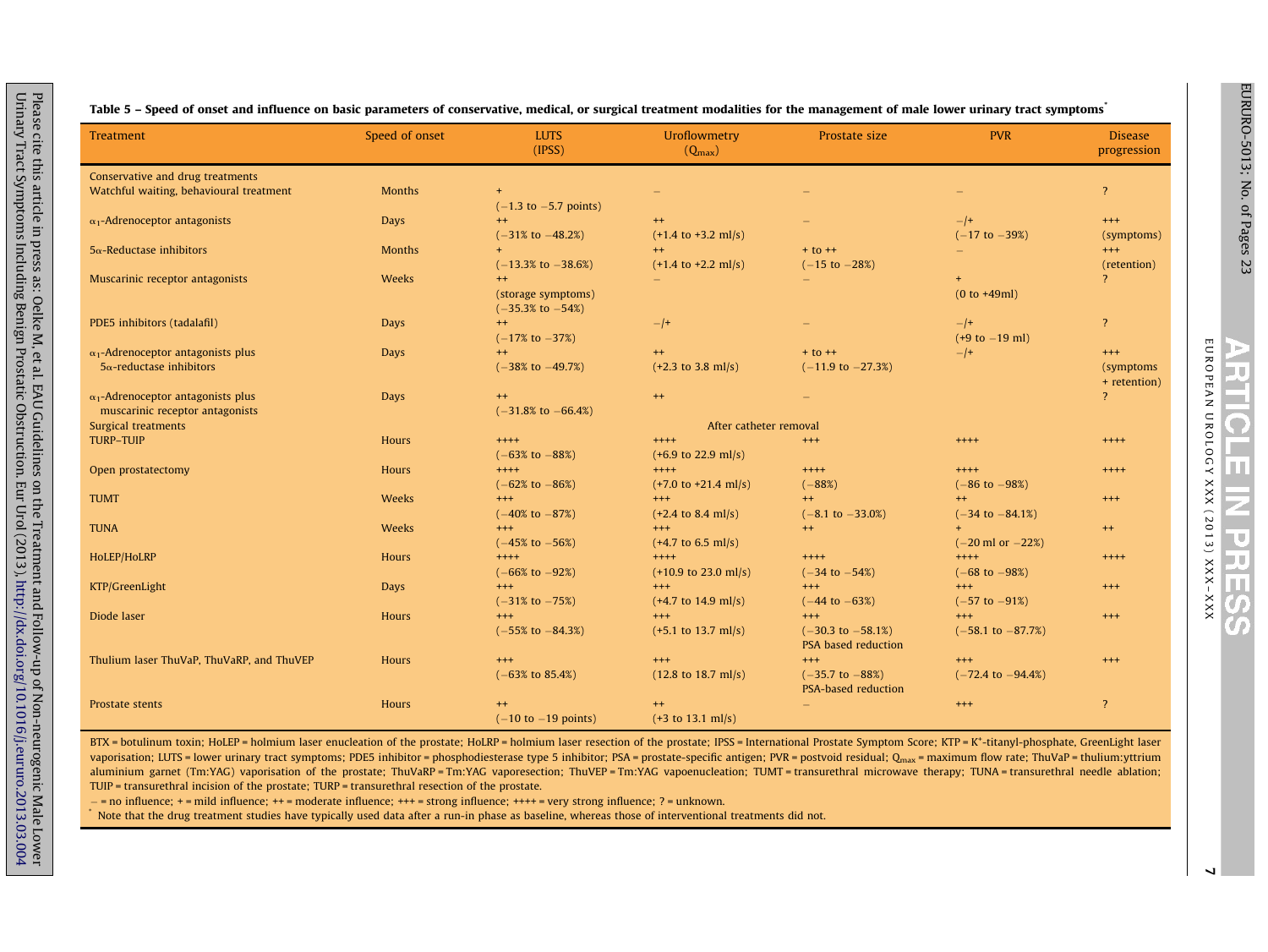other adverse events is low and decreased with trial duration. Gynaecomastia (breast enlargement with breast or nipple tenderness) develops in approximately 1–2% of patients.

Data from two important trials on Prostate Cancer chemoprevention (the Prostate Cancer Prevention Trial and the Reduction by Dutasteride of Prostate Cancer Events trial) found a higher incidence of high-grade cancers in the 5-ARI arms compared with placebo arms [\[38,39\]](#page-18-0). Although no causal relationship between 5-ARIs and high-grade prostate cancer has been proven, men taking a 5-ARI should be followed up regularly using serial PSA testing. Any confirmed increase in PSA while on a 5-ARI should be evaluated.

3.2.2.5. Practical considerations. Treatment with 5-ARIs should only be recommended in men with bothersome moderateto-severe LUTS and enlarged prostates (prostate volume  $>40$  ml) or elevated PSA concentrations ( $>1.4$  ng/ml). Due to the slow onset of action, 5-ARIs are only suitable for longterm treatment.

### 3.2.3. Muscarinic receptor antagonists

3.2.3.1. Mechanism of action. Muscarinic receptors are densely expressed on detrusor smooth muscle cells and other cell types, such as epithelial cells of the salivary glands and the prostate, urothelial cells of the urinary bladder, or nerve cells of the peripheral or central nervous system. Inhibition of muscarinic receptors reduces smooth muscle cell contractions and the sensory threshold of the bladder. Antimuscarinic effects might also be induced or modulated by the urothelium and/or by the central nervous system.

3.2.3.2. Available drugs. The following muscarinic receptor antagonists are licensed for treating OAB/storage symptoms in both men and women: darifenacin, fesoterodine, oxybutynin, propiverine, solifenacin, tolterodine, and trospium chloride ([Table](#page-3-0) 3).

3.2.3.3. Efficacy. Muscarinic receptor antagonists have been tested predominantly in women in the past because it was believed that LUTS in women are caused by the bladder and therefore have to be treated with bladder-specific drugs. Four post hoc analyses (two analyses with tolterodine extended release, one with solifenacin 5 mg, and one with fesoterodine 4 and 8 mg) of data from large randomised controlled trials (RCTs) on the treatment of OAB in women and men without presumed bladder outlet obstruction (BOO) were performed focusing only on the group of men [\[40–43\]](#page-19-0). It was demonstrated that tolterodine can significantly reduce urgency incontinence, daytime or 24-h frequency, and urgency-related voiding and improve patient perception of treatment benefit compared with placebo. Solifenacin significantly improved mean Patient Perception of Bladder Condition scores, mean scores on the OAB-q and overall perception of bladder problems, and fesoterodine had significantly greater median percentage improvements in micturition frequency, urgency episodes, and urgency urinary incontinence (UUI) episodes whereas

significantly greater percentages reported a treatment response versus placebo. In open-label trials with tolterodine, daytime frequency, nocturia, urgency incontinence, and IPSS were significantly reduced compared with baseline values after 12–25 wk [\[44,45\].](#page-19-0)

Few studies have investigated the efficacy of monotherapy with antimuscarinics for male patients with BOO and OAB symptoms with unsatisfactory findings. In the Tolterodine and Tamsulosin in Men with LUTS including OAB: Evaluation of Efficacy and Safety study, patients who received tolterodine as monotherapy were significantly improved only in urge incontinence, but they did not show any significant improvement in urgency, IPSS (either total or storage subscore), and the overall percentages of patients reporting treatment benefit compared with placebo [\[46\]](#page-19-0). A further analysis showed that men with PSA levels  $\langle 1.3 \text{ ng} \rangle$ ml (smaller prostates) might profit more from antimuscarinic drugs [\[47\]](#page-19-0). Two other studies [\[44,48\]](#page-19-0) found a positive effect of antimuscarinics in patients with OAB and concomitant BOO. In a small RCT without placebo, patients in the propiverine hydrochloride arm experienced improvement in urinary frequency and urgency episodes compared with baseline [\[48\].](#page-19-0) In an open-label study, tolterodine decreased the mean 24-h micturition and nocturia, and mean American Urological Association Symptom Index scores significantly improved [\[44\]](#page-19-0).

3.2.3.4. Tolerability and safety. Muscarinic receptor antagonists are generally well tolerated. Compared with placebo, drugrelated adverse events appear with higher frequencies for dry mouth ( $\leq$ 16%), constipation ( $\leq$ 4%), micturition difficulties ( $\leq$ 2%), nasopharyngitis ( $\leq$ 3%), and dizziness ( $\leq$ 5%). Increase of postvoid residual (PVR) urine in men without BOO is minimal and not significantly different compared with placebo (0-5 ml vs  $-3.6$  to 0 ml). The incidence of urinary retention in men without BPO was comparable with placebo in trials with tolterodine (0–1.3% vs 0–1.4%). Shortterm treatment with antimuscarinic drugs (tolterodine) in men with BOO appears safe [\[49\]](#page-19-0).

3.2.3.5. Practical considerations. Although not all antimuscarinic agents have been tested in elderly men with LUTS and OAB symptoms, they likely present similar efficacy and adverse events. Long-term studies on the efficacy of muscarinic receptor antagonists in men with LUTS are not yet available; therefore, these drugs should be prescribed with caution, and regular reevaluation of IPSS and PVR urine is advised.

### 3.2.4. Phosphodiesterase type 5 inhibitors

3.2.4.1. Mechanism of action. PDE type 5 inhibitors (PDE5-Is) increase the concentration and prolong the activity of intracellular cyclic guanosine monophosphate, thereby reducing smooth muscle tone of the detrusor, prostate, and urethra. PDE4 and PDE5 are the predominant isoenzymes in the lower urinary tract [\[50\].](#page-19-0) Nitric oxide and PDEs might also be involved in the micturition cycle by inhibiting reflex pathways in the spinal cord and neurotransmission in the urethra, prostate, or bladder [\[51\]](#page-19-0). It has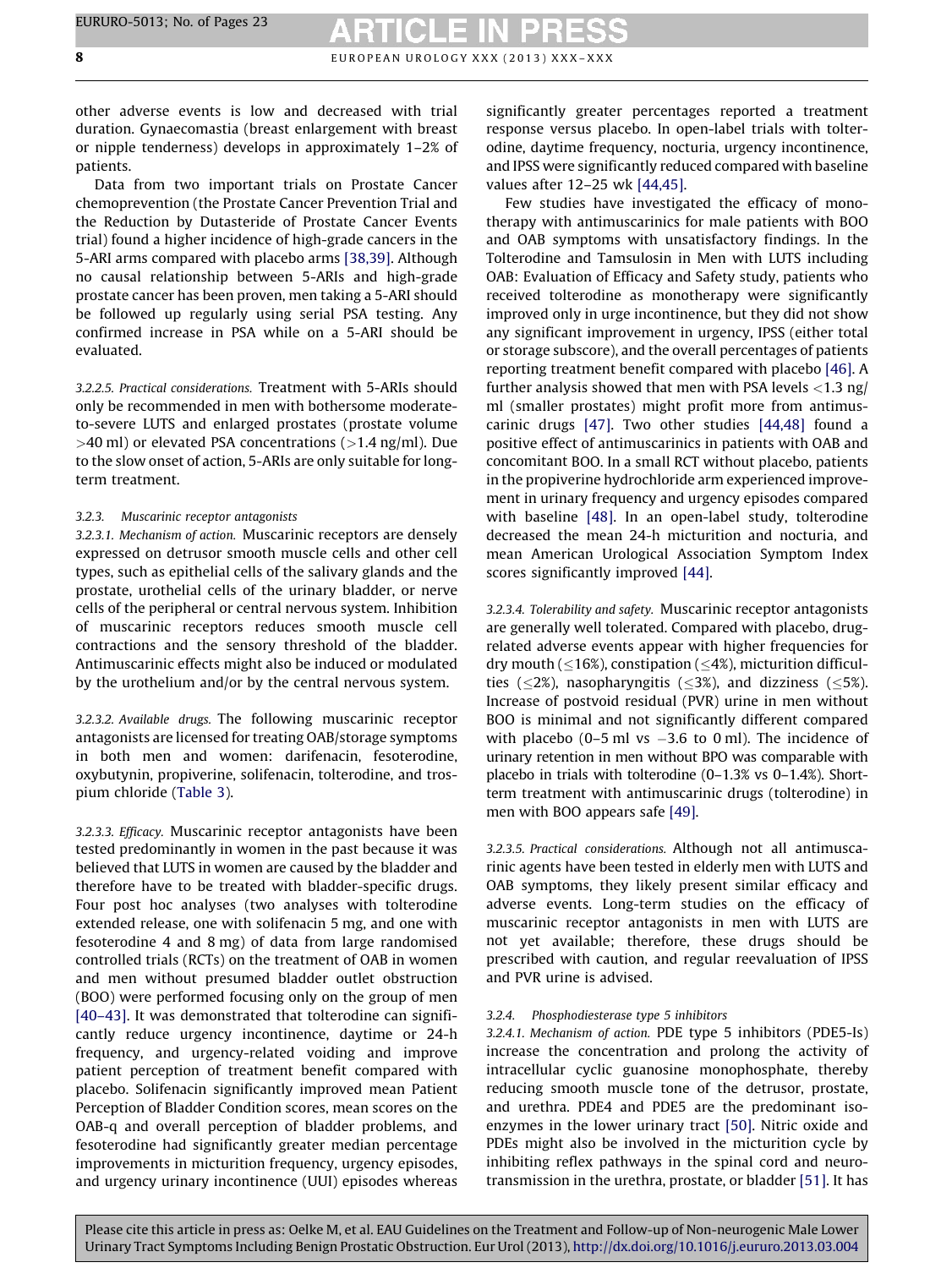## E U R O P E A N U R O L O G Y X X X ( 2 0 1 3 ) X X X – X X X 9

also been proposed that PDE-Is increase blood perfusion and oxygenation of the lower urinary tract, but the exact mechanism of action of PDE-Is remains to be determined.

3.2.4.2. Available drugs. Although three selective oral PDE5-Is (sildenafil, tadalafil, and vardenafil) have been licensed in Europe for the treatment of erectile dysfunction and clinical trials have been conducted in patients with male LUTS with all of them, only tadalafil (5 mg once daily) has been licensed for the treatment of male LUTS in Europe ([Table](#page-3-0) 3).

3.2.4.3. Efficacy. RCTs on the efficacy of all three available oral PDE5-Is have been published during the last few years. A recent meta-analysis (3214 men with a median follow-up of 12 wk) reported that monotherapy with a PDE5-I achieved a significant improvement in the International Index of Erectile Function (IIEF) score  $(+5.5)$  and IPSS  $(-2.8)$ , but no significant improvement in  $Q_{\text{max}}$  was found (0.00) compared with placebo [\[52\]](#page-19-0).

With regard to tadalafil 5 mg, it was found that it significantly reduces IPSS after a run-in period by 22–37% (4.7–6.6 IPSS points; IPSS points relative to placebo: 2.1–4.4) [\[53,54\]](#page-19-0). Significant LUTS (IPSS) reduction has been documented with tadalafil as early as 1 wk of treatment. In the latter RCT not included in the meta-analysis just cited, a statistically significant increase in  $Q_{\text{max}}$  with tadalafil compared with placebo (+2.4 ml/s) was reported for the first time [\[54\]](#page-19-0). Tadalafil had no significant impact on PVR.

The combination of  $\alpha$ -blockers with PDE5-Is has also been evaluated. A meta-analysis of five RCTs with a limited number of patients and short-term follow-up on the combination of  $\alpha$ -blockers with PDE5-Is (two studies with tadalafil 20 mg, two studies with sildenafil 25 mg, and one with vardenafil 20 mg) versus  $\alpha_1$ -adrenergic blockers alone showed that the combination significantly improved  $Q_{\text{max}}$  $(+1.5 \text{ ml/s})$ , IPSS  $(-1.8)$ , and IIEF score  $(+3.6)$  when compared with the use of  $\alpha$ -blockers alone [\[52\]](#page-19-0). However, because only tadalafil 5 mg has been licensed, data on combinations of PDE5-Is and other LUTS medications are considered insufficient.

3.2.4.4. Tolerability and safety. PDE5-Is most frequently cause headache, back pain, dizziness, and dyspepsia. PDE5-Is are contraindicated in patients who use nitrates, potassium channel openers, nicorandil, or the  $\alpha_1$ -blockers doxazosin or terazosin. They are also contraindicated in patients who have unstable angina pectoris, have had a recent myocardial infarction  $\left( < 3 \right)$  mo) or stroke  $\left( < 6 \right)$  mo), myocardial insufficiency (New York Heart Association stage >2), hypotension, poorly controlled blood pressure, significant hepatic or renal insufficiency, or if anterior ischemic optic neuropathy with sudden loss of vision is known or was reported after previous use of PDE5-Is.

3.2.4.5. Practical considerations. To date, only tadalafil 5 mg once daily has been officially licensed for the treatment of male LUTS, with or without erectile dysfunction. Therefore, only tadalafil should be used clinically for the treatment of

male LUTS. The meta-analysis on PDE5-Is suggested that younger men with a low body mass index and more severe LUTS profit the most from PDE5-I treatment [\[52\].](#page-19-0) Long-term experience with tadalafil in patients with LUTS is limited to one trial, and therefore judgement of efficacy or tolerability  $>1$  yr is not possible. There is limited information at present about the reduction of prostate size and no information on slowing of disease progression.

#### 3.2.5. Plant extracts: phytotherapy

Herbal drug preparations are made of roots, seeds, pollen, bark, or fruits of a single plant (mono-preparations); others combine the extracts of two or more plants into one pill (combination preparations). The most widely used plants are Cucurbita pepo (pumpkin seeds), Hypoxis rooperi (South African star grass), Pygeum africanum (bark of the African plum tree), Secale cereale (rye pollen), Serenoa repens (syn. Sabal serrulata; berries of the American dwarf palm, saw palmetto), and Urtica dioica (roots of the stinging nettle).

Various producers use different extraction techniques, distribute active ingredients with different qualitative and quantitative properties, or combine two or more herbal compounds into one pill. The extracts of the same plant produced by different companies do not necessarily have the same biologic or clinical effects; therefore, the effects of one brand cannot be extrapolated to others [\[55\].](#page-19-0) To complicate matters further, even two different batches of the same producer might contain different concentrations of active ingredients and cause different biologic effects [\[56\].](#page-19-0) Thus the pharmacokinetic properties can differ significantly between different plant extracts.

Available Cochrane meta-analyses suggest that (1) men treated with Pygeum africanum were twice as likely to report symptom improvement (although analysed trials did not use validated questionnaires, eg, the IPSS), (2) men treated with Secale cereale were twice as likely to benefit from therapy compared with placebo, and (3) Serenoa repens was not superior to placebo, finasteride, or tamsulosin with regard to IPSS improvement (similar levels of IPSS improvements in trials with finasteride or tamsulosin might be interpreted as treatment equivalence) [\[57–59\].](#page-19-0)

The guidelines committee has not made any specific recommendations on phytotherapy for the treatment of male LUTS because of the heterogeneity of the products, lack of regulatory framework, and the considerable methodological problems associated with the published trials and meta-analyses.

#### 3.2.6. Vasopressin analogue: desmopressin

3.2.6.1. Mechanism of action. The antidiuretic hormone arginine vasopressin (AVP) plays a key role in body water homeostasis and the control of urine production by binding to the V2 receptor in the renal collecting ducts. AVP increases water reabsorption as well as urinary osmolality and decreases water excretion as well as total urine volume. AVP might be used therapeutically to manipulate the amount of urine excretion; however, AVP also has V1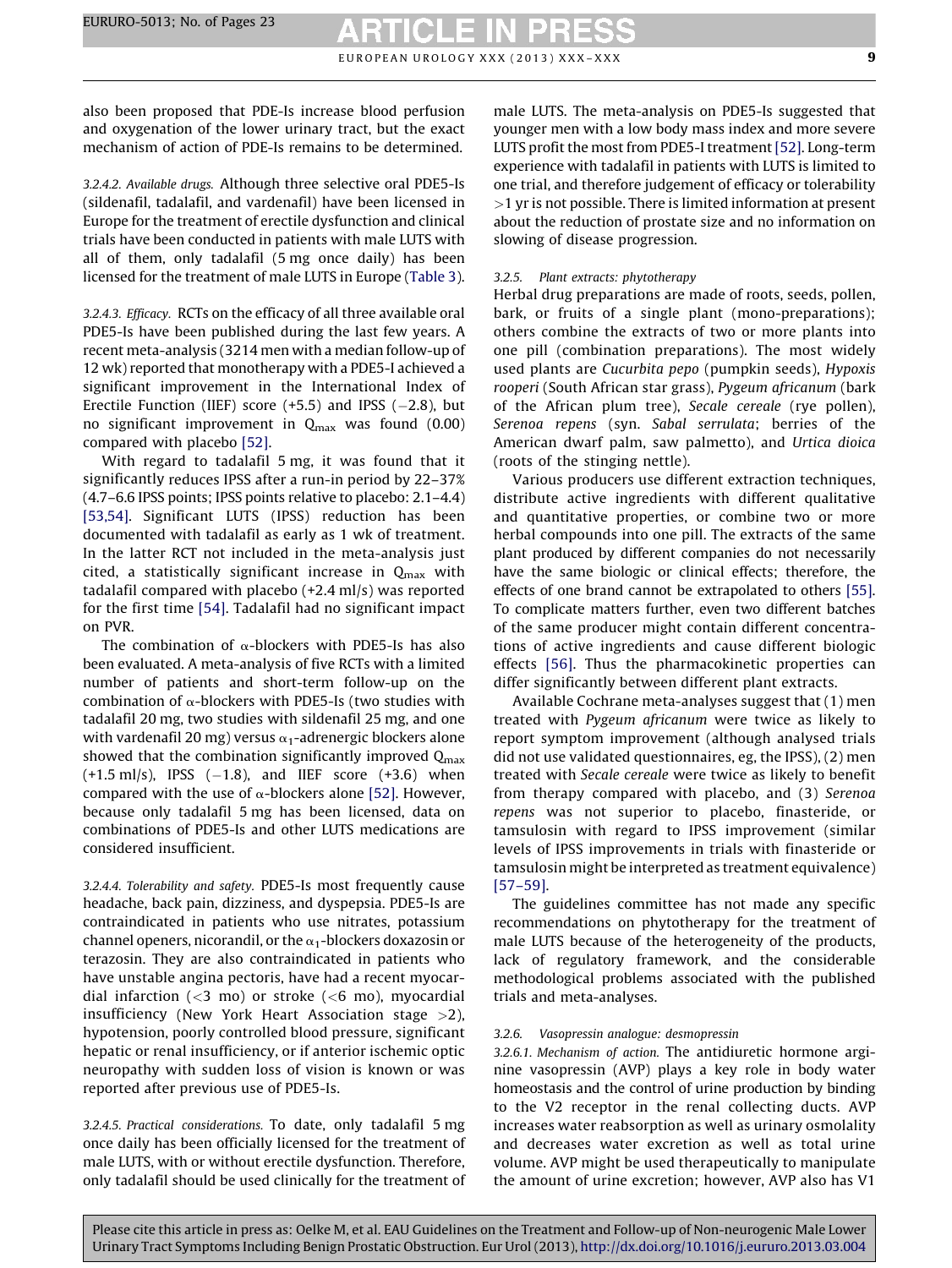receptor–mediated vasoconstrictive/hypertensive effects and a very short serum half-life, which makes the hormone unsuitable for the treatment of nocturia/nocturnal polyuria.

3.2.6.2. Available drugs. Desmopressin is a synthetic analogue of AVP with high V2 receptor affinity and antidiuretic properties but has no relevant V1 receptor affinity and hypertensive effects. Desmopressin has been approved in most European countries for the treatment of nocturia secondary to nocturnal polyuria in adult patients ([Table](#page-3-0) 3). The clinical effects, in terms of urine volume decrease and an increase in urine osmolality, last for approximately 8–12 h [\[60\].](#page-19-0)

3.2.6.3. Efficacy. In pivotal clinical trials, desmopressin significantly reduced nocturnal diuresis by approximately 0.6– 0.8 ml/min  $(-40%)$ , decreased the number of nocturnal voids by approximately  $0.8-1.3$  ( $-40\%$ ), and extended the time until the first nocturnal void by approximately 1.6–2.1 h. Desmopressin significantly reduced nighttime urine volume and the percentage of urine volume excreted at night [\[61–63\]](#page-19-0).

A meta-analysis of the available RCTs found that desmopressin reduced significantly the overall number of nocturnal voids and increased significantly the hours of undisturbed sleep in comparison with placebo. However, these RCTs were conducted in extremely heterogeneous populations with variable dosages [\[64\]](#page-19-0).

3.2.6.4. Tolerability and safety. The most frequent adverse events in short-term  $(\leq 3$  wk) and long-term studies (12 mo) were headache, nausea, diarrhoea, abdominal pain, dizziness, dry mouth, and hyponatremia (serum sodium concentration <130 mmol/l). Peripheral oedema (2%) and hypertension (5%) were reported in the long-term treatment trial [\[63\].](#page-19-0)

Hyponatremia of all degrees, not necessarily associated with symptoms, occurs in 5–7.6% of patients early after treatment initiation [\[65,66\]](#page-19-0). The risk of developing hyponatremia is significantly lower in men and significantly increases with age, lower serum sodium concentration at baseline, and higher basal 24-h urine volume per bodyweight [\[65\]](#page-19-0). The risk of hyponatremia in patients  $<$  65 yr of age is  $<$  1%, whereas the risk for older patients increases to 8% with normal sodium concentrations and up to 75% in patients with low sodium concentrations at baseline [\[65\]](#page-19-0). A recently published subanalysis suggests that oral doses of 50-100  $\mu$ g desmopressin (Melt) are safe in men [\[67\]](#page-19-0).

3.2.6.5. Practical considerations. Desmopressin is indicated in patients with nocturia secondary to nocturnal polyuria and should be taken once daily before sleeping. Because the optimal dose differs between patients, desmopressin treatment should be initiated at a low oral dose (0.1 mg/d) and may be gradually increased every week until maximum efficacy is reached. The maximum oral daily dose recommended is 0.4 mg/d. Patients should avoid drinking

fluids at least 1 h before using desmopressin and for 8 h after dosing. Serum sodium concentrations should be monitored at days 3 and 7 after starting therapy and regularly thereafter.

#### 3.2.7. Combination therapies

3.2.7.1.  $\alpha_1$ -Blockers plus 5 $\alpha$ -reductase inhibitors. An  $\alpha_1$ -blocker together with a 5-ARI aims to combine the differential effects of both drug classes with regard to symptom improvement and prevention of disease progression. Fouryear data analysis from MTOPS, as well as the 2- and 4-yr results from the Combination of Avodart and Tamsulosin (CombAT) trials, have been reported [\[17,18,20\].](#page-18-0) The latter trial included older men with larger prostates and higher serum PSA concentrations and therefore appears to represent men at greater risk of disease progression. In contrast to earlier studies with only 6–12 mo of follow-up, long-term data have demonstrated that combination treatment is superior to monotherapy with regard to symptom reduction and improvement in  $Q_{\text{max}}$  [\[17,18,20\].](#page-18-0) The MTOPS study found that the risk of long-term clinical progression (primarily due to increasing IPSS) was reduced by 66% with combined therapy (vs placebo) and to a greater extent than with either finasteride or doxazosin monotherapy (34% and 39%, respectively) [\[20\]](#page-18-0). In addition, finasteride, alone or in combination, but not doxazosin significantly reduced both risks of AUR and the need for BPH-related surgery over the 4-yr study. In the CombAT study, combination therapy reduced the relative risks of AUR by 67.8%, BPH-related surgery by 70.6%, and symptom deterioration by 41.3% compared with tamsulosin, after 4 yr [\[18\]](#page-18-0).

Discontinuation of the  $\alpha_1$ -blocker after 6–9 mo of combination therapy was investigated by an RCT and open-label multicentre trial [\[68,69\].](#page-19-0) However, the main limitations of those studies include the short duration of the combination therapy and the short follow-up period after discontinuation.

Adverse events of both drug classes are reported with combination treatment [\[17,18,20\].](#page-18-0)  $\alpha_1$ -Blockers together with 5-ARIs should be prescribed primarily in men with moderate-to-severe LUTS who are at risk of disease progression (eg, higher prostate volume, higher PSA concentration, advanced age) and when the patient accepts long-term treatment  $(>12$  mo).

3.2.7.2.  $\alpha_1$ -Blockers plus muscarinic receptor antagonists. An  $\alpha_1$ -blocker together with a muscarinic receptor antagonist aims to antagonise both  $\alpha_1$ -adrenoceptors and M<sub>2</sub>- and  $M<sub>3</sub>$ -receptors in the lower urinary tract, thereby using the efficacy of both drug classes to achieve synergistic effects.

Several RCTs [\[70–75\]](#page-19-0) and prospective studies have evaluated the efficacy of the combination of  $\alpha_1$ -blockers and muscarinic receptor antagonists either as initial treatment in men with OAB and presumed BPO or as sequential treatmentin men with persistent storage symptoms despite treatment with an  $\alpha_1$ -blocker. Combination treatment was more efficacious in reducing voiding frequency, nocturia, or IPSS compared with  $\alpha_1$ -blockers or placebo alone.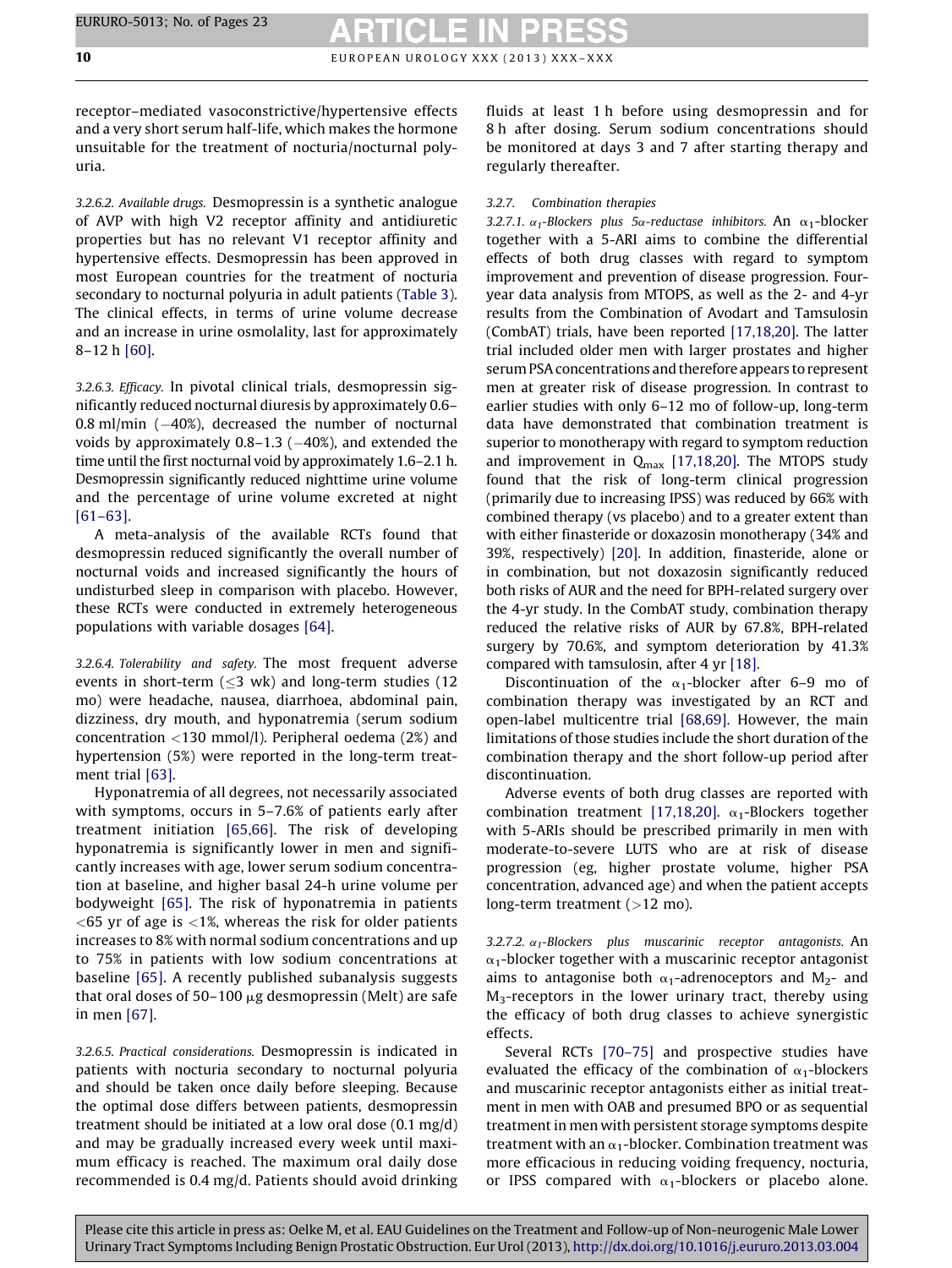Combination treatment significantly reduced UUI episodes as well as urgency and significantly increased quality of life (QoL) [\[75\]](#page-20-0). Persistent LUTS during  $\alpha_1$ -blocker treatment can be significantly reduced by the additional use of a muscarinic receptor antagonist, especially when detrusor overactivity had been demonstrated. Two systematic reviews (no statistical analyses were provided) of studies on the efficacy and safety of antimuscarinic agents (including tolterodine, oxybutynin, propiverine, solifenacin, trospium, and fesoterodine) for the treatment of LUTS, including OAB in men, supported that combination treatment provides significant benefit to those men [\[76,77\].](#page-20-0)

Adverse events of both drug classes are reported with combination treatment with  $\alpha_1$ -blockers and muscarinic receptor antagonists. Some side effects (eg, xerostomia or ejaculation failure) may appear with increased frequency and cannot simply be explained by adding the frequencies of adverse events of either drug. Combination studies of  $\alpha_1$ -blockers and antimuscarinics that measured PVR volume showed an increase (but not clinically significant) in PVR, and the risk of AUR seems to be low [\[76,77\]](#page-20-0). A recent RCT investigated the safety in terms of maximum detrusor pressure and  $Q_{\text{max}}$  of the combination of solifenacin (6 and 9 mg) and tamsulosin in men with LUTS and BOO compared with placebo [\[78\]](#page-20-0). At the end of treatment the combination therapy was noninferior to placebo for the primary urodynamic variables; Q<sub>max</sub> was increased versus placebo [\[78\].](#page-20-0)

Class effects are likely to be responsible for increased efficacy and QoL in patients treated with an  $\alpha_1$ -blocker and muscarinic receptor antagonist. Trials used mainly storage symptom end points, were of short duration, and included only men with low PVR volumes at baseline. Therefore, measuring PVR urine is recommended during combination treatment to assess increased PVR or urinary retention.

#### 3.3. Surgical treatment

#### 3.3.1. Transurethral resection and transurethral incision of the prostate

3.3.1.1. Mechanism of action. Transurethral resection of the prostate (TURP) aims to resect tissue from the transition zone of the prostate to treat LUTS secondary to BPO. TURP is still regarded as the standard surgical procedure for the treatment of LUTS secondary to BPO in prostates  $\leq$ 80 ml. Transurethral incision of the prostate (TUIP) reduces BPO by splitting the bladder outlet without tissue removal.

3.3.1.2. Efficacy. In 1999, a meta-analysis of 29 RCTs found a mean decrease in LUTS of 70.6% and a mean increase in  $Q_{\text{max}}$ by 125% after TURP [\[79\]](#page-20-0). In a recent analysis of 20 contemporary RCTs published between 2005 and 2009 and a maximum follow-up of 5 yr, TURP resulted in a substantial improvement of mean  $Q_{\text{max}}$  (+162%) and a significant reduction of mean IPSS  $(-70%)$ , mean QoL scores  $(-69%)$ , and mean PVR urine  $(-77%)$  [\[80\]](#page-20-0). TURP also delivers durable clinical outcomes. One study with a mean followup of 13 yr reported a significant and sustained decrease in most symptoms and an improvement of urodynamic parameters following TURP; subjective and objective failures were associated with detrusor underactivity rather than redevelopment of BPO [\[81\].](#page-20-0)

A meta-analysis of short- and long-term data from 10 RCTs comparing TUIP with TURP found similar LUTS improvements and lower but not significant improvements in  $Q_{\text{max}}$  for TUIP patients with small prostates but without enlarged prostate median lobes [\[82\].](#page-20-0)

Meta-analysis of six trials showed that the need for reoperation was more common after TUIP (18.4%) than after TURP (7.2%) (relative risk: 2.40) [\[82\]](#page-20-0).

3.3.1.3. Tolerability and safety. Perioperative complications include mortality during the first 30 d (0.1% after TURP), TUR syndrome (<1.1% after TURP and 0% after TUIP), and blood transfusion (8.6% after TURP and negligible for TUIP) [\[79\].](#page-20-0) Similar results on TURP complications were reported by the analysis of the contemporary RCTs having TURP as comparator: bleeding requiring blood transfusion 2% (range: 0–9%), TUR syndrome 0.8% (range: 0–5%), AUR 4.5% (range: 0–13.3%), clot retention 4.9% (range: 0–39%), and urinary tract infection (UTI) 4.1% (range: 0–22%) [\[80\].](#page-20-0)

Long-term complications comprise urinary incontinence (1.8% following TUIP to 2.2% following TURP), urinary retention and UTIs, bladder neck stenosis (4.7% after TURP), urethral stricture (3.8% after TURP and 4.1% after TUIP), retrograde ejaculation (65.4% after TURP and 18.2% after TUIP), and erectile dysfunction (6.5% after TURP) [\[79\].](#page-20-0)

3.3.1.4. Practical considerations. TURP and TUIP are both effective primary treatments for men with moderate-to-severe LUTS secondary to BPO. The choice between TURP and TUIP should be based primarily on prostate volume, with prostates <30 ml suitable for TUIP and prostates 30–80 ml for TURP. UTIs should be treated prior to TURP or TUIP [\[83\].](#page-20-0) No studies on the optimal cut-off value are available, but the rate of complications increases with size [\[84\]](#page-20-0). The upper limit depends on the experience of the surgeon and is mostly suggested as 80 ml.

#### 3.3.2. Modifications of transurethral resection of the prostate: bipolar resection of the prostate

3.3.2.1. Mechanism of action. Bipolar TURP (B-TURP) addresses the fundamental flaw of monopolar TURP (M-TURP) by allowing performance in normal saline (NaCl 0.9%) irrigation. Contrary to M-TURP systems, in B-TURP systems, the energy does not travel through the body to reach a skin pad. Bipolar circuitry is completed at the resection site between an active and a return pole attached to a single support on the resectoscope [\[85\].](#page-20-0)

3.3.2.2. Efficacy and safety. B-TURP is the most widely and thoroughly investigated alternative to M-TURP. A metaanalysis based on 17 RCTs [\[86\]](#page-20-0) concluded that no clinically relevant differences exist in short-term (up to 12 mo) efficacy, urethral stricture, and bladder neck contracture rates but that B-TURP is preferable due to a more favourable perioperative safety profile (elimination of transurethral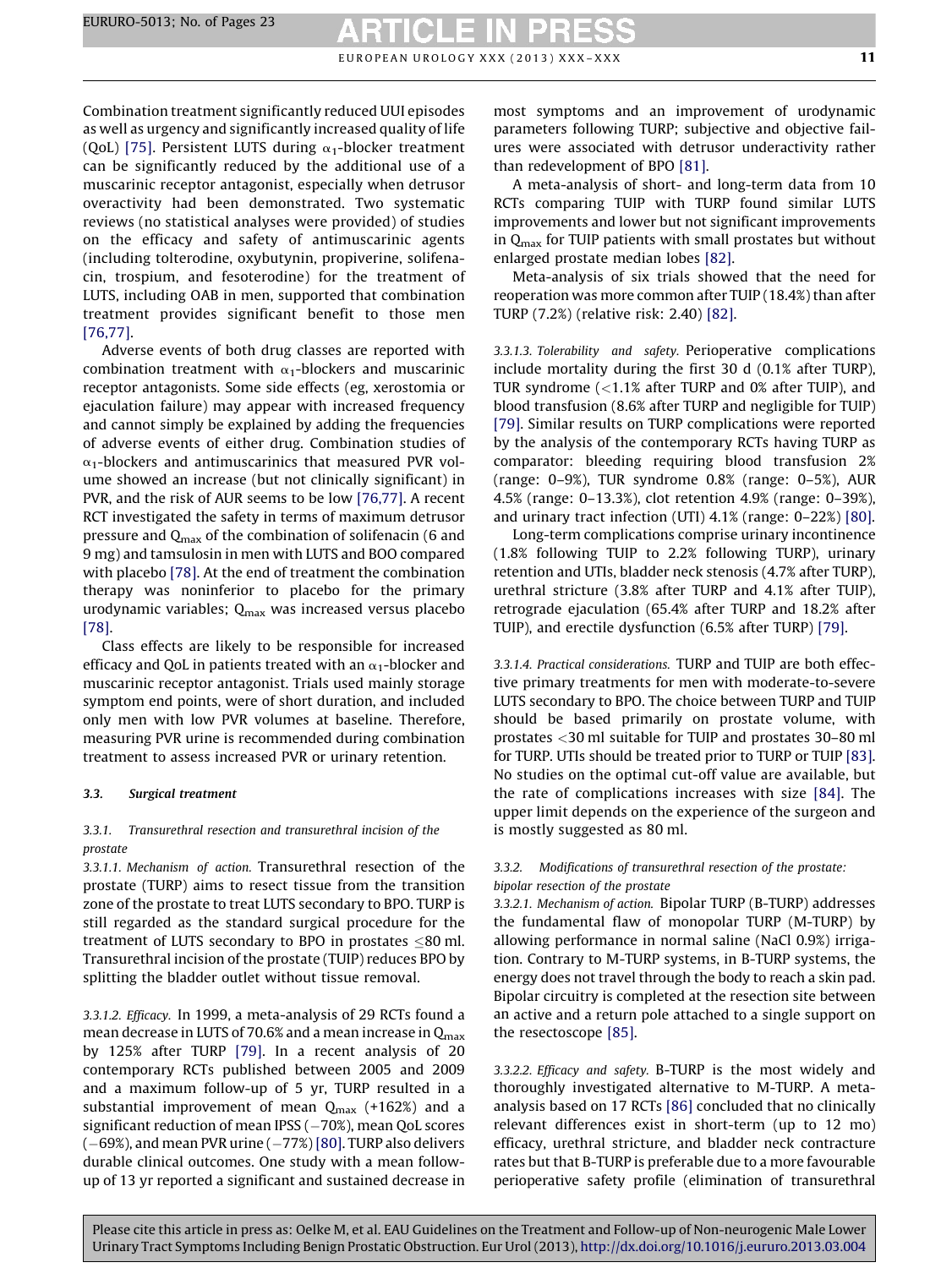resection syndrome; less bleeding, ie, lower clot retention and blood transfusion rates; shorter irrigation, catheterisation, and possibly hospitalisation times) [\[86\].](#page-20-0) Two subsequent RCT-based meta-analyses supported these conclusions [\[80,87\]](#page-20-0), which despite the relatively low trial quality appear reliable and currently reflect the best available evidence. A contemporary update [\[88\]](#page-20-0) of a meta-analysis detected 16 additional RCTs published during the last 3 yr (33 RCTs; 3601 randomised patients in total). Updated pooled results are still awaited, but no individual RCT favours M-TURP in any aspect [\[88\].](#page-20-0) Midterm, short-term, and perioperative complication rates did not differ significantly between arms [\[89–91\].](#page-20-0) The effect on overall sexual function, efficacy, and all other secondary outcomes were comparable throughout follow-up [\[89–91\]](#page-20-0). Seven RCTs published to date have follow-up durations >12 mo (range: 18–60 mo) showing no differences in terms of IPSS and Q<sub>max</sub> between B-TURP and M-TURP at midterm [\[90,92–97\].](#page-20-0)

3.3.2.3. Practical considerations. B-TURP offers an attractive alternative to M-TURP in patients with moderate-to-severe LUTS secondary to BPO with similar efficacy but lower perioperative morbidity [\[86\].](#page-20-0) The duration of improvements with B-TURP was documented in a number of RCTs with a follow-up  $>12$  mo. Midterm results (up to 5 yr) of B-TURP safety/efficacy are comparable with those of M-TURP. The choice of B-TURP should currently be based on the availability of the bipolar armamentarium, the surgeon's experience, and the patient's preference.

#### 3.3.3. Open prostatectomy

3.3.3.1. Mechanism of action. Open prostatectomy is the oldest surgical treatment modality for moderate-to-severe LUTS secondary to BPO. Removal of prostatic tissue resolves BPO and, secondarily, LUTS.

3.3.3.2. Efficacy. Open prostatectomy results in reduction of LUTS by 63–86% (12.5–23.3 IPSS points), improvement of the IPSS-QoL score by 60–87%, mean increase of  $Q<sub>max</sub>$  by 375% (range: 88–677%; in absolute terms +16.5–20.2 ml/s), and reduction of PVR by 86–98% [\[98,99\].](#page-20-0) Efficacy is maintained after long-term observations >5 yr.

3.3.3.3. Tolerability and safety. Perioperative complications include mortality  $\left($  < 0.25% in contemporary series) and blood transfusion (7–14%) [\[98,99\].](#page-20-0) Long-term complications are urinary incontinence  $(<10%)$  and bladder neck stenosis or urethral stricture (approximately 6%) [\[98,100\].](#page-20-0)

3.3.3.4. Practical considerations. Open prostatectomy is the most invasive but also the most effective and durable procedure for the treatment of LUTS/BPO. Only holmium enucleation delivers similar results but with less morbidity [\[98,100\]](#page-20-0). In the absence of endourologic armamentarium and a holmium laser, open prostatectomy is the surgical treatment of choice for men with prostates >80 ml who have absolute indications for surgery or experience moderate-to-severe LUTS secondary to BPO who have been treated insufficiently by drugs.

#### 3.3.4. Transurethral microwave therapy

3.3.4.1. Mechanism of action. Microwave thermotherapy works by emitting microwave radiation through an intraurethral antenna to deliver heat into the prostate, which leads to tissue destruction, apoptosis, and denervation of  $\alpha$ -receptors and thus reduces BPO and LUTS.

3.3.4.2. Efficacy. Although one RCT obtained comparable clinical results 5 yr after transurethral microwave therapy (TUMT) or TURP [\[101\]](#page-20-0), a systematic review found TUMT somewhat less effective than TURP in reducing LUTS [\[102\]](#page-20-0). The pooled mean symptom score for TUMT decreased by 65% in 12 mo compared with 77% in TURP, which results in a weighted mean difference of  $-1.0$  in favour of TURP. TURP achieved a greater  $Q_{\text{max}}$  improvement (119%) than TUMT (70%), with a weighted mean difference of 5.08 ml/s in favour of TURP [\[102\]](#page-20-0). In addition, TUMT was associated with increased risks for retreatment for BPH symptoms. TUMT also improved IPSS symptom scores (weighted mean difference [WMD]:  $-4.20$ ] and peak urinary flow (WMD: 2.30 ml/s) in the one comparison with  $\alpha$ -blockers [\[102\]](#page-20-0).

3.3.4.3. Tolerability and safety. Treatment is well tolerated, although most patients experience perineal discomfort and urinary urgency and require pain medication prior to or during therapy. In the Cochrane systematic review of RCTs comparing TURP with TUMT, it was shown that catheterisation time, incidence of dysuria/urgency, and urinary retention were significantly less with TURP, whereas the incidence of hospitalisation, haematuria, clot retention, transfusions, TUR syndrome, and urethral strictures were significantly less for TUMT [\[102\]](#page-20-0). Sexual dysfunction and retreatment rates for strictures of the meatus, urethra, or bladder neck were higher after TURP than after TUMT.

3.3.4.4. Practical considerations. Endoscopy prior to TUMT is essential to identify the presence of a prostate middle lobe or an insufficient length of the prostatic urethra. Because of the low peri- and postoperative morbidity and no need for anaesthesia, TUMT is a true outpatient procedure and an alternative for older patients with comorbidities and those at risk for anaesthesia otherwise unsuitable for invasive treatment [\[103\].](#page-20-0) Independent baseline parameters predicting an unfavourable outcome include small prostates, mildto-moderate BOO, and low energy delivered during treatment [\[104\].](#page-20-0) Predictive factors for particular devices cannot necessarily be applied to systems of other producers.

#### 3.3.5. Transurethral needle ablation of the prostate

3.3.5.1. Mechanism of action. The transurethral needle ablation (TUNA) device delivers low-level radiofrequency energy to the prostate via needles inserted transurethrally into the prostatic parenchyma. The energy induces coagulation necroses in the prostatic transition zone resulting in prostate volume reduction and BPO reduction/resolution.

3.3.5.2. Efficacy. A meta-analysis of two randomised trials, two nonrandomised protocols, and 10 single-arm studies conducted on TUNA showed that it achieved a 50% decrease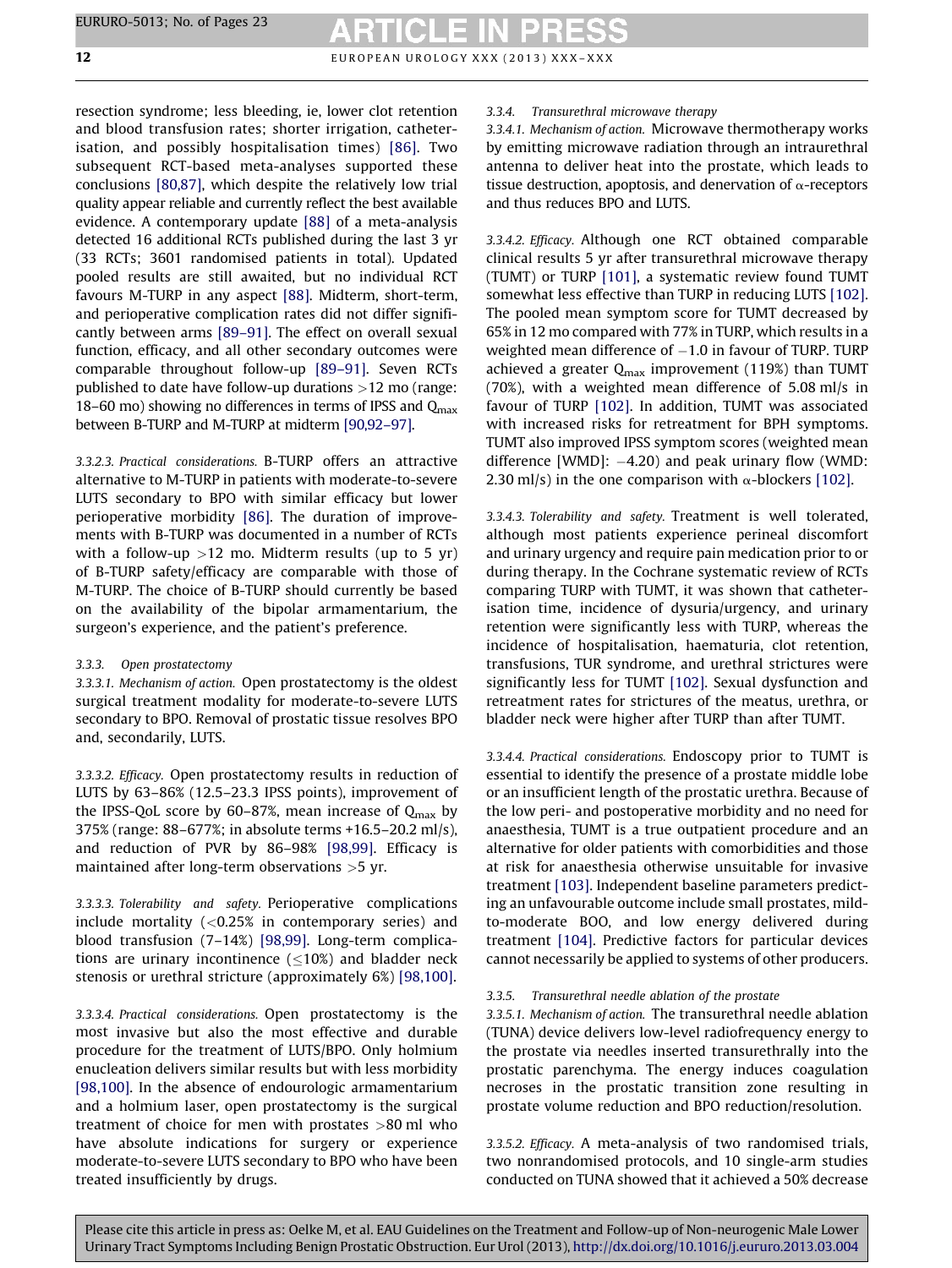of the mean IPSS and a 70% improvement in  $Q_{\text{max}}$  from baseline at 1 yr after treatment [\[105\]](#page-20-0). A more recent metaanalysis of 35 studies (9 comparative, 26 noncomparative) confirmed these results [\[106\]](#page-20-0). TUNA significantly improved IPSS and  $Q_{\text{max}}$  with respect to baseline values, but in comparison with TURP this improvement was significantly lower at 12 mo. TURP versus TUNA differences in means were  $-4.72$  and 5.9 ml/s for the IPSS and Q<sub>max</sub>, respectively [\[106\].](#page-20-0)

TUNA has a significant higher retreatment rate compared with TURP (odds ratio [OR]: 7.44 (2.47–22.43). The overall retreatment rate after TUNA was 19.1% (95% confidence interval [CI], 18.7–39.7) as calculated from 17 noncomparative studies [\[106\].](#page-20-0)

3.3.5.3. Tolerability and safety. Postoperative urinary retention with a mean duration of 1–3 d is seen in 13–42% of patients; within 1 wk, 90–95% of patients are catheter free [\[107\].](#page-20-0) Bladder storage symptoms are common for the first 4–6 wk after the operation [\[108\]](#page-20-0). TUNA is associated with fewer adverse events compared with TURP including mild haematuria, urinary infections, strictures, incontinence, erectile dysfunction, and ejaculation disorders (OR: 0.14; 95% CI, 0.05–0.41) [\[106\]](#page-20-0).

3.3.5.4. Practical considerations. TUNA can be performed as a day-case procedure under local anaesthesia or sedation. TUNA is unsuitable for prostates >75 ml or isolated bladder neck obstruction. Because TUNA cannot effectively treat prostatic middle lobes, it remains unclear whether men with large middle lobes will benefit from this treatment.

#### 3.3.6. Laser treatments of the prostate

3.3.6.1. Holmium laser enucleation or holmium resection of the prostate

3.3.6.1.1. Mechanism of action. The holmium:yttrium-aluminiumgarnet (Ho:YAG) laser with a wavelength of 2140 nm is a pulsed solid-state laser that is promptly absorbed by water and water-containing tissues. Holmium laser resection of the prostate (HoLRP) or holmium laster enucleation of the prostate (HoLEP) results in BPO relief and, secondarily, in LUTS reduction.

3.3.6.1.2. Efficacy. In a meta-analysis of studies comparing HoLRP with TURP, no difference in symptom improvement could be detected at 6 or 12 mo postoperatively, but HoLRP achieved a significantly greater increase in  $Q_{\text{max}}$  compared with TURP with a WMD of 4.8 ml/s [\[109\].](#page-21-0) One RCT comparing TURP with HoLRP with a minimum follow-up of 4 yr showed no difference in urodynamic parameters between the two techniques after 48 mo [\[110\].](#page-21-0) Three meta-analyses that analysed RCTs comparing HoLEP and TURP [\[111–113\]](#page-21-0) reported a significantly longer operation time for the laser operation. Symptom improvement was comparable or superior with HoLEP. Furthermore, Q<sub>max</sub> at 12 mo was significantly better with HoLEP [\[111–113\]](#page-21-0). One RCT comparing photoselective vaporisation of the prostate (PVP) and HoLEP in patients with prostates >60 ml showed comparable symptom improvement but significantly higher flow rates and lower PVR volume after HoLEP [\[114\]](#page-21-0).

Available RCTs indicated that in large prostates HoLEP was as effective as open prostatectomy for improving micturition [\[98,100\]](#page-20-0), with equally low reoperation rates after 5 yr (5% vs 6.7%, respectively) [\[98\]](#page-20-0). One RCT comparing HoLEP with TURP in a small number of patients who completed the 7-yr follow-up found that the functional long-term results of HoLEP were comparable with TURP; no HoLEP patient required reoperation for recurrent BPH [\[115\].](#page-21-0) A retrospective study of 949 treated with HoLEP with the longest follow-up (up to 10 yr; mean follow-up: 62 mo) reported durable functional results; bladder neck contracture, urethral stricture, and reoperation due to residual adenoma developed in 0.8%, 1.6%, and 0.7% of patients, respectively [\[116\].](#page-21-0)

3.3.6.1.3. Tolerability and safety. No major intraoperative complications have been described; in a meta-analysis, no statistically significant differences were noted between HoLEP and TURP for urethral stricture (2.6% vs 4.4%), stress incontinence (1.5% vs 1.5%;  $p = 0.980$ ), and reintervention (4.3% vs 8.8%;  $p = 0.059$ ) [\[112\]](#page-21-0). Pooled data from large case series (total of 1847 patients) showed low complication rates including perioperative mortality (0.05%), transfusion (1%), UTI (2.3%), urethral stricture/bladder neck contracture (3.2%), and reoperation (2.8%) [\[117\].](#page-21-0) Patients using anticoagulant medication and those with urinary retention can be treated safely [\[118,119\].](#page-21-0) Three meta-analyses found that HoLEP resulted in a significantly shorter catheterisation time and hospital stay, reduced blood loss [\[111–113\],](#page-21-0) and fewer blood transfusions compared with TURP [\[112,113\].](#page-21-0) Similarly available RCTs indicated that HoLEP was better than open prostatectomy for blood loss, catheterisation, and hospitalisation time [\[98,100\]](#page-20-0).

3.3.6.1.4. Practical considerations. The holmium operations are surgical procedures that require experience and relevant endoscopic skills. The experience of the surgeon was the most important factor affecting the overall occurrence of complications [\[120,121\].](#page-21-0)

#### 3.3.6.2. GreenLight 532-nm laser vaporisation of prostate

3.3.6.2.1. Mechanism of action. The kalium-titanyl-phosphate (KTP) and the lithium triborate (LBO) lasers are both derived from the neodymium:YAG (Nd:YAG) laser. The addition of a KTP or LBO crystal to the laser resonator converts the Nd:YAG wavelength from 1064 nm to 532 nm, and laser energy is absorbed within the tissue by haemoglobin, which acts as an intracellular chromophore, and not by the water. Vaporisation leads to immediate removal of prostatic tissue, relief of BPO, and, secondarily, reduction of LUTS. In 2013, three different GreenLight lasers are in use: the 80-W (KTP), 120-W HPS (LBO), and the 180-W XPS (LBO) laser systems. They differ in maximum power output, fibre design, and maximum energy application.

3.3.6.2.2. Efficacy. A meta-analysis of the nine available RCTs comparing PVP using the 80-W and 120-W lasers with TURP was performed in 2012 [\[122\].](#page-21-0) No differences were found in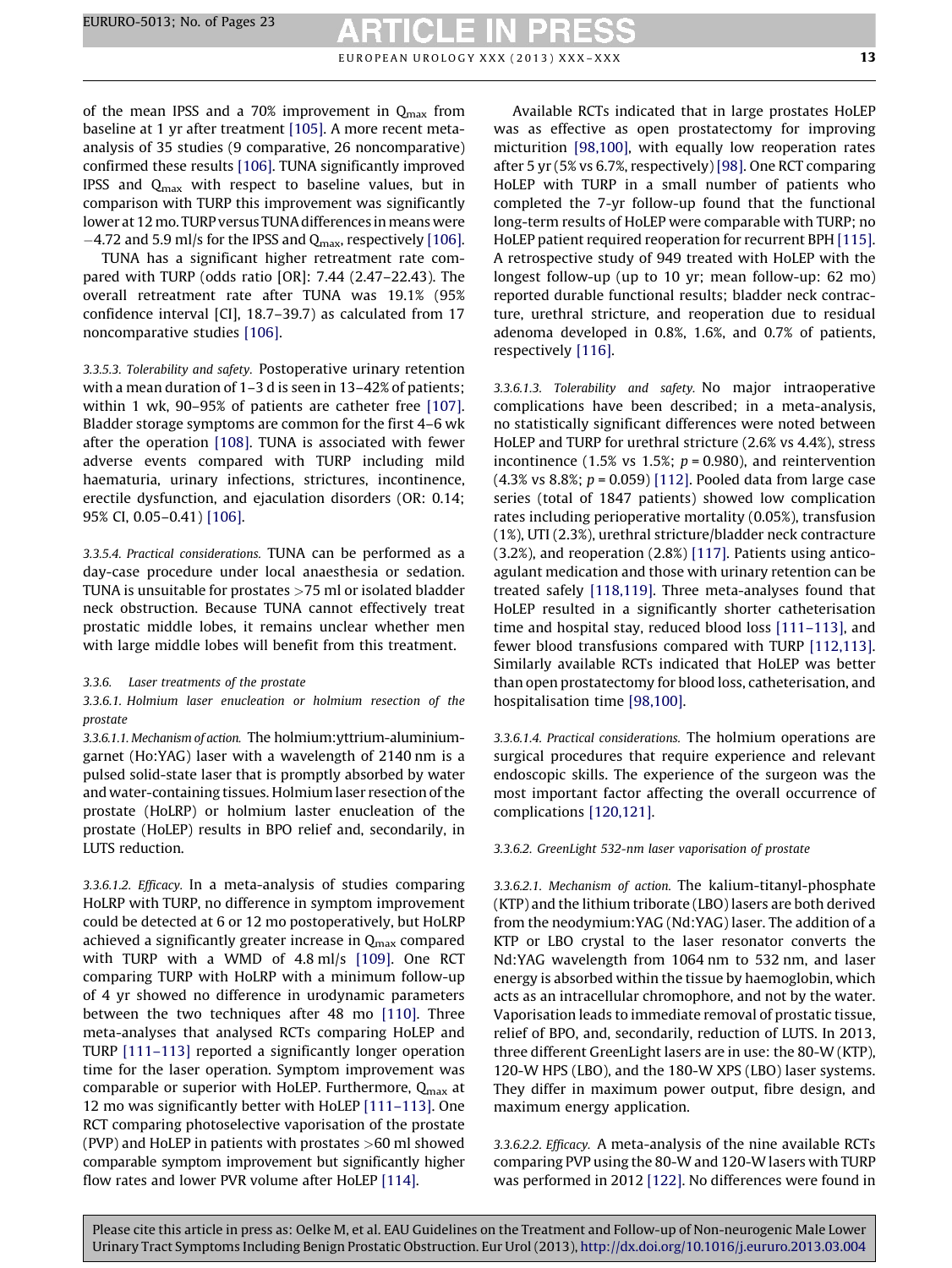Qmax and IPSS between PVP and TURP, but only three RCTs [123-125] provided sufficient 12-mo data to be included in the meta-analysis.

The longest RCT using the 80-W KTP laser has a followup of only 12 mo [\[123\]](#page-21-0). A case series of 246 patients who completed the 5-yr follow-up showed that functional outcomes after the 80-W KTP laser were durable with an overall retreatment rate of 8.9% at 5 yr due to recurrent adenoma (7.7%) and bladder neck contracture (1.2%) [\[126\]](#page-21-0). Another case series of 500 patients treated with the 80-W system with a mean follow-up of 30.6 mo (5.2–60.6 mo) reported a retreatment rate of 14.8% due to recurrent or persisting adenoma (6.8%), bladder neck strictures (3.6%), or urethral strictures (4.4%) [\[127\].](#page-21-0)

The longest RCT comparing the 120-W HPS laser with TURP had a follow-up of 36 mo and showed a comparable improvement in IPSS, Q<sub>max</sub>, and PVR, whereas the percentage reductions in PSA level and prostate volume were significantly higher in the TURP group. Reoperation rate was significantly higher after PVP (11% vs 1.8%;  $p = 0.04$ ) [\[128\]](#page-21-0). Similar improvement of IPSS, QoL,  $Q_{\text{max}}$ , or urodynamic parameters was reported from two RCTs with a maximum follow-up of 24 mo [\[124,129\]](#page-21-0).

No RCTs had been published on the 180-W GreenLight laser until the end of the literature search. A multicentre case series of the 180-W laser demonstrated comparable safety and symptom improvement compared with the former GreenLight laser systems [\[130\]](#page-21-0).

Interestingly, transurethral enucleation of the prostate using a 120-W 532-nm HPS GreenLight laser in combination with a  $600-\mu$  side-fire laser fibre has been described [\[131\].](#page-21-0)

3.3.6.2.3. Tolerability and safety. The meta-analysis of the RCTs comparing the 80-W and 120-W lasers with TURP showed a significantly longer operating time but significantly shorter catheterisation time and length of hospital stay after PVP [\[122\]](#page-21-0). Postoperative blood transfusions and clot retention were significantly less with PVP. No difference was noted in the occurrence of postoperative urinary retention, infection, meatal stenosis, urethral stricture, or bladder neck contracture [\[122\].](#page-21-0)

Safety in patients with oral anticoagulation, urinary retention, or prostates >80 ml was shown in various prospective nonrandomised trials [\[131–137\].](#page-21-0)

3.3.6.2.4. Practical considerations. The evolution of the Green-Light laser from 80 W to 120 W and then to 180 W resulted in a wide variation in the degree of maturity of each laser therapy. Long-term results on 120 W and RCTs on 180 W are still pending.

#### 3.3.6.3. Diode laser vaporisation of the prostate

3.3.6.3.1. Mechanism of action. In diode lasers, a semiconductor is used to generate the laser light. The wavelength of the laser beam depends on the semiconductor material used. For the application in prostate surgery, diode lasers with a wavelength of 940 nm, 980 nm, 1318 nm, and 1470 nm are available, and they are absorbed by both water and

haemoglobin [\[138\]](#page-21-0). Depending on wavelength, power output, and fibre design, diode lasers can be used for vaporisation in noncontact and contact mode and enucleation.

3.3.6.3.2. Efficacy. A major drawback of all studies on diode laser vaporisation is the lack of RCTs in comparison with TURP or open prostatectomy and the short follow-up period (up to 12 mo). Case series as well as two comparative studies of a 980-nm diode laser to the 120-W HPS laser are available  $[139-148]$ . IPSS, QoL, Q<sub>max</sub>, and PVR improved significantly in all diode laser studies compared with the baseline value. Compared with the 120-W HPS laser, the improvement of IPSS, QoL, Q<sub>max</sub>, and PVR was similar at 6 mo and 12 mo [\[139,142\].](#page-21-0)

A small RCT with a 6-mo follow-up comparing laser enucleation using a 1318-nm diode laser with B-TURP reported similar efficacy and safety results [\[149\].](#page-22-0) Operative time, blood loss, catheterisation, and hospitalisation time were in favour of laser enucleation.

3.3.6.3.3. Tolerability and safety. Studies on diode lasers indicate a high level of intraoperative safety. The application of the 980-nm diode laser showed no intraoperative bleeding, whereas with the 120-W HPS laser, bleeding was reported in 11% and 13% of the cases [\[139,142\]](#page-21-0). Notably, in these two studies, anticoagulants or platelet aggregation inhibitors were taken in 23.6% and 52% of the diode laser cases compared with 25% and 43% of the cases in the 120-W HPS group [\[139,142\].](#page-21-0) Comparable haemostatic properties are also reported for the 1470-nm diode laser [\[145\].](#page-22-0)

During the postoperative course, a significantlyhigher rate of dysuria with sloughing tissues occurs after the 980-nm diode laser compared with the 120-W HPS laser [\[139,142\]](#page-21-0). The modification of the 980-nm diode laser fibre with a quartz head led to a significant reduction of dysuria lasting >1 mo from 42% to 17% [\[146\].](#page-22-0) Reoperation due to bladder neck stricture and obstructive necrotic tissue (33% vs 4%) and persistence of stress urinary incontinence (9.1% vs 0%) were significant higher after 980-nm diode laser compared with 120-W HPS laser [\[139,142\].](#page-21-0) In contrast, two cohort studies of the 980-nm diode laser reported no reoperations but only after 3 and 6 mo [\[143,148\]](#page-22-0). After treatment with the 1470-nm diode laser, reoperation in 2 of 10 patients was necessary during the 12 mo after surgery [\[145\]](#page-22-0).

3.3.6.3.4. Practical considerations. Diode lasers lead to immediate, subjective, and objective improvements of LUTS due to BPO and appear to be safe due their haemostatic properties. Based on the short follow-up, the lack of RCTs in comparison with TURP or open prostatectomy, and controversial data on retreatment rate, diode lasers cannot be recommended as a standard treatment option for BPO.

#### 3.3.6.4. Thulium:yttrium-aluminium-garnet laser

3.3.6.4.1. Mechanism of action. In thulium:YAG (Tm:YAG) lasers, a wavelength of approximately 2000 nm is emitted in continuous-wave mode. The target chromophore is water. The laser is primarily used in front-fire applications; the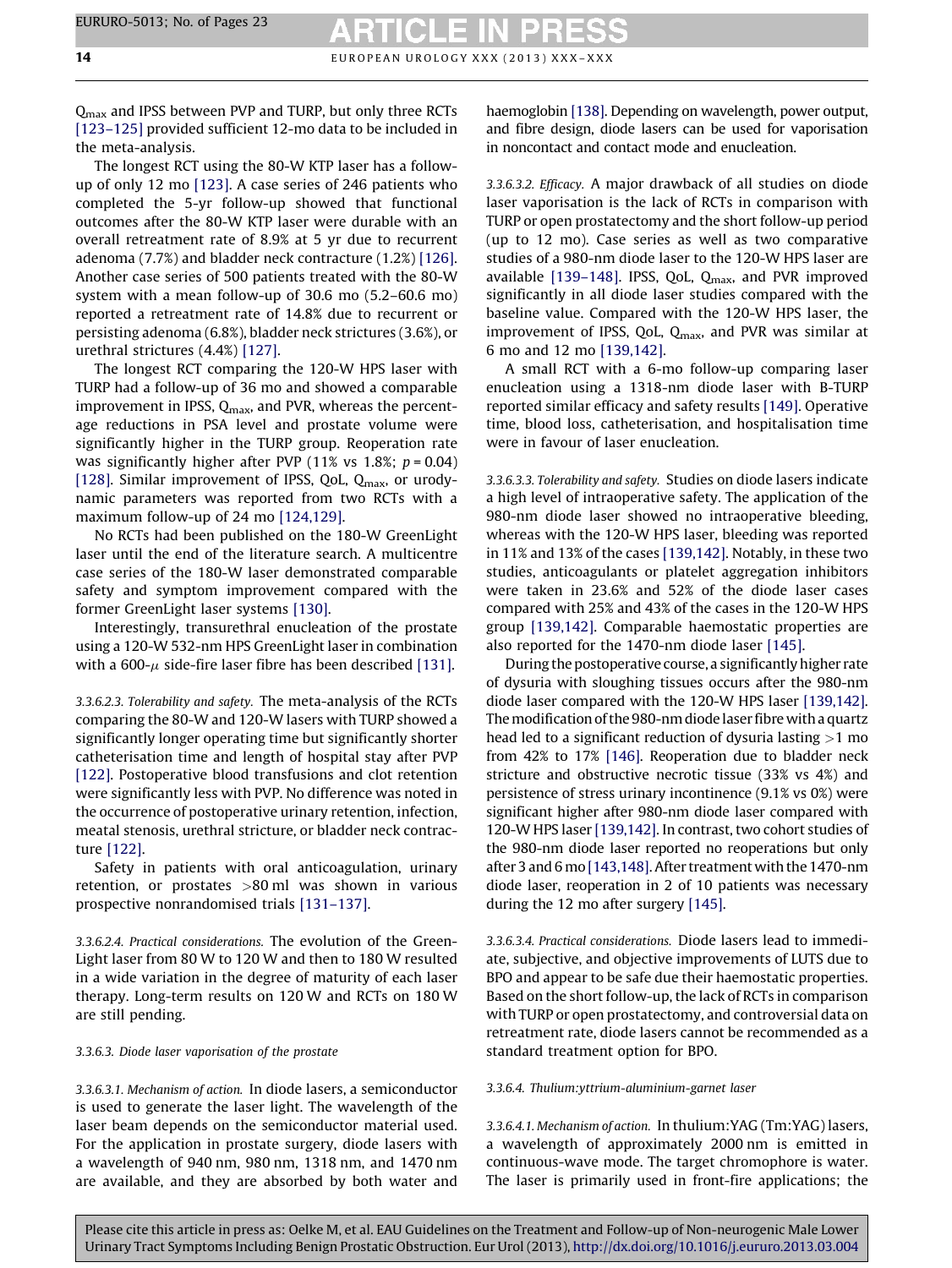continuous-wave output of the Tm:YAG allows smooth incision of tissue [\[138\].](#page-21-0) Four different techniques have been described: Tm:YAG vaporisation of the prostate (ThuVaP), Tm:YAG vaporesection (ThuVaRP), Tm:YAG vapoenucleation (ThuVEP), and Tm:YAG laser enucleation of the prostate (ThuLEP). ThuVEP follows a HoLEP-like approach, and ThuLEP consists mainly of blunt dissection of the tissue.

3.3.6.4.2. Efficacy. A major drawback of all studies on thulium lasers is the limited number of RCTs in comparison with TURP and the lack of RCTs in comparison with open prostatectomy. No data beyond a follow-up of 18 mo are available yet. One RCT and one non-RCT compared ThuVaRP with M-TURP [\[150,151\];](#page-22-0) one RCT comparing ThuVaRP and B-TURP was published recently [\[152\]](#page-22-0). In summary, all studies show a comparable improvement of symptoms and voiding parameters. There are only few case studies on ThuVEP showing a significant improvement in IPSS,  $Q_{\text{max}}$ , and PVR after treatment [\[153–156\]](#page-22-0). Interestingly, a comparative study showed that both 120-W and 200-W ThuVEP had an equivalent efficacy and safety at 12-mo follow-up [\[155\]](#page-22-0). ThuLEP and HoLEP were compared in one RCT with 18-mo follow-up [\[157\].](#page-22-0) Symptom improvement, increase of  $Q_{\text{max}}$ , and reduction of PVR volume sustained and were comparable between ThuLEP and HoLEP [\[157\]](#page-22-0).

3.3.6.4.3. Tolerability and safety. Thulium laser prostatectomy shows high intraoperative safety in RCTs [\[150,152,157\]](#page-22-0) as well as in case series in patients with large prostates [\[153\]](#page-22-0) and for anticoagulation therapy or bleeding disorders [\[154\]](#page-22-0). Catheterisation time, hospital stay, and blood loss were significantly shorter in comparison with TURP [\[150–](#page-22-0) [152\].](#page-22-0) In one RCT, operation time was longer with ThuLEP compared with HoLEP, whereas blood loss was reduced with ThuLEP [\[157\].](#page-22-0) The rate of postoperative urethral strictures after ThuVaRP was 1.9%, the rate of bladder neck contracture was 1.8%, and the reported reoperation rate was 0–7.1% during the 9- to 12-mo follow-up [\[150,](#page-22-0) [151,158\].](#page-22-0) Urethral stricture after ThuVEP occurred in 1.6% of the patients, and the overall retreatment rate was 3.4% after a mean follow-up of 16.5 mo [\[159\]](#page-22-0). No urethral and bladder neck strictures after ThuLEP were reported during the 18-mo follow-up [\[157\]](#page-22-0).

3.3.6.4.4. Practical considerations. The limited number of RCTs evaluating thulium laser applications for the surgical management of BPO and the limited follow-up (up to 18 mo) do not permit final conclusions regarding the long-term efficacy of thulium laser prostatectomy.

#### 3.3.7. Prostate stents

3.3.7.1. Mechanism of action. Stents are tubes that can be placed temporarily or permanently in the prostatic urethra to compress prostatic tissue and open the bladder outlet. Immediate BPO relief occurs after stent placement. A prostatic stent requires a functioning detrusor.

3.3.7.2. Efficacy. The main representative of the permanent stents is the UroLume prosthesis. A systematic review identified 20 case series, with a total of 990 patients who received the UroLume stent[\[160\].](#page-22-0) These trials with a varying follow-up reported relevant symptom improvement; IPSS decreased by 10–12.4 points [\[160\]](#page-22-0). Additionally, mean  $Q_{\text{max}}$ increased by 4.2–13.1 ml/s following stent insertion.

The best data on nonepithelising prostatic stents are provided by a systematic review of the efficacy of Memokath, a self-expanding metallic prostatic stent [\[161\].](#page-22-0) A total of 14 case series with 839 patients were reviewed. The Memokath stent reduced IPSS by 11–19 points. However, assessments were made at different times after stent placement; similarly, stent insertion resulted in a  $Q_{\text{max}}$ increase of 3–11 ml/s [\[161\].](#page-22-0)

3.3.7.3. Tolerability and safety. Stents are subject to misplacement, migration, and poor tolerability because of exacerbation of LUTS and encrustation [\[162\].](#page-22-0) The main adverse events immediately following stent placement include perineal pain or bladder storage symptoms. It can be difficult to remove permanent stents in cases of stent migration, stent encrustation, or epithelial ingrowth, and general anaesthesia is usually needed in these cases. Removal of a temporary stent is achieved by pulling the retrieval suture until the stent is completely retracted or by using graspers under endoscopic guidance.

3.3.7.4. Practical considerations. Because of the side effects and high migration rate, prostatic stents have a limited role in the treatment of moderate-to-severe LUTS secondary to BPO. Prostatic stents remain an alternative to transurethral catheterisation for men who have (recurrent) urinary retention and are at high risk for surgery. Temporary stents can provide short-term relief from LUTS secondary to BPO in patients temporarily unfit for surgery or after minimally invasive treatment [\[162\].](#page-22-0)

#### 3.3.8. Emerging operations

#### 3.3.8.1. Intraprostatic ethanol injections

3.3.8.1.1. Mechanism of action. Absolute (dehydrated, 95–98%) ethanol is injected into the prostatic parenchyma. Ethanol causes inflammation, coagulation necrosis with protein denaturation and cell membrane lysis, and, finally, atrophy and ablation of prostatic tissue resulting in cavity formation and BPO relief. However, the precise mechanism of action remains unclear.

3.3.8.1.2. Efficacy. Open trials with a mean follow-up of 3–54 mo demonstrated a significant reduction in symptoms (decrease of IPSS 40–71%, or 6.7–16.5 score points) and PVR (up to 99%, or 286 ml) as well as a significant improvement in Qmax (35–155%, or 3.2–11 ml/s) and QoL (IPSS-QoL) [\[163–](#page-22-0) [165\].](#page-22-0) However, no predictive efficacy parameters and dose– response relationships have been found. Several trials demonstrated a considerable number or retreatments within the first year, and one trial reported a retreatment rate of 41% after 3 yr [\[166\].](#page-22-0)

3.3.8.1.3. Tolerability and safety. Local anaesthesia supplemented by conscious sedation may be considered, although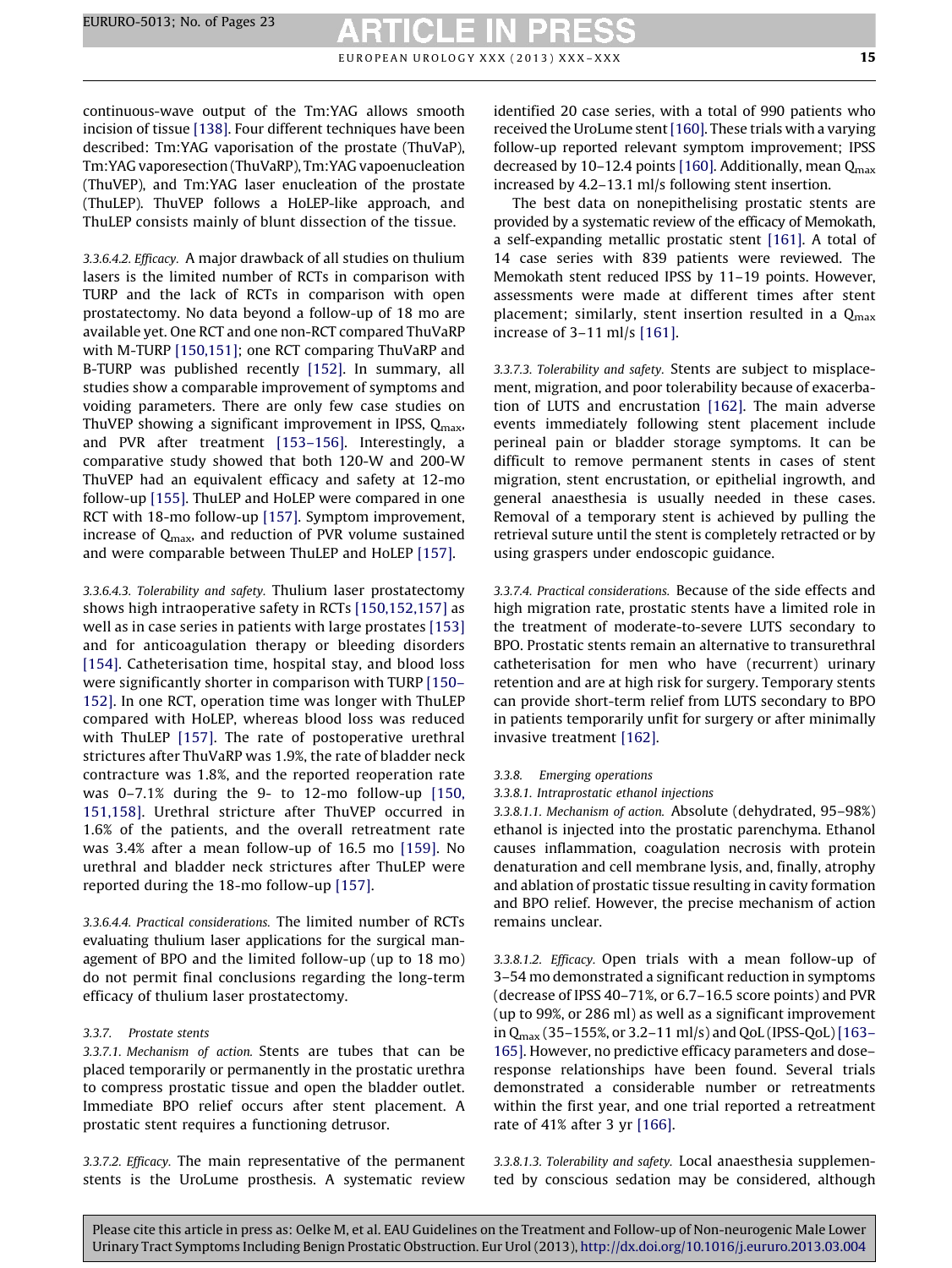<span id="page-15-0"></span>most patients choose regional or general anaesthesia. Frequently reported adverse events included perineal or abdominal discomfort/pain, bladder storage symptoms  $(**40%**)$ , haematuria  $(**40%**)$ , UTI or epididymitis, and urinary retention. Two cases of severe complications have been reported; bladder necrosis required cystectomy and urinary diversion [\[163\].](#page-22-0)

3.3.8.1.4. Practical considerations. Ethanol injections are considered a minimally invasive treatment option for patients with moderate-to-severe LUTS secondary to BPO. However, the mechanism of action, patient selection, and application of ethanol (number of injection sites and injection volume) have not been well investigated, severe adverse events occurred in some patients [\[163\],](#page-22-0) and long-term results are sparse. Intraprostatic ethanol injections are therefore regarded as experimental procedures and should only be used in trials. RCTs with long-term follow-up comparing ethanol injections with TURP, other minimally invasive procedures, or drugs are needed to judge adequately the value of this treatment modality.

#### 3.3.8.2. Intraprostatic botulinum toxin injections

3.3.8.2.1. Mechanism of action. Botulinum toxin (BTX) is the most potent neurotoxin known in humans. Botulinum toxin A (BoNTA) directly or indirectly reduces LUTS by induction of apoptosis of prostatic (epithelial) cells leading to tissue atrophy and prostate size reduction, inhibition of sensory neurons in the prostate and reduction of afferent signals to the central nervous system, and/or relaxation of smooth muscle cells in the prostatic parenchyma and reduction of BPO [\[167\].](#page-22-0) Downregulation of  $\alpha_{1A}$ -adrenergic receptors in the prostate may contribute to smooth muscle cell relaxation [\[167\]](#page-22-0). The latter two mechanisms are summarised as chemical denervation that possibly has a negative influence on prostate growth.

3.3.8.2.2. Efficacy. A review of the available RCTs or prospective observational studies (until 2010) on the use of intraprostatic injection of BoNTA for LUTS/BPH showed an improvement in IPSS in 20 studies; this reduction was statistically significant in 13 studies [\[168\]](#page-22-0). Similarly,  $Q_{\text{max}}$ increased in all series, reaching statistical significance in 14 studies. The reduction in prostate volume varied between the different series and was statistically significant in 18 studies. Duration of the effects of treatment was also variable, ranging from 3 to 30 mo [\[168\]](#page-22-0). In patients with urinary retention before BoNTA injections, most men could void spontaneously within 1 mo [\[168\]](#page-22-0). In two recent RCTs comparing several BoNTA doses, no differences were observed between groups in term of efficacy [\[169,170\]](#page-22-0). In



Fig. 2 – Treatment algorithm of male lower urinary tract symptoms (LUTS) using medical and/or conservative treatment options. Treatment decisions depend on results assessed during initial evaluation ( $\diamond$ ).The absence ("No") or presence of the condition ("Yes") are indicated in circles ( $\diamond$ ). Note that patients' preferences may result in different treatment decisions. PDE5-I = phosphodiesterase type 5 inhibitor.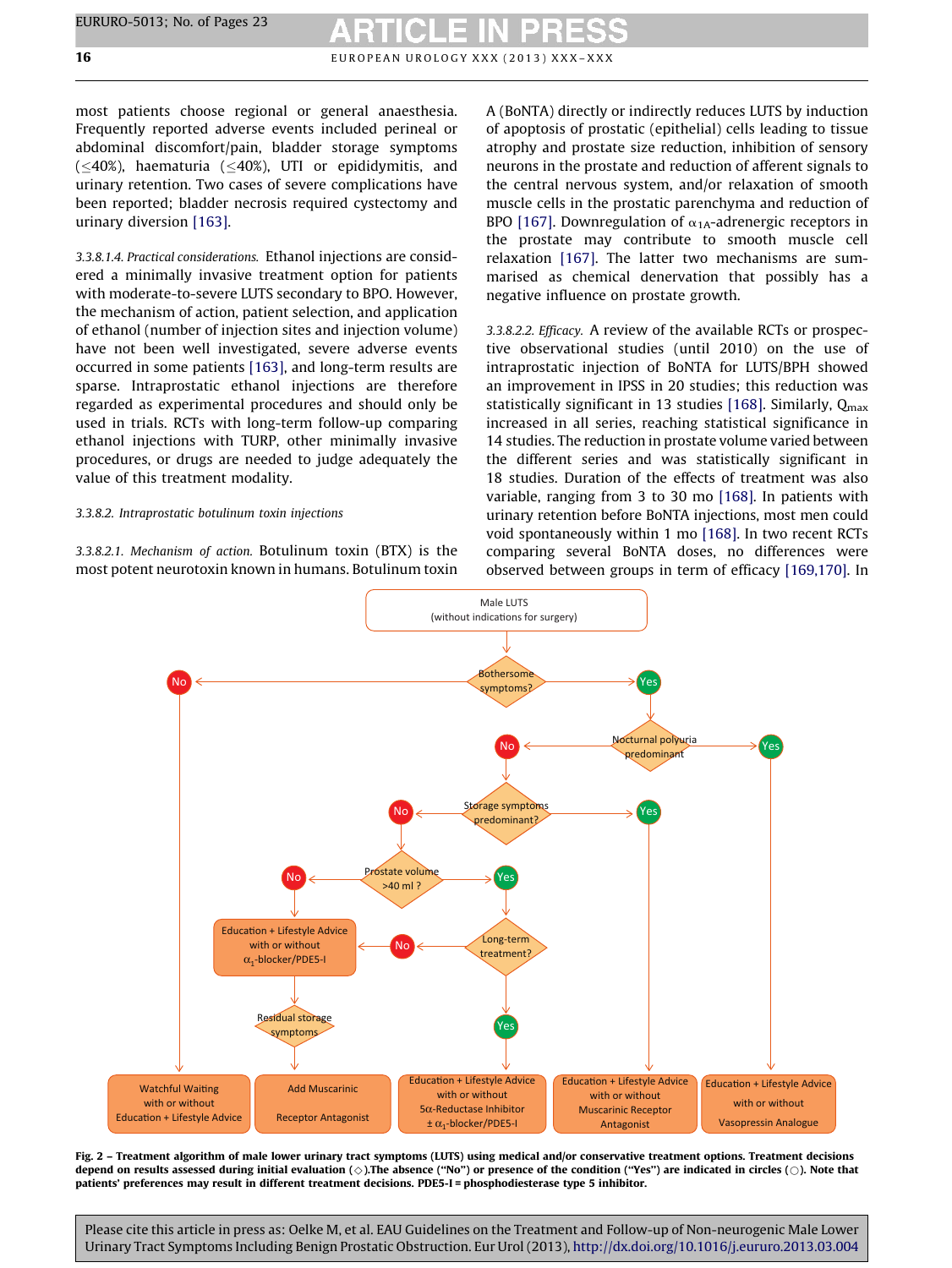<span id="page-16-0"></span>addition, the results from the largest placebo-controlled study on the efficacy of different doses of BoNTA (100 U, 200 U, and 300 U) in men with LUTS/BPH have been published [\[171\]](#page-22-0). No significant difference between BoNTA and placebo arm was observed in terms of IPSS, QoL, and Qmax at week 12 [\[171\]](#page-22-0).

3.3.8.2.3. Tolerability and safety. BoNTA injections were well tolerated in all studies. The main reported complications after treatment included dysuria, haematuria, epididymitis, prostatitis, and grade 2–3 events (unspecified) among 35% of patients in the series [\[168\].](#page-22-0) In addition, patients may receive a transurethral catheter or perform clean intermittent catheterisation during the early postoperative period (1 wk to 1 mo) [\[171,172\]](#page-22-0). Intraprostatic injection of BoNTA in patients with BPE seem to have no impact on sexual function [\[168,173\]](#page-22-0).

3.3.8.2.4. Practical considerations. BoNTA injections into the prostatic parenchyma are a promising and quick minimally invasive treatment modality with low morbidity for patients who are refractory to medical treatment or in urinary retention. Trials with a larger number of patients, randomisation against saline injections, drugs, TURP, or other minimally invasive treatments, systematic evaluation of doses and dilutions, and long-term follow-up are necessary to judge adequately the value of intraprostatic BoNTA injections in the context of other available medical or surgical treatments of LUTS/BPO.

#### 3.4. Patient selection

The choice of treatment depends on findings assessed during evaluation, ability of the treatment to change assessed findings, treatment preferences of the individual patient, as well as expectations to be met in terms of speed of onset, efficacy, side effects, QoL, and disease progression [\(Table](#page-6-0) 5). Note that treatment modalities may be combined leading to different effects.

Behavioural modifications with or without medical treatments are usually the first choice of therapy. [Figure](#page-15-0) 2 provides a flowchart illustrating treatment choice according to evidence-based medicine and patient profiles.

Surgical treatment is usually required when patients have experienced recurrent or refractory urinary retention, overflow incontinence, recurrent UTIs, bladder stones or diverticula, treatment-resistant macroscopic haematuria due to BPH/BPE, or dilatation of the upper urinary tract due to BPO, with or without renal insufficiency (absolute operation indications, need for surgery). Additionally,



Fig. 3 – Treatment algorithm of bothersome lower urinary tract symptoms (LUTS) refractory to conservative/medical treatment or in cases of absolute operation indications (eg, urinary retention, recurrent urinary tract infections, bladder stones or diverticula, treatment-resistant macroscopic haematuria, or dilatation of the upper urinary tract due to benign prostatic obstruction [BPO] with or without renal insufficiency). Note that this flowchart has been stratified by the patient's ability to have anaesthesia, cardiovascular risk, and prostate size; however, the choice of the surgical techniques also depends on the patient's preferences, willingness to accept surgery-associated side effects, availability of the armamentarium, and surgeon's experience with the operation technique. HoLEP = holmium laser enucleation of the prostate; laser vaporisation includes GreenLight, thulium, and diode lasers vaporisation; laser enucleation includes holmium and thulium laser enucleation; TUIP = transurethral incision of the prostate; TUMT = transurethral microwave therapy; TUNA = transurethral needle ablation of the prostate; TURP = transurethral resection of the prostate (monopolar or bipolar).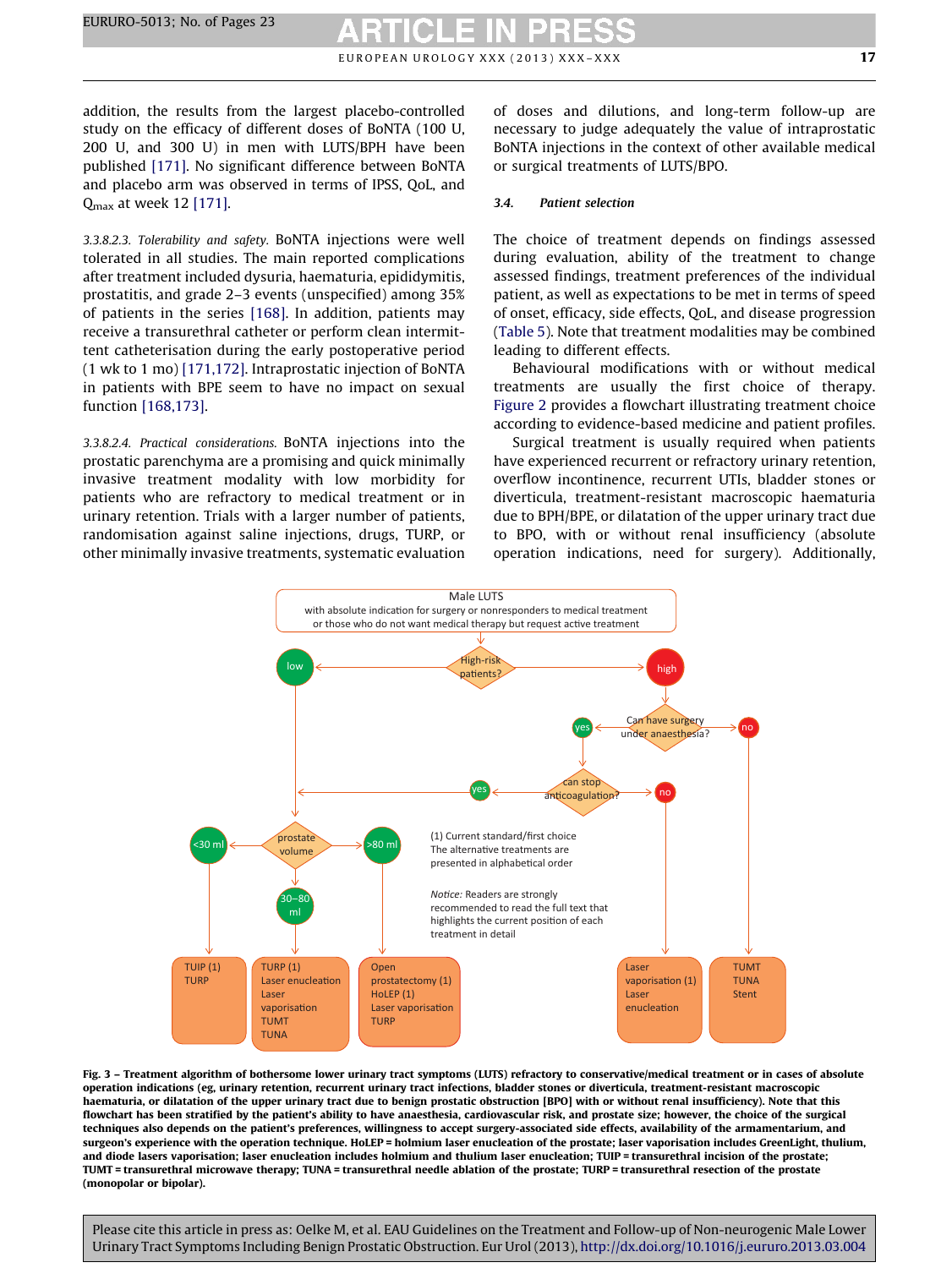<span id="page-17-0"></span>surgery is usually needed when patients have had insufficient relief of LUTS or PVR after conservative or medical treatments (relative operation indications). The choice of the surgical technique depends on prostate size, comorbidities of the patient, ability to have anaesthesia, patients' preferences, willingness to accept surgery-associated specific side effects, availability of the surgical armamentarium, and experience of the surgeon with these surgical techniques. An algorithm for surgical approaches to care is provided in [Figure](#page-16-0) 3.

#### 3.5. Follow-up

Patients who elect to pursue a WW policy should be reviewed at 6 mo and then annually, provided there is no deterioration of symptoms or development of absolute indications for surgical treatment.

Patients receiving  $\alpha_1$ -blockers, muscarinic receptor antagonists, or the combination of  $\alpha_1$ -blockers plus 5-ARIs or muscarinic receptor antagonists should be reviewed 4–6 wk after drug initiation to determine treatment response. If patients gain symptomatic relief in the absence of troublesome adverse events, drug therapy may be continued. Patients should be reviewed at 6 mo and then annually, provided there is no deterioration of symptoms or development of absolute indications for surgical treatment.

Patients receiving 5-ARIs should be reviewed after 12 wk and 6 mo to determine their response and adverse events. Men taking a 5-ARI should be followed up regularly using serial PSA testing if life expectancy is >10 yr and if diagnosis of prostate cancer could alter management. A new baseline PSA should be determined at month 6, and any confirmed increase in PSA while on a 5-ARI should be evaluated.

In patients receiving desmopressin, serum sodium concentration should be measured at day 3 and 7 as well as after 1 mo, and, if serum sodium concentration has remained normal, every 3 mo subsequently. The follow-up sequence should be restarted after dose escalation.

Patients after prostate surgery should be reviewed 4–6 wk after catheter removal to evaluate treatment response and adverse events. If patients have symptomatic relief and are without adverse events, no further reassessment is necessary.

#### 4. Conclusions

These symptom-oriented guidelines provide practical guidance for the management of men experiencing LUTS. The full version is available online ([www.uroweb.org/gls/](http://www.uroweb.org/gls/pdf/12_Male_LUTS.pdf) [pdf/12\\_Male\\_LUTS.pdf\)](http://www.uroweb.org/gls/pdf/12_Male_LUTS.pdf).

Author contributions: Stavros Gravas and Matthias Oelke had full access to all the data in the study and takes responsibility for the integrity of the data and the accuracy of the data analysis.

Study concept and design: Oelke, Gravas. Acquisition of data: Oelke.

Analysis and interpretation of data: Oelke. Drafting of the manuscript: Oelke, Gravas. Critical revision of the manuscript for important intellectual content: Oelke, Gravas, Bachmann, Descazeaud, Emberton, Michel, N'Dow, Nordling, de la Rosette. Statistical analysis: Oelke. Obtaining funding: None. Administrative, technical, or material support: None. Supervision: Oelke, Gravas. Other (specify): None.

Financial disclosures: Stavros Gravas certifies that all conflicts of interest, including specific financial interests and relationships and affiliations relevant to the subject matter or materials discussed in the manuscript (eg, employment/affiliation, grants or funding, consultancies, honoraria, stock ownership or options, expert testimony, royalties, or patents filed, received, or pending), are the following: Mattias Oelke is a company consultant for Astellas, GlaxoSmithKline, Eli Lilly, Pfizer, Recordati, Apogepha, Ferring, and Sophiris; receives company speaker honoraria from Ferring, GlaxoSmithKline, Eli Lilly, Apogepha, Astellas, and Pfizer; participates in trials for Astellas, GT-Urological, Apogepha, Pfizer, Pohl-Boskamp, and Eli Lilly; receives research grants from Astellas; and serves as a company consultant for Teva. Alexander Bachmann is a company consultant for AMS, Orion Pharma, Schering, Olympus, and Caris Life; receives company speaker honoraria from AMS, Ferring, and Bayer; participates in trials for AstraZeneca, Pfizer, and AMS; and receives research grants from AstraZeneca and Pfizer. Aurélien Descazeaud is a company consultant for Recordati, Eli Lilly, and Pierre Fabre and participates in trials for Recordati, Allergan, Pierre Fabre, and Takeda. Mark Emberton has equity interests in Advanced Medical Diagnostics; is a director or employee of Mediwatch PLC, Cabinbond, and Prostate Mapping, and the owner enterprise of Prostate Mapping, Cabinbond, London Urology Associates, and Misonix; is a company consultant for STEBA Biotech Company, GSK, Sanofi-Aventis, and Jenson; receives company speaker honoraria from GSK, US HIFU, UK HIFU, and STEBA Biotech; participates in trials for GSK, AMD, and STEBA; and receives research grants from STEBA Biotech, UK HIHU, Advanced Medical Diagnostics, and UK HTA. Stavros Gravas receives company speaker honoraria and research grants from GSK and is company consultant for Pierre Fabre Medicament and GSK. Martin C. Michel is a company consultant for APOGEPHA, Astellas, Bayer, GSK, Pfizer, ALtheRX, and Takeda; receives company speaker honoraria from Astellas, Boehringer Ingelheim, Pfizer, and Allergan; participates in trials for Astellas, Boehringer Ingelheim, Pfizer, Elbion, and Bayer; and receives research grants from Astellas and Pfizer. Martin C. Michel became a director of Boehringer Ingelheim Pharma after completion of his contribution to these Guidelines. James N'Dow has nothing to declare. Jørgen Nordling is a company consultant for Astellas, Pfizer, Coloplast, and Axcan Pharma; receives company speaker honoraria from Astellas, Pfizer, Coloplast, MSD, Lilly, and Sanofi-Synthelabo; participates in trials for Astellas, Pfizer, AMS, MSD, Sanofi-Synthelabo, and GSK; and receives research grants from Pfizer and Astellas. Jean J. de la Rosette is a company consultant for BSC and AngioDynamics; receives company speaker honoraria from Lilly; and participates in trials for Bracco, Philips, and Ferring.

Funding/Support and role of the sponsor: None.

#### References

- [1] Michel M, de la Rosette J. Medical treatment of lower urinary tract symptoms suggestive of benign prostatic hyperplasia. Eur Urol Suppl 2009;8:496–503.
- [2] Madersbacher S, Alivizatos G, Nordling J, et al. EAU 2004 guidelines on assessment, therapy and follow-up of men with lower urinary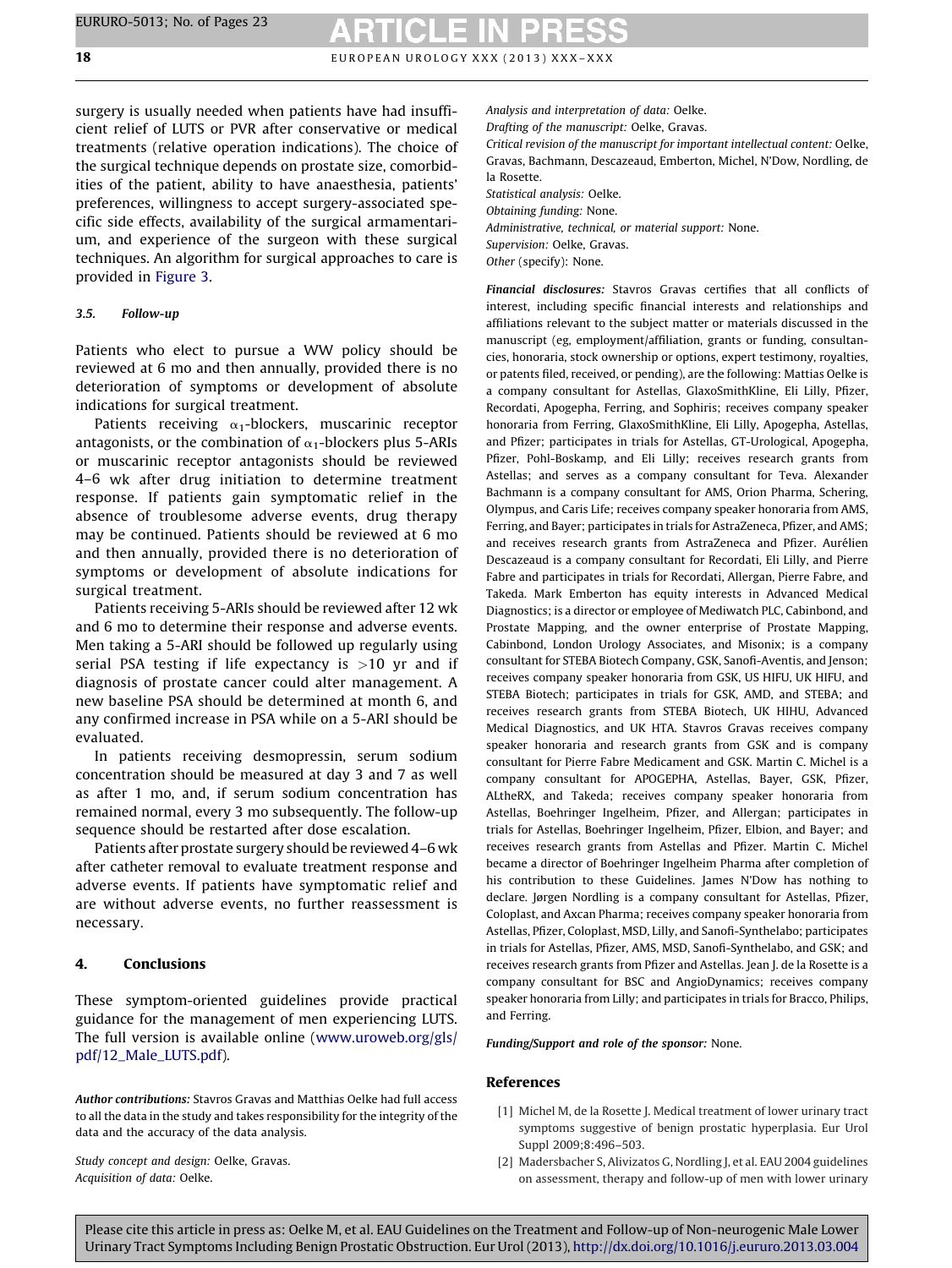<span id="page-18-0"></span>tract symptoms suggestive of benign prostatic obstruction (BPH guidelines). Eur Urol 2004;46:547–54.

- [3] Stöhrer M, Blok B, Castro-Diaz D, et al. EAU guidelines on neurogenic lower urinary tract dysfunction. Eur Urol 2009;56:81–8.
- [4] Lucas MG, Bosch RJL, Burkhard FC, et al. EAU guidelines on assessment and nonsurgical management of urinary incontinence. Eur Urol 2012;62:1130–42.
- [5] Naber KG, Bergman B, Bishop MC, et al. EAU guidelines for the management of urinary and male genital tract infections. Urinary Tract Infection (UTI) Working Group of the Health Care Office (HCO) of the European Association of Urology (EAU). Eur Urol 2001;40:576–88.
- [6] Preminger GM, Tiselius HG, Assimos DG, et al. 2007 guideline for the management of ureteral calculi. J Urol 2007;178:2418-34.
- [7] Babjuk M, Oosterlinck W, Sylvester R, et al. EAU guidelines on non-muscle-invasive urothelial carcinoma of the bladder, the 2011 update. Eur Urol 2011;59:997–1008.
- [8] Oxford Centre for Evidence-based Medicine levels of evidence (March 2009). Centre for Evidence-based Medicine Web site. [http://www.cebm.net/index.aspx?o=1025.](http://www.cebm.net/index.aspx?o=1025) Accessed November 2011.
- [9] Flanigan RC, Reda DJ, Wasson JH, et al. 5-Year outcome of surgical resection and watchful waiting for men with moderately symptomatic benign prostatic hyperplasia: a Department of Veterans Affairs cooperative study. J Urol 1998;160:12–6, discussion 16–7.
- [10] Netto NR, de Lima ML, Netto MR, D'Ancona CA. Evaluation of patients with bladder outlet obstruction and mild international prostate symptom score followed up by watchful waiting. Urology 1999;53:314–6.
- [11] Brown CT, Yap T, Cromwell DA, et al. Self management for men with lower urinary tract symptoms: a randomised controlled trial. BMJ 2007;334:25.
- [12] Yap TL, Brown C, Cromwell DA, van der Meulen J, Emberton M. The impact of self-management of lower urinary tract symptoms on frequency-volume chart measures. BJU Int 2009;104:1104–8.
- [13] Michel MC, Vrydag W. A1-, a2- and b-adrenoreceptors in the urinary bladder, urethra and prostate. Br J Pharmacol 2006;147 (Suppl 2):S88–119.
- [14] Djavan B, Chapple C, Milani S, Marberger M. State of the art on the efficacy and tolerability of alpha $1$ -adrenoceptor antagonists in patients with lower urinary tract symptoms suggestive of benign prostatic hyperplasia. Urology 2004;64:1081–8.
- [15] Michel MC, Mehlburger L, Bressel HU, Goepel M. Comparison of tamsulosin efficacy in subgroups of patients with lower urinary tract symptoms. Prostate Cancer Prostatic Dis 1998;1:332–5.
- [16] Roehrborn CG. Three months' treatment with the  $a_1$ -blocker alfuzosin does not affect total or transition zone volume of the prostate. Prostate Cancer Prostatic Dis 2006;9:121–5.
- [17] Roehrborn CG, Siami P, Barkin J, et al. The effects of dutasteride, tamsulosin and combination therapy on lower urinary tract symptoms in men with benign prostatic hyperplasia and prostatic enlargement: 2-year results from the CombAT study. J Urol 2008;179:616–21.
- [18] Roehrborn CG, Siami P, Barkin J, et al. The effects of combination therapy with dutasteride and tamsulosin on clinical outcomes in men with symptomatic benign prostatic hyperplasia: 4-year results from the CombAT Study. Eur Urol 2010;57:123–31.
- [19] Boyle P, Robertson C, Manski R, Padley RJ, Roehrborn CG. Metaanalysis of randomized trials of terazosin in the treatment of benign prostatic hyperplasia. Urology 2001;58:717–22.
- [20] McConnell JD, Roehrborn CG, Bautista OM, et al. The long-term effect of doxazosin, finasteride, and combination therapy on the clinical progression of benign prostatic hyperplasia. N Engl J Med 2003;349:2387–98.
- [21] Barendrecht MM, Koopmans RP, de la Rosette JJ, Michel MC. Treatment of lower urinary tract symptoms suggestive of benign prostatic hyperplasia: the cardiovascular system. BJU Int 2005;95(Suppl 4):19–28.
- [22] Chang DF, Campbell JR. Intraoperative floppy iris syndrome associated with tamsulosin. J Cataract Refract Surg 2005;31:664–73.
- [23] van Dijk MM, de la Rosette JJ, Michel MC. Effects of  $a_1$ adrenoceptor antagonists on male sexual function. Drugs 2006; 66:287–301.
- [24] Roehrborn CG, Kaplan SA, Lepor H, Volinn H. Symptomatic and urodynamic responses in patients with reduced or no seminal emission during silodosin treatment for LUTS and BPH. Prostate Cancer Prostatic Dis 2011;14:143–8.
- [25] Rittmaster RS, Norman RW, Thomas LN, Rowden G. Evidence for atrophy and apoptosis in the prostates of men given finasteride. J Clin Endocrinol Metab 1996;81:814–9.
- [26] Naslund MJ, Miner M. A review of the clinical efficacy and safety of 5a-reductase inhibitors for the enlarged prostate. Clin Ther 2007; 29:17–25.
- [27] Nickel JC, Gilling P, Tammela T, et al. Comparison of dutasteride and finasteride for treating benign prostatic hyperplasia: the Enlarged Prostate International Comparator Study (EPICS). BJU Int 2011;108:388–94.
- [28] Boyle P, Gould AL, Roehrborn CG. Prostate volume predicts outcome of treatment of benign prostatic hyperplasia with finasteride: metaanalysis of randomized clinical trials. Urology 1996;48:398–405.
- [29] Kirby RS, Roehrborn C, Boyle P, et al. Efficacy and tolerability of doxazosin and finasteride, alone or in combination, in treatment of symptomatic benign prostatic hyperplasia: the Prospective European Doxazosin and Combination Therapy (PREDICT) trial. Urology 2003;61:119–26.
- [30] Debruyne FMJ, Jardin A, Colloi D, et al. Sustained-release alfuzosin, finasteride and the combination of both in the treatment of benign prostatic hyperplasia. Eur Urol 1998;34:169–75.
- [31] Tacklind J, Fink HA, MacDonald R, et al. Finasteride for benign prostatic hyperplasia. Cochrane Database Syst Rev 2010: CD006015.
- [32] Roehrborn CG, Boyle P, Nickel JC, Hoefner K, Andriole G. Efficacy and safety of a dual inhibitor of 5-alpha-reductase types 1 and 2 (dutasteride) in men with benign prostatic hyperplasia. Urology 2002;60:434–41.
- [33] Roehrborn CG. BPH progression: concept and key learning from MTOPS, ALTESS, COMBAT, and ALF-ONE. BJU Int 2008;101(Suppl 3):17–21.
- [34] McConnell JD, Bruskewitz R, Walsh P, et al. The effect of finasteride on the risk of acute urinary retention and the need for surgical treatment among men with benign prostatic hyperplasia. N Engl J Med 1998;338:557–63.
- [35] Andersen JT, Nickel JC, Marshall VR, et al. Finasteride significantly reduces acute urinary retention and need for surgery in patients with symptomatic benign prostatic hyperplasia. Urology 1997;49: 839–45.
- [36] Roehrborn CG, Boyle P, Nickel JC, et al. ARIA3001 ARIA3002 and ARIA3003 Study Investigators. Efficacy and safety of a dual inhibitor of 5-alpha-reductase types 1 and 2 (dutasteride) in men with benign prostatic hyperplasia. Urology 2002;60:434–41.
- [37] Roehrborn CG, Lukkarinen O, Mark S, et al. Long-term sustained improvement in symptoms of benign prostatic hyperplasia with the dual 5alpha-reductase inhibitor dutasteride: results of 4-year studies. BJU Int 2005;96:572–7.
- [38] Thompson IM, Goodman PJ, Tangen CM, et al. The influence of finasteride on the development of prostate cancer. N Engl J Med 2003;349:215–24.
- [39] Andriole GL, Bostwick DG, Brawley OW, et al. Effect of dutasteride on the risk of prostate cancer. N Engl J Med 2010;362:1192–202.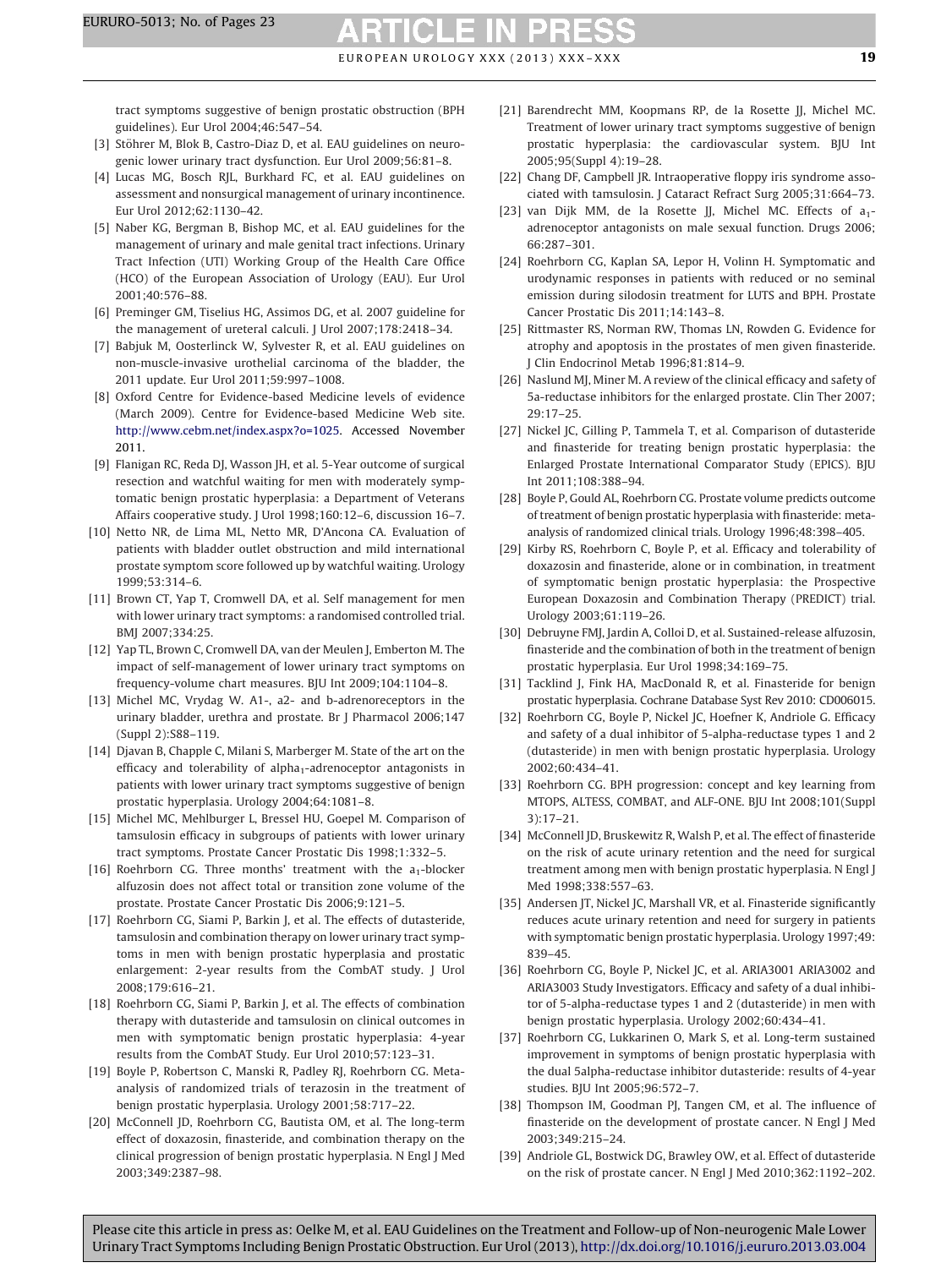- <span id="page-19-0"></span>[40] Kaplan SA, Roehrborn CG, Dmochowski R, Rovner ES, Wang JT, Guan Z. Tolterodine extended release improves overactive bladder symptoms in men with overactive bladder and nocturia. Urology 2006;68:328–32.
- [41] Roehrborn CG, Abrams P, Rovner ES, Kaplan SA, Herschorn S, Guan Z. Efficacy and tolerability of tolterodine extended-release in men with overactive bladder and urgency urinary incontinence. BJU Int 2006;97:1003–6.
- [42] Kaplan SA, Goldfischer ER, Steers WD, Gittelman M, Andoh M, Forero-Schwanhaeuser S. Solifenacin treatment in men with overactive bladder: effects on symptoms and patient-reported outcomes. Aging Male 2010;13:100–7.
- [43] Herschorn S, Jones JS, Oelke M, et al. Efficacy and tolerability of fesoterodine in men with overactive bladder: a pooled analysis of 2 phase III studies. Urology 2010;75:1149–55.
- [44] Kaplan SA, Walmsley K, Te AE. Tolterodine extended release attenuates lower urinary tract symptoms in men with benign prostatic hyperplasia. J Urol 2005;174:2273–5.
- [45] Höfner K, Burkart M, Jacob G, Jonas U. Safety and efficacy of tolterodine extended release in men with overactive bladder symptoms and presumed non-obstructive benign prostatic hyperplasia. World J Urol 2007;25:627–33.
- [46] Kaplan SA, Roehrborn CG, Rovner ES, et al. Tolterodine and tamsulosin for treatment of men with lower urinary tract symptoms and overactive bladder. JAMA 2006;296:2319–28.
- [47] Roehrborn CG, Kaplan SA, Kraus SR, Wang JT, Bavendam T, Guan Z. Effects of serum PSA on efficacy of tolterodine extended release with or without tamsulosin in men with LUTS, including OAB. Urology 2008;72:1061–7.
- [48] Yokoyama T, Uematsu K, Watanabe T, Sasaki K, Kumon H, Nagai A. Okayama Urological Research Group. Naftopidil and propiverine hydrochloride for treatment of male lower urinary tract symptoms suggestive of benign prostatic hyperplasia and concomitant overactive bladder: a prospective randomized controlled study. Scand J Urol Nephrol 2009;43:307–14.
- [49] Abrams P, Kaplan S, De Koning Gans HJ, Millard R. Safety and tolerability of tolterodine for the treatment of overactive bladder in men with bladder outlet obstruction. J Urol 2006;175:999–1004.
- [50] Ückert S, Oelke M, Stief CG, et al. Immunohistochemical distribution of cAMP- and cGMP-phosphodiesterase (PDE) isoenzymes in the human prostate. Eur Urol 2006;49:740–5.
- [51] Andersson KE, Persson K. Nitric oxide synthase and the lower urinary tract: possible implications for physiology and pathophysiology. Scand J Urol Nephrol Suppl 1995;175:43–53.
- [52] Gacci M, Corona G, Salvi M, et al. A systematic review and metaanalysis on the use of phosphodiesterase 5 inhibitors alone or in combination with  $\alpha$ -blockers for lower urinary tract symptoms owing to benign prostatic hyperplasia. Eur Urol 2012;61:994–1003.
- [53] Porst H, McVary KT, Montorsi F, et al. Effects of once-daily tadalafil on erectile function in men with erectile dysfunction and signs and symptoms of benign prostatic hyperplasia [published correction appears in Eur Urol 2011;59:1082]. Eur Urol 2009;56:727–36.
- [54] Oelke M, Giuliano F, Mirone V, et al. Monotherapy with tadalafil or tamsulosin similarly improved lower urinary tract symptoms suggestive of benign prostatic hyperplasia in an international, randomised, parallel, placebo-controlled clinical trial. Eur Urol 2012;61:917–25.
- [55] Habib FK, Wyllie MG. Not all brands are created equal: a comparison of selected compounds of different brands of Serenoa repens extract. Prostate Cancer Prostatic Dis 2004;7:195–200.
- [56] Scaglione F, Lucini V, Pannacci M, Caronno A, Leone C. Comparison of the potency of different brands of Sereonoa repens extract on 5alpha-reductase types I and II in prostatic co-cultured epithelial and fibroblast cells. Pharmacology 2008;82:270–5.
- [57] Wilt T, Ishani A, Mac Donald R, et al. *Pygeum africanum* for benign prostatic hyperplasia. Cochrane Database Syst Rev 2002:CD001044.
- [58] Wilt T, Mac Donald R, Ishani A, et al. Cernilton for benign prostatic hyperplasia. Cochrane Database Syst Rev 2000:CD001042.
- [59] Tacklind J, Mac Donald R, Rutks I, et al. Serenoa repens for benign prostatic hyperplasia. Cochrane Database Syst Rev 2012:CD001423.
- [60] Rembratt A, Graugaard-Jensen C, Senderovitz T, Nørgaard JP, Djurhuus JC. Pharmacokinetics and pharmacodynamics of desmopressin administered orally versus intravenously at daytime versus night-time in healthy men aged 55–70 years. Eur J Clin Pharmacol 2004;60:397–402.
- [61] Mattiasson A, Abrams P, van Kerrebroeck P, Walter S, Weiss J. Efficacy of desmopressin in the treatment of nocturia: a doubleblind placebo-controlled study in men. BJU Int 2002;89: 855–62.
- [62] van Kerrebroeck P, Rezapour M, Cortesse A, et al. Desmopressin in the treatment of nocturia: a double-blind, placebo-controlled study. Eur Urol 2007;52:221–9.
- [63] Lose G, Mattiasson A, Walter S, et al. Clinical experiences with desmopressin for long-term treatment of nocturia. J Urol 2004;172:1021–5.
- [64] Cornu JN, Abrams P, Chapple CR, et al. A contemporary assessment of nocturia: definition, epidemiology, pathophysiology, and management—a systematic review and meta-analysis. Eur Urol 2012;62:877–90.
- [65] Rembratt A, Riis A, Norgaard JP. Desmopressin treatment in nocturia; an analysis of risk factors for hyponatremia. Neurourol Urodyn 2006;25:105–9.
- [66] Weatherall M. The risk of hyponatremia in older adults using desmopressin for nocturia: a systematic review and meta-analysis. Neurourol Urodyn 2004;23:302–5.
- [67] Juul KV, Klein BM, Sandström R, Erichsen L, Nørgaard JP. Gender difference in antidiuretic response to desmopressin. Am J Physiol Renal Physiol 2011;300:F1116–22.
- [68] Barkin J, Guimarães M, Jacobi G, et al. Alpha-blocker therapy can be withdrawn in the majority of men following initial combination therapy with the dual  $5\alpha$ -reductase inhibitor dutasteride. Eur Urol 2003;44:461–6.
- [69] Nickel JC, Barkin J, Koch C, et al. Finasteride monotherapy maintains stable lower urinary tract symptoms in men with benign prostatic hyperplasia following cessation of alpha blockers. Can Urol Assoc J 2008;2:16–21.
- [70] MacDiarmid SA, Peters KM, Chen A, et al. Efficacy and safety of extended-release oxybutynin in combination with tamsulosin for treatment of lower urinary tract symptoms in men: randomized, double-blind, placebo-controlled study. Mayo Clin Proc 2008;83: 1002–10.
- [71] Yokoyama T, Uematsu K, Watanabe T, et al. Naftopidil and propiverine hydrochloride for treatment of male lower urinary tract symptoms suggestive of benign prostatic hyperplasia and concomitant overactive bladder: a prospective randomized controlled study. Scand J Urol Nephrol 2009;43:307–14.
- [72] Lee KS, Choo MS, Kim DY, et al. Combination treatment with propiverine hydrochloride plus doxazosin controlled release gastrointestinal therapeutic system formulation for overactive bladder and coexisting benign prostatic obstruction: a prospective, randomized, controlled multicenter study. J Urol 2005;174: 1334–8.
- [73] Kaplan SA, McCammon K, Fincher R, et al. Safety and tolerability of solifenacin add-on therapy to alpha-blocker treated men with residual urgency and frequency. J Urol 2009;182:2825–30.
- [74] Chapple C, Herschorn S, Abrams P, et al. Tolterodine treatment improves storage symptoms suggestive of overactive bladder in men treated with a-blockers. Eur Urol 2009;56:534–43.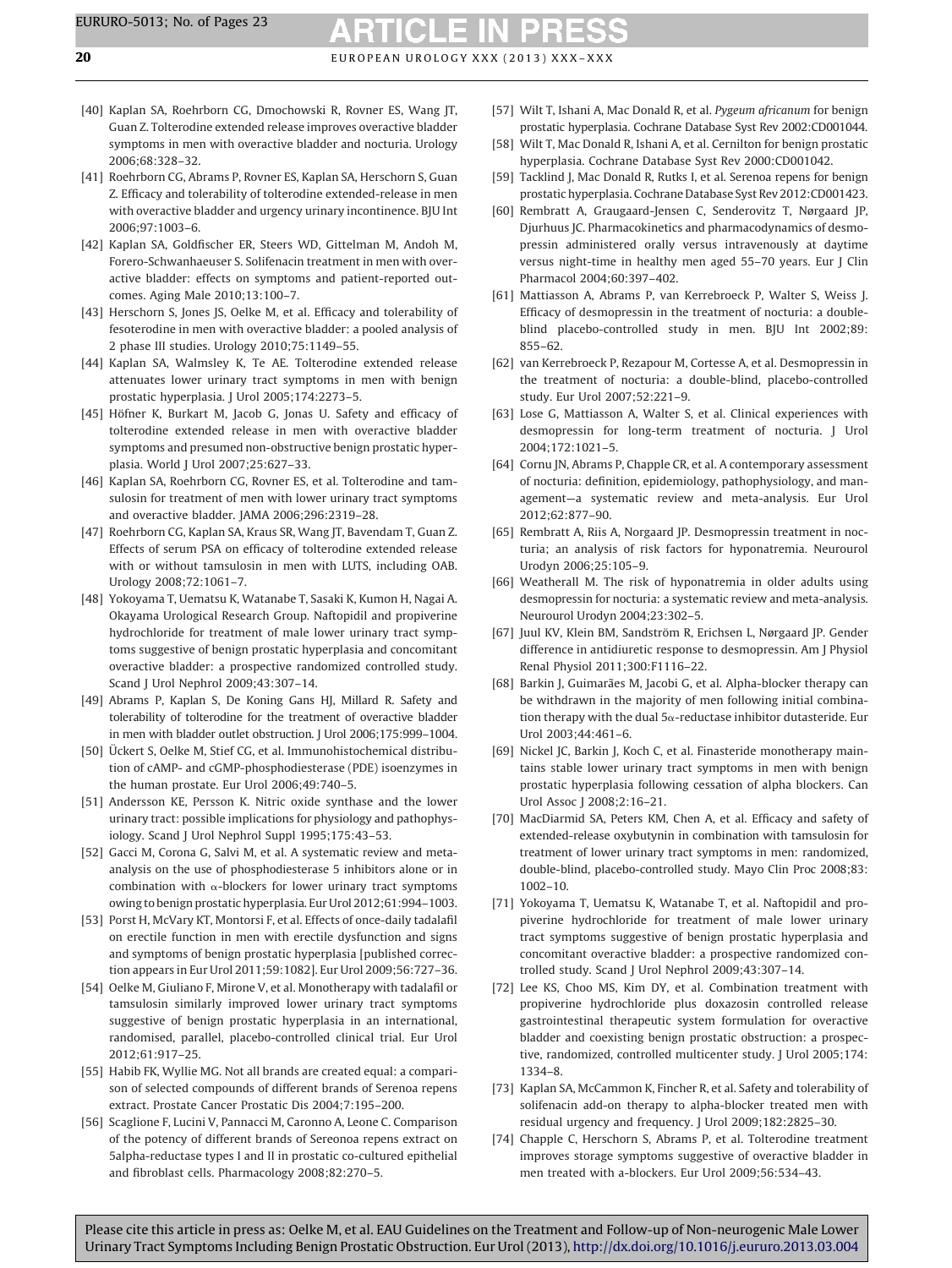- 
- <span id="page-20-0"></span>[75] Kaplan SA, Roehrborn CG, Rovner ES, Carlsson M, Bavendam T, Guan Z. Tolterodine and tamsulosin for treatment of men with lower urinary tract symptoms and overactive bladder: a randomized controlled trial. JAMA 2006;296:2319–28.
- [76] Kaplan SA, Roehrborn CG, Abrams P, Chapple CR, Bavendam T, Guan Z. Antimuscarinics for treatment of storage lower urinary tract symptoms in men: a systematic review. Int J Clin Pract 2011;65:487–507.
- [77] Athanasopoulos A, Chapple C, Fowler C, Gratzke C, Kaplan S, Stief C, Tubaro A. The role of antimuscarinics in the management of men with symptoms of overactive bladder associated with concomitant bladder outlet obstruction: an update. Eur Urol 2011;60:94–105.
- [78] Kaplan SA, He W, Koltun WD, Cummings J, Schneider T, Fakhoury A. Solifenacin plus tamsulosin combination treatment in men with lower urinary tract symptoms and bladder outlet obstruction: a randomized controlled trial. Eur Urol 2013;63:158–65.
- [79] Madersbacher S, Marberger M. Is transurethral resection of the prostate still justified? Br J Urol 1999;83:227–37.
- [80] Ahyai SA, Gilling P, Kaplan SA, et al. Meta-analysis of functional outcomes and complications following transurethral procedures for lower urinary tract symptoms resulting from benign prostatic enlargement. Eur Urol 2010;58:384–97.
- [81] Thomas AW, Cannon A, Bartlett E, Ellis-Jones J, Abrams P. The natural history of lower urinary tract dysfunction in men: minimum 10-year urodynamic followup of transurethral resection of prostate for bladder outlet obstruction. J Urol 2005;174: 1887–91.
- [82] Lourenco T, Shaw M, Fraser C, MacLennan G, N'Dow J, Pickard R. The clinical effectiveness of transurethral incision of the prostate: a systematic review of randomised controlled trials. World J Urol 2010;28:23–32.
- [83] Bootsma A, Laguna Pes M, Geerlings S, Goossens A. Antibiotic prophylaxis in urologic procedures: a systematic review. Eur Urol 2008;54:1270–86.
- [84] Reich O, Gratzke C, Bachmann A, et al. Morbidity, mortality and early outcome of transurethral resection of the prostate: a prospective multicenter evaluation of 10,654 patients. J Urol 2008;180:246–9.
- [85] Rassweiler J, Schulze M, Stock C, Teber D, de La Rosette J. Bipolar transurethral resection of the prostate—technical modifications and early clinical experience. Minim Invasive Ther Allied Technol 2007;16:11–21.
- [86] Mamoulakis C, Ubbink DT, de la Rosette JJ. Bipolar versus monopolar transurethral resection of the prostate: a systematic review and meta-analysis of randomized controlled trials. Eur Urol 2009;56:798–809.
- [87] Burke N, Whelan JP, Goeree L, et al. Systematic review and metaanalysis of transurethral resection of the prostate versus minimally invasive procedures for the treatment of benign prostatic obstruction. Urology 2010;75:1015–22.
- [88] Mamoulakis C, de la Rosette J, Omar MI, Lam TBL, N'Dow JMO, Ubbink DT. Bipolar versus monopolar transurethral resection of the prostate for lower urinary tract symptoms secondary to benign prostatic obstruction. Cochrane Database Syst Rev 2012:CD009629.
- [89] Mamoulakis C, Skolarikos A, Schulze M, et al. Results from an international multicentre double-blind randomized controlled trial on the perioperative efficacy and safety of bipolar vs monopolar transurethral resection of the prostate. BJU Int 2012;109: 240–8.
- [90] Mamoulakis C, Schulze M, Skolarikos A, et al. Midterm results from an international multicentre randomised controlled trial comparing bipolar with monopolar transurethral resection of

the prostate. Eur Urol. In press. [http://dx.doi.org/10.1016/j.eururo.](http://dx.doi.org/10.1016/j.eururo.2012.10.003) [2012.10.003](http://dx.doi.org/10.1016/j.eururo.2012.10.003).

- [91] Mamoulakis C, Schulze M, Skolarikos A, et al. Bipolar versus monopolar transurethral resection of the prostate: evaluation of the impact on overall sexual function in an international randomized controlled trial setting. BJU Int. In press.
- [92] Autorino R, Damiano R, Di Lorenzo G, et al. Four-year outcome of a prospective randomised trial comparing bipolar plasmakinetic and monopolar transurethral resection of the prostate. Eur Urol 2009;55:922–31.
- [93] Chen Q, Zhang L, Fan QL, Zhou J, Peng YB, Wang Z. Bipolar transurethral resection in saline vs traditional monopolar resection of the prostate: results of a randomized trial with a 2-year follow-up. BJU Int 2010;106:1339–43.
- [94] Michielsen DP, Coomans D. Urethral strictures and bipolar transurethral resection in saline of the prostate: fact or fiction? J Endourol 2010;24:1333–7.
- [95] Fagerstrom T, Nyman CR, Hahn RG. Complications and clinical outcome 18 months after bipolar and monopolar transurethral resection of the prostate. J Endourol 2011;25:1043–9.
- [96] Geavlete B, Georgescu D, Multescu R, Stanescu F, Jecu M, Geavlete P. Bipolar plasma vaporization vs monopolar and bipolar TURP—a prospective, randomized, long-term comparison. Urology 2011; 78:930–5.
- [97] Xie CY, Zhu GB, Wang XH, Liu XB. Five-year follow-up results of a randomized controlled trial comparing bipolar plasmakinetic and monopolar transurethral resection of the prostate. Yonsei Med J 2012;53:734–41.
- [98] Kuntz RM, Lehrich K, Ahyai SA. Holmium laser enucleation of the prostate versus open prostatectomy for prostates greater than 100 grams: 5-year follow-up results of a randomised clinical trial. Eur Urol 2008;53:160–8.
- [99] Varkarakis I, Kyriakakis Z, Delis A, Protogerou V, Deliveliotis C. Long-term results of open transvesical prostatectomy from a contemporary series of patients. Urology 2004;64:306–10.
- [100] Naspro R, Suardi N, Salonia A, et al. Holmium laser enucleation of the prostate versus open prostatectomy for prostates >70 g: 24-month follow-up. Eur Urol 2006;50:563–8.
- [101] Mattiasson A, Wagrell L, Schelin S, et al. Five-year follow-up of feedback microwave thermotherapy versus TURP for clinical BPH: a prospective randomized multicenter study. Urology 2007; 69:91–6.
- [102] Hoffman RM, Monga M, Elliott SP, et al. Microwave thermotherapy for benign prostatic hyperplasia. Cochrane Database Syst Rev 2012:CD004135.
- [103] D'Ancona FC, van der Bij AK, Francisca EA, et al. Results of high energy transurethral microwave thermotherapy in patients categorized according to the American Society of Anaesthiologists operative risk classification. Urology 1999;53:322–8.
- [104] D'Ancona FC, Francisca EA, Hendriks JC, Debruyne FM, de la Rosette JJ. High energy transurethral thermotherapy in the treatment of benign prostatic hyperplasia: criteria to predict treatment outcome. Prostate Cancer Prostatic Dis 1999;2:98–105.
- [105] Boyle P, Robertson C, Vaughan ED, Fitzpatrick JM. A meta-analysis of trials of transurethral needle ablation for treating symptomatic benign prostatic obstruction. BJU Int 2004;94:83–8.
- [106] Bouza C, López T, Magro A, Navalpotro L, Amate JM. Systematic review and meta-analysis of transurethral needle ablation in symptomatic benign prostatic hyperplasia. BMC Urol 2006;6:14.
- [107] Chapple CR, Issa MM, Woo H. Transurethral needle ablation (TUNA). A critical review of radiofrequency thermal therapy in the management of benign prostatic hyperplasia. Eur Urol 1999;35:119–28.
- [108] Schatzl G, Madersbacher S, Lang T, Marberger M. The early postoperative morbidity of transurethral resection of the prostate and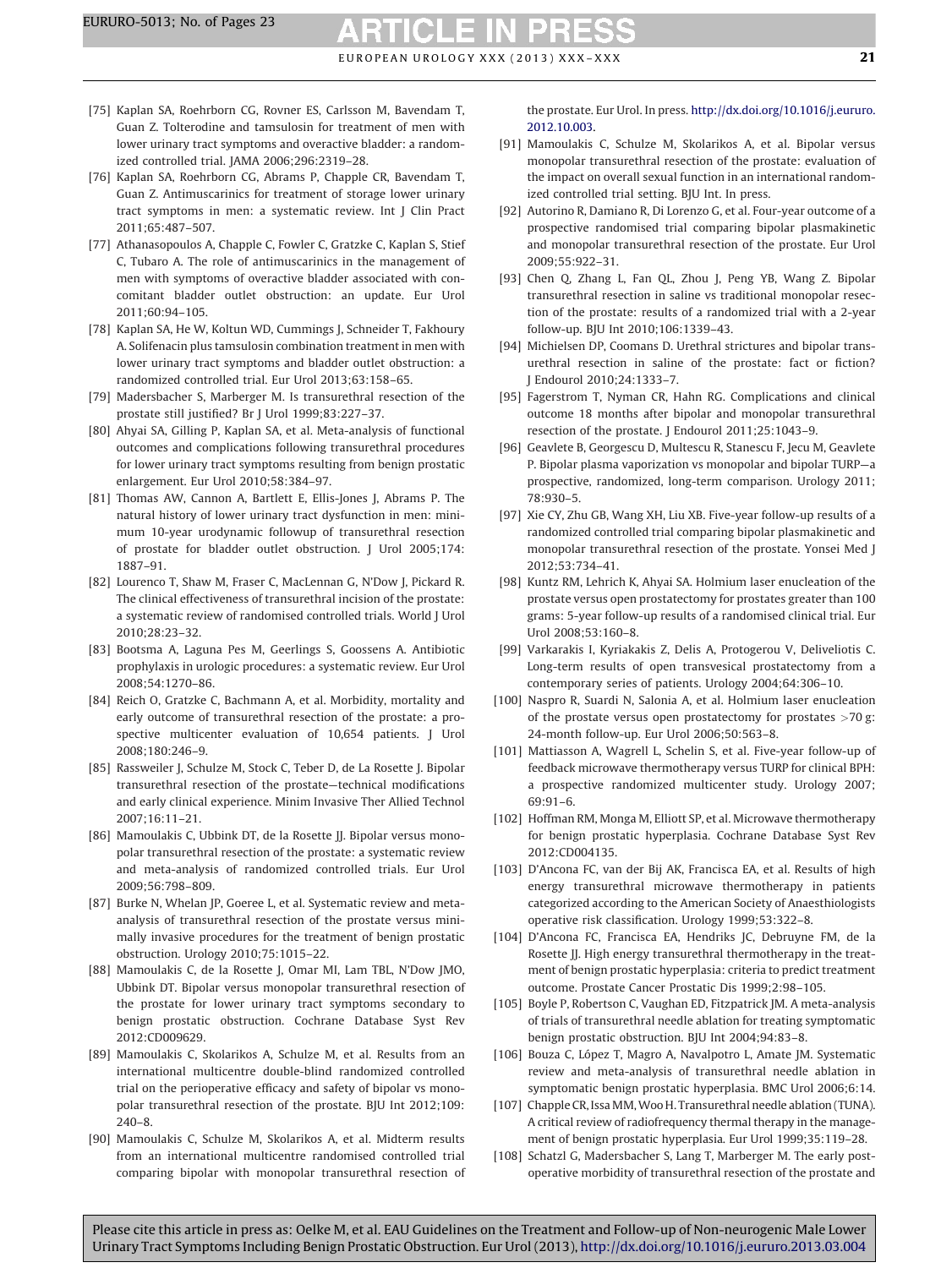- <span id="page-21-0"></span>[109] Tooher R, Sutherland P, Costello A, Gilling P, Rees G, Maddern G. A systematic review of holmium laser prostatectomy for benign prostatic hyperplasia. J Urol 2004;171:1773–81.
- [110] Westenberg A, Gilling P, Kennett K, Frampton C, Fraundorfer M. Holmium laser resection of the prostate versus transurethral resection of the prostate: results of a randomized trial with 4-year minimum long-term followup. J Urol 2004;172:616–9.
- [111] Lourenco T, Pickard R, Vale L, et al. Alternative approaches to endoscopic ablation for benign enlargement of the prostate: systematic review of randomised controlled trials. BMJ 2008; 337:a449.
- [112] Tan A, Liao C, Mo Z, Cao Y. Meta-analysis of holmium laser enucleation versus transurethral resection of the prostate for symptomatic prostatic obstruction. Br J Surg 2007;94:1201–8.
- [113] Yin L, Teng J-F, Huang C-J, Zhang X, Xu D. Holmium laser enucleation of the prostate versus transurethral resection of the prostate: a systematic review and meta-analysis of randomized controlled trials. J Endourol. In press.
- [114] Elmansy H, Baazeem A, Kotb A, et al. Holmium laser enucleation versus photoselective vaporization for prostatic adenoma greater than 60 ml: preliminary results of a prospective, randomized clinical trial. J Urol 2012;188:216–21.
- [115] Gilling PJ, Wilson LC, King CJ, Westenberg AM, Frampton CM, Fraundorfer MR. Long-term results of a randomized trial comparing holmium laser enucleation of the prostate and transurethral resection of the prostate: results at 7 years. BJU Int 2012;109: 408–11.
- [116] Elmansy HM, Kotb A, Elhilali MM. Holmium laser enucleation of the prostate: long-term durability of clinical outcomes and complication rates during 10 years of followup. J Urol 2011; 186:1972–6.
- [117] Kuntz RM. Current role of lasers in the treatment of benign prostatic hyperplasia (BPH). Eur Urol 2006;49:961–9.
- [118] Elzayat E, Habib E, Elhilali M. Holmium laser enucleation of the prostate in patients on anticoagulant therapy or with bleeding disorders. J Urol 2006;175:1428–32.
- [119] Tyson MD, Lerner LB. Safety of holmium laser enucleation of the prostate in anticoagulated patients. J Endourol 2009;23:1343–6.
- [120] Elzayat EA, Elhilali MM. Holmium laser enucleation of the prostate (HoLEP): long-term results, reoperation rate, and possible impact of the learning curve. Eur Urol 2007;52:1465–72.
- [121] Du C, Jin X, Bai F, Qiu Y. Holmium laser enucleation of the prostate: the safety, efficacy, and learning experience in China. J Endourol 2008;22:1031–6.
- [122] Thangasamy IA, Chalasani V, Bachmann A, Woo HH. Photoselective vaporisation of the prostate using 80-W and 120-W laser versus transurethral resection of the prostate for benign prostatic hyperplasia: a systematic review with meta-analysis from 2002 to 2012. Eur Urol 2012;62:315–23.
- [123] Bouchier-Hayes DM, Van Appledorn S, Bugeja P, Crowe H, Challacombe B, Costello AJ. A randomized trial of photoselective vaporization of the prostate using the 80-W potassiumtitanylphosphate laser vs transurethral prostatectomy, with 1-year follow up. BJU Int 2010;105:964–9.
- [124] Capitán C, Blázquez C, Martin MD, Hernández V, de la Peña E, Llorente C. GreenLight HPS 120-W laser vaporization versus transurethral resection of the prostate for the treatment of lower urinary tract symptoms due to benign prostatic hyperplasia: a randomized clinical trial with 2-year follow-up. Eur Urol 2011;60:734–9.
- [125] Skolarikos A, Alivizatos G, Chalikopoulos D et al., 80W PVP versus TURP: results of a randomized prospective study at 12 months of

follow-up. Abstract presented at: American Urological Association annual meeting; May 17–22, 2008; Orlando, FL, USA.

- [126] Hai MA. Photoselective vaporization of prostate: five-year outcomes entire clinic patient population. Urology 2009;73:807–10.
- [127] Ruszat R, Seitz M, Wyler SF, et al. GreenLight laser vaporisation of the prostate: single-center experience and long-term results after 500 procedures. Eur Urol 2008;54:893–901.
- [128] Al-Ansari A, Younes N, Sampige VP, et al. GreenLight HPS 120-W laser vaporization versus transurethral resection of the prostate for treatment of benign prostatic hyperplasia: a randomized clinical trial with midterm follow-up. Eur Urol 2010;58:349–55.
- [129] Pereira-Correia JA, de Moraes Sousa KD, Santos JBP, et al. Green-Light  $HPS^{TM}$  120-W laser vaporization vs transurethral resection of the prostate  $( $60 \text{ mL}$ )$ : a 2-year randomized double-blind prospective urodynamic investigation. BJU Int 2012;110:1184–9.
- [130] Bachmann A, Muir GH, Collins EJ, et al. 180-W XPS GreenLight laser therapy for benign prostate hyperplasia: early safety, efficacy, and perioperative outcome after 201 procedures. Eur Urol 2012;61:600–7.
- [131] Brunken C, Seitz C, Tauber S, Schmidt R. Transurethral GreenLight laser enucleation of the prostate—a feasibility study. J Endourol 2011;25:1199–201.
- [132] Ruszat R, Wyler S, Seifert HH, et al. Photoselective vaporization of the prostate: subgroup analysis of men with refractory urinary retention. Eur Urol 2006;50:1040–9.
- [133] Reich O, Bachmann A, Siebels M, Hofstetter A, Stief CG, Sulser T. High power (80W) potassium-titanyl-phosphate laser vaporization of the prostate in 66 high risk patients. J Urol 2005;173: 158–60.
- [134] Ruszat R, Wyler S, Forster T, et al. Safety and effectiveness of photoselective vaporization of the prostate (PVP) in patients on ongoing oral anticoagulation. Eur Urol 2007;51:1031–41.
- [135] Rajbabu K, Chandrasekara SK, Barber NJ, Walsh K, Muir GH. Photoselective vaporization of the prostate with the potassiumtitanyl-phosphate laser in men with prostates of >100 mL. BJU Int 2007;100:593–8.
- [136] Chung DE, Wysock JS, Lee RK, Melamed SR, Kaplan SA, Te AE. Outcomes and complications after 532 nm laser prostatectomy in anticoagulated patients with benign prostatic hyperplasia. J Urol 2011;186:977–81.
- [137] Woo H, Reich O, Bachmann A, et al. Outcome of GreenLight HPS 120-W laser therapy in specific patient populations: those in retention, on anticoagulants, and with large prostates (>80 ml). Eur Urol Suppl 2008;7:378–83.
- [138] Bach T, Muschter R, Sroka R, et al. Laser treatment of benign prostatic obstruction: basics and physical differences. Eur Urol 2012;61:317–25.
- [139] Ruszat R, Seitz M, Wyler SF, et al. Prospective single-centre comparison of 120-W diode-pumped solid-state high-intensity system laser vaporization of the prostate and 200-W high-intensive diode-laser ablation of the prostate for treating benign prostatic hyperplasia. BJU Int 2009;104:820–5.
- [140] Chen C-H, Chiang P-H, Chuang Y-C, Lee W-C, Chen Y-T, Lee W-C. Preliminary results of prostate vaporization in the treatment of benign prostatic hyperplasia by using a 200-W high-intensity diode laser. Urology 2010;75:658–63.
- [141] Chen C-H, Chiang P-H, Lee W-C, et al. High-intensity diode laser in combination with bipolar transurethral resection of the prostate: a new strategy for the treatment of large prostates (>80 ml). Lasers Surg Med 2012;44:699–704.
- [142] Chiang PH, Chen CH, Kang CH, Chuang YC. GreenLight HPS laser 120-W versus diode laser 200-W vaporization of the prostate: comparative clinical experience. Lasers Surg Med 2010;42: 624–9.